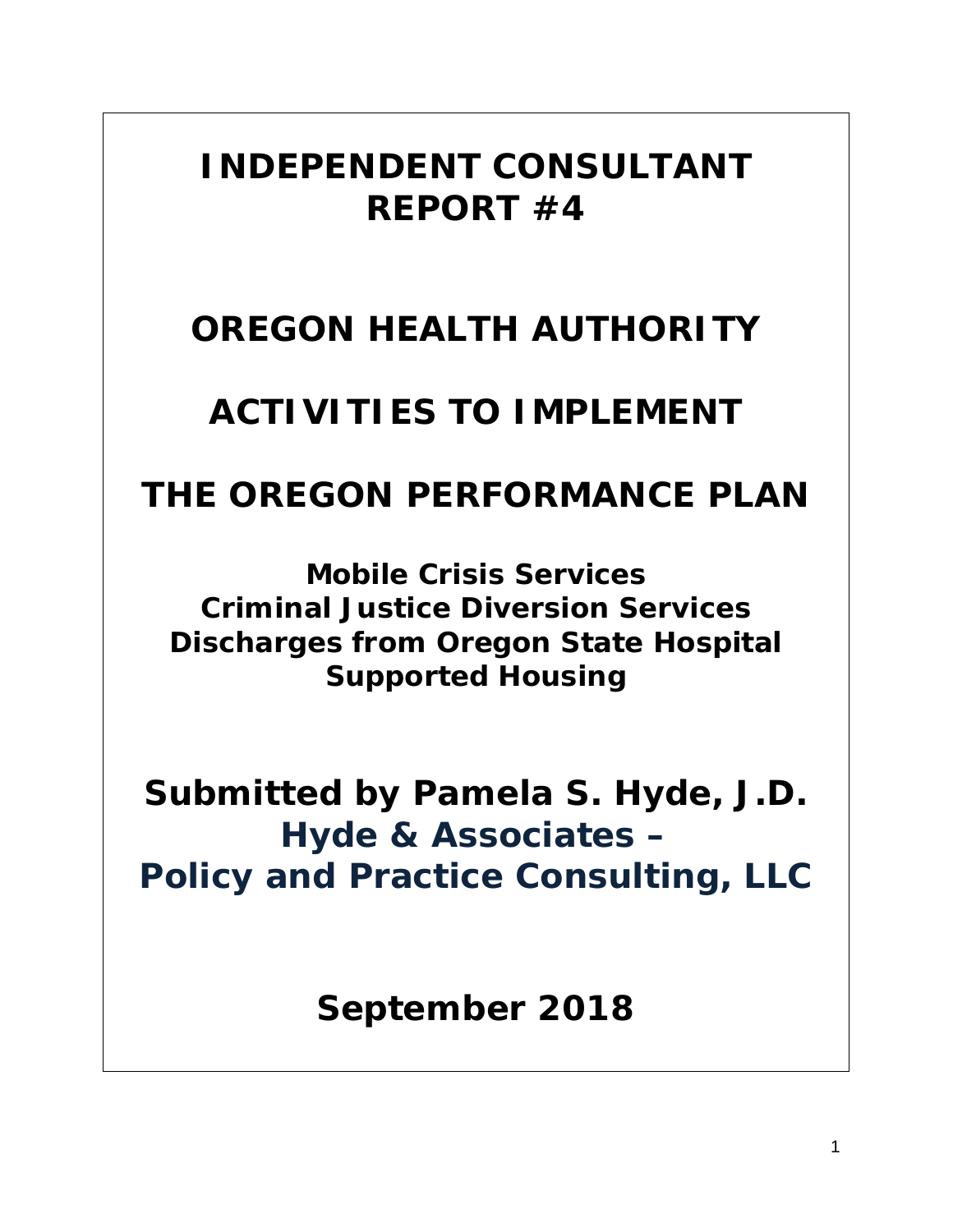# **ACKNOWLEDGEMENTS**

Many Oregon Health Authority (OHA)<sup>[1](#page-1-0)</sup> staff and Oregon behavioral health system stakeholders continue to help me and the Oregon behavioral health system improve and report on the status of various activities to implement the "Oregon Performance Plan for Mental Health Services for Adults with Serious and Persistent Mental Illness" (OPP). During the last few months, not only OHA staff, but program staff and leaders of 29 Counties throughout Oregon helped me and a Review Team of independent experts I assembled to review programs and charts of individuals served. These individuals shared information, challenges, and materials to help us learn about the efforts underway throughout the State to improve the lives of adults with serious and persistent mental illness (SPMI) and other community residents in need of assistance in a crisis.

In addition to Cissie Bollinger, Melanie White, and Michael Morris, other OHA staff advised, traveled with, and/or sat with Review Team members as we interviewed local program staff and reviewed records at County programs and Oregon State Hospital (OSH). These staff include Sam Carl, Cody Gabel, Heather Gramp, Michael Oyster, Richard Wilcox, Jennifer Rees, Tamara McNatt, Lisa Rivers, Christy Springer, Elaine Sweet, Arthur Tolan, Cheryl Meyers, Tyler St. Clair, Tyler Jones, Chasee Trillier, and Rachel Bradbury. OSH Superintendent Dolly Matteucci and Chief Operating Officer John Swanson also met with two Review Team members to help us understand the status of changes underway at OSH and its plans for the future, as well as data collection and documentation processes.

Many other staff and stakeholders too numerous to name – especially those in Community Mental Health Programs, Coordinated Care Organizations (CCOs), and local providers met with us, welcomed us, provided input and materials, asked good questions, and identified challenges and areas for improvement locally and statewide. The openness and commitment of all these staff bodes well for Oregon as it continues to work to implement the OPP.

Finally, a continuing note of thanks to attorneys representing OHA, namely John Dunbar, Allison Banwarth, and Kailana Piimauna, and to attorneys for the United States Department of Justice (USDOJ) on this project, namely Richard Farano in Washington, D.C. and Adrian Brown in Portland, OR. Their consultation and input continue to make a significant difference for me and for those adults with SPMI receiving publicly funded services in Oregon.

Respectfully and with continuing gratitude,

Pamela S. Hyde, J.D. Hyde & Associates – Policy and Practice Consulting, LLC 7 Avenida Vista Grande B7, PMB 185 Santa Fe, NM 87508 [pshyde50@comcast.net](mailto:pshyde50@comcast.net)

<span id="page-1-0"></span> <sup>1</sup> See Appendix A for a list of acronyms used in this and other Independent Consultant reports.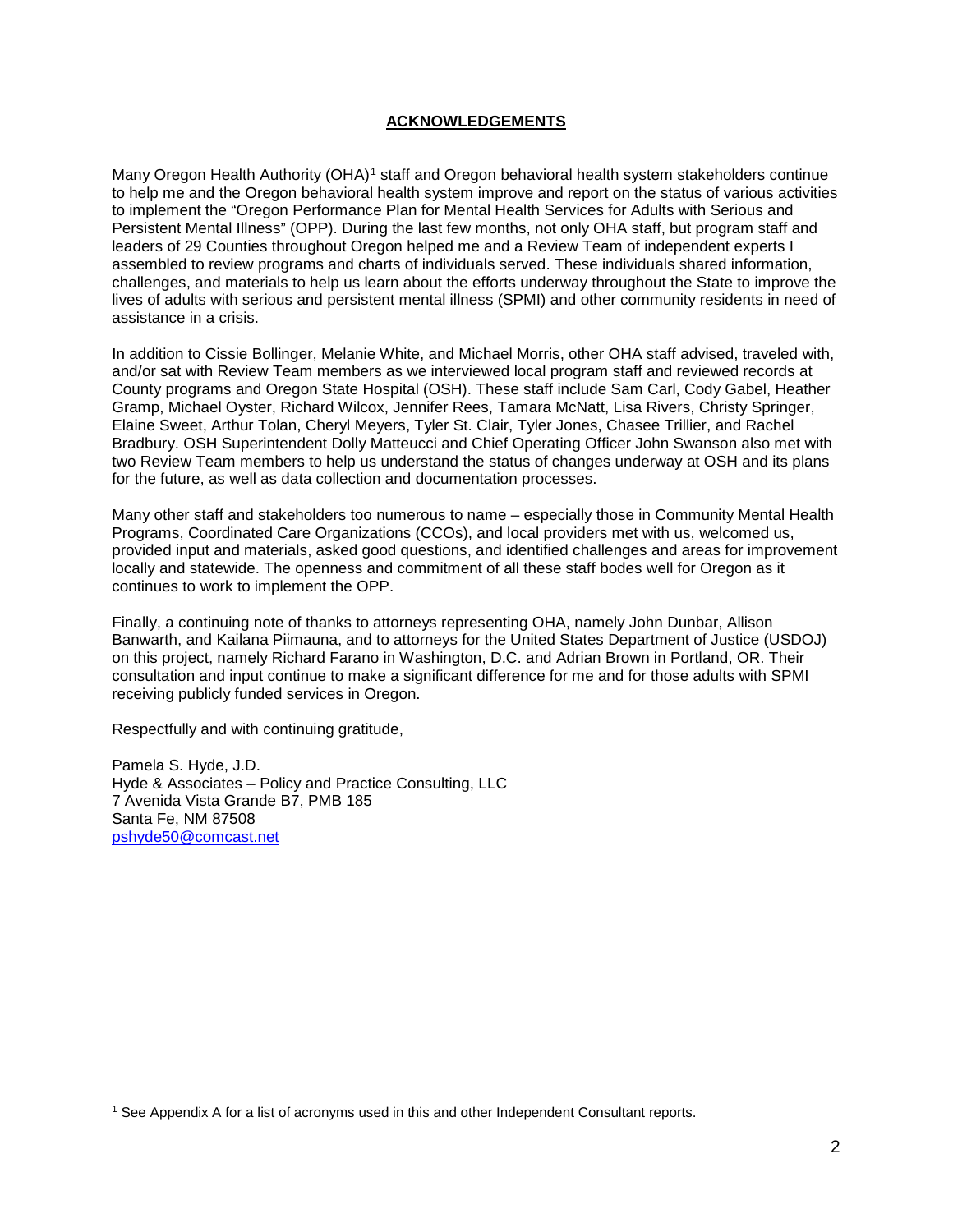#### **INDEPENDENT CONSULTANT REPORT #4 OREGON HEALTH AUTHORITY ACTIVITIES TO IMPLEMENT THE OREGON PERFORMANCE PLAN**

#### **Mobile Crisis Services Criminal Justice Diversion Services Discharges from Oregon State Hospital Supported Housing September 2018**

# **TABLE OF CONTENTS**

| <b>TOPIC</b>                                                                                 | <b>PAGE</b>     |
|----------------------------------------------------------------------------------------------|-----------------|
| <b>ACKNOWLEDGEMENTS</b>                                                                      | 2               |
|                                                                                              |                 |
| TABLE OF CONTENTS                                                                            | 3               |
|                                                                                              |                 |
| <b>INTRODUCTION</b>                                                                          | 5               |
| Scope of IC Report #4                                                                        | 5               |
| <b>Review Team Process</b>                                                                   | 6               |
|                                                                                              |                 |
| <b>MOBILE CRISIS SERVICES - IN PARTIAL COMPLIANCE</b>                                        | 7               |
| <b>Efforts to Expand Mobile Crisis Services Statewide</b>                                    | 8               |
| Numeric Goals for Mobile Crisis Services as of December 31, 2017                             | 8               |
| Number of Individuals Served with Mobile Crisis Services                                     | 8               |
| Number of Individuals Receiving Mobile Crisis Contact and Dispositions                       | $\overline{9}$  |
| Mobile Crisis Response Times                                                                 | 9               |
| Uniform Standards for Hotline Services and County Crisis Lines                               | 11              |
| <b>Overall Impressions of Mobile Crisis Services</b>                                         | 11              |
|                                                                                              |                 |
| CRIMINAL JUSTICE DIVERSION SERVICES - IN COMPLIANCE WITH SOME BUT NOT                        | 12              |
| <b>OTHER OPP PROVISIONS</b>                                                                  |                 |
| Efforts to Reduce Contact with Law Enforcement, Arrests, Jail Admissions, Lengths of         | 13              |
| <b>Stay in Jail, and Recidivism</b>                                                          |                 |
| Efforts to Decrease, Track, and Report the Number Arrested or Admitted to Jail               | 15              |
| Reported Numbers Receiving Jail Diversion Services and Number of Reported Divisions          | $\overline{15}$ |
| Work with Sheriffs and CMHPs (and Local Jurisdictions) to Determine Strategies to Collect    |                 |
| and Share Data                                                                               | 16              |
| Work with GAINS Center and Expansion of the Use of the Sequential Intercept Model            | $\overline{17}$ |
| Tracking and Reporting Arrests of Individuals with SPMI Who Are Enrolled in Services         | 18              |
| Overall Impressions of Criminal Justice Diversion (Together with Mobile Crisis Services)     | $\overline{19}$ |
|                                                                                              |                 |
| DISCHARGES FROM OREGON STATE HOSPITAL - WORKING TOWARD COMPLIANCE                            | $\overline{22}$ |
| Summary of Review of OSH Charts for Individuals Discharged in Q4 CY 2016 and CY<br>2017      | 24              |
| Table 1: Number of OSH Charts Reviewed by Location                                           | 24              |
| Table 2: Characteristics of Documentation in OSH Charts Reviewed                             | $\overline{25}$ |
| Summary of Review of Choice Contractor Charts for Individuals Discharged in 2016 and<br>2017 | $\overline{25}$ |
| <b>Overall Impressions Regarding Discharges from OSH</b>                                     | 26              |
| Table 3: Discharge Locations of All Individuals Discharged in Q4 CY 2016 & CY 2017           | $\overline{27}$ |
| Table 4: Discharge Locations Indicated in OSH Charts Reviewed                                | 28              |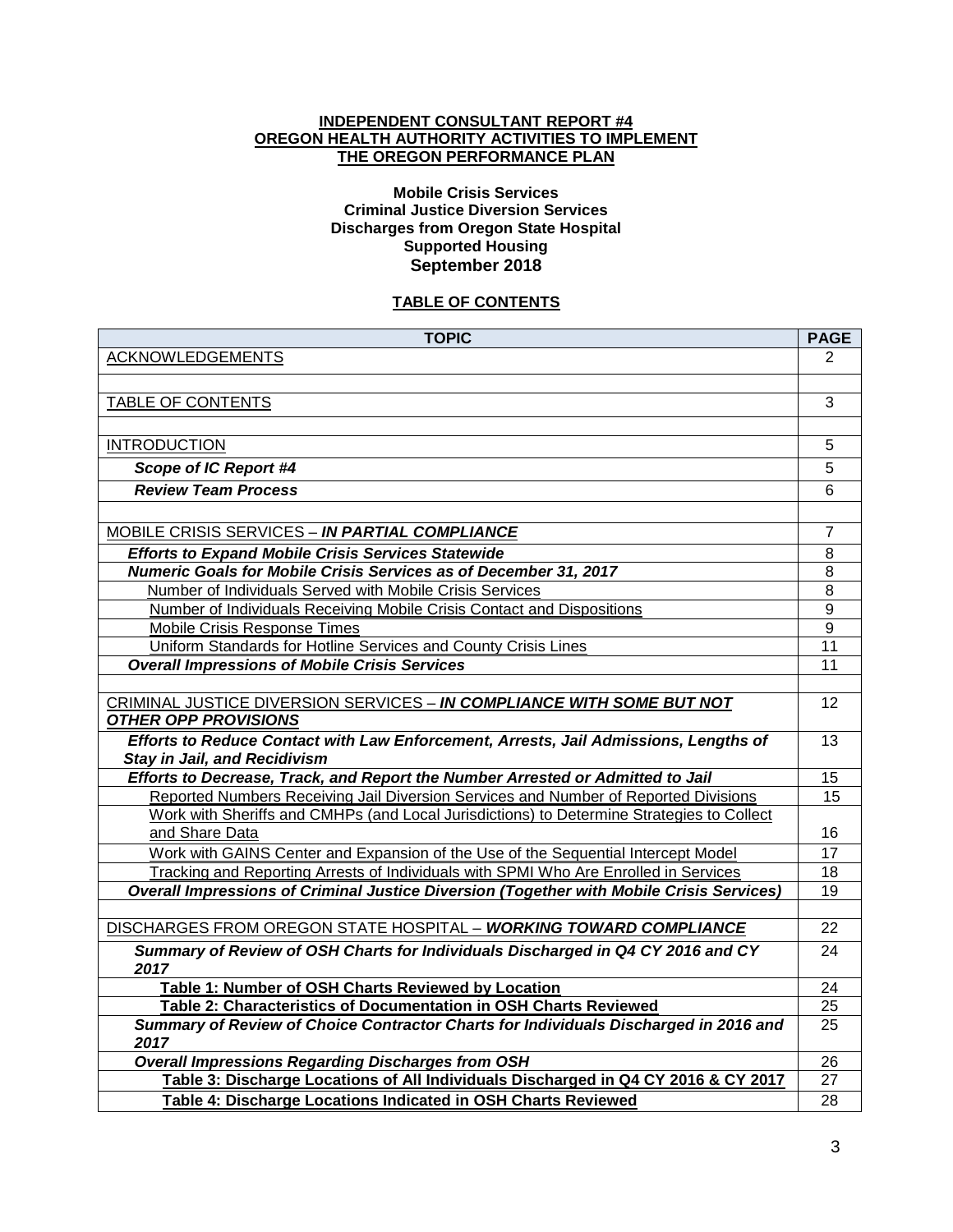| <b>TOPIC</b>                                                                     | <b>PAGE</b> |
|----------------------------------------------------------------------------------|-------------|
| SUPPORTED HOUSING - IN COMPLIANCE                                                | 28          |
| <b>Numeric Goals for Supported Housing as of December 31, 2017</b>               | 29          |
| Data Regarding Stock and Inventory and Individuals with SPMI Receiving Supported | 29          |
| <b>Housing</b>                                                                   |             |
| Legislative Request for 2017 - 2019                                              | 30          |
| <b>Supported Housing Program Reviews and Drive-Bys</b>                           | 30          |
| <b>Summary of Supported Housing Program Reviews</b>                              | 31          |
| <b>Summary of Supported Housing Drive-Bys</b>                                    | 33          |
| Rental Assistance (Supported Housing) Contract Language                          | 33          |
|                                                                                  |             |
| STATUS OF OHA DATA AND NARRATIVE REPORTS                                         | 34          |
|                                                                                  |             |
| <b>CONCLUSION</b>                                                                | 35          |
|                                                                                  |             |
| APPENDIX A - ACRONYMS USED IN OREGON INDEPENDENT CONSULTANT REPORTS              | 36          |
|                                                                                  |             |
| APPENDIX B - LIST OF COUNTIES REVIEWED                                           | 38          |
|                                                                                  |             |
| APPENDIX C - SUMMARY OF OHA COMPLIANCE WITH OPP PROVISIONS ADDRESSED IN          |             |
| IC REPORT #4                                                                     | 40          |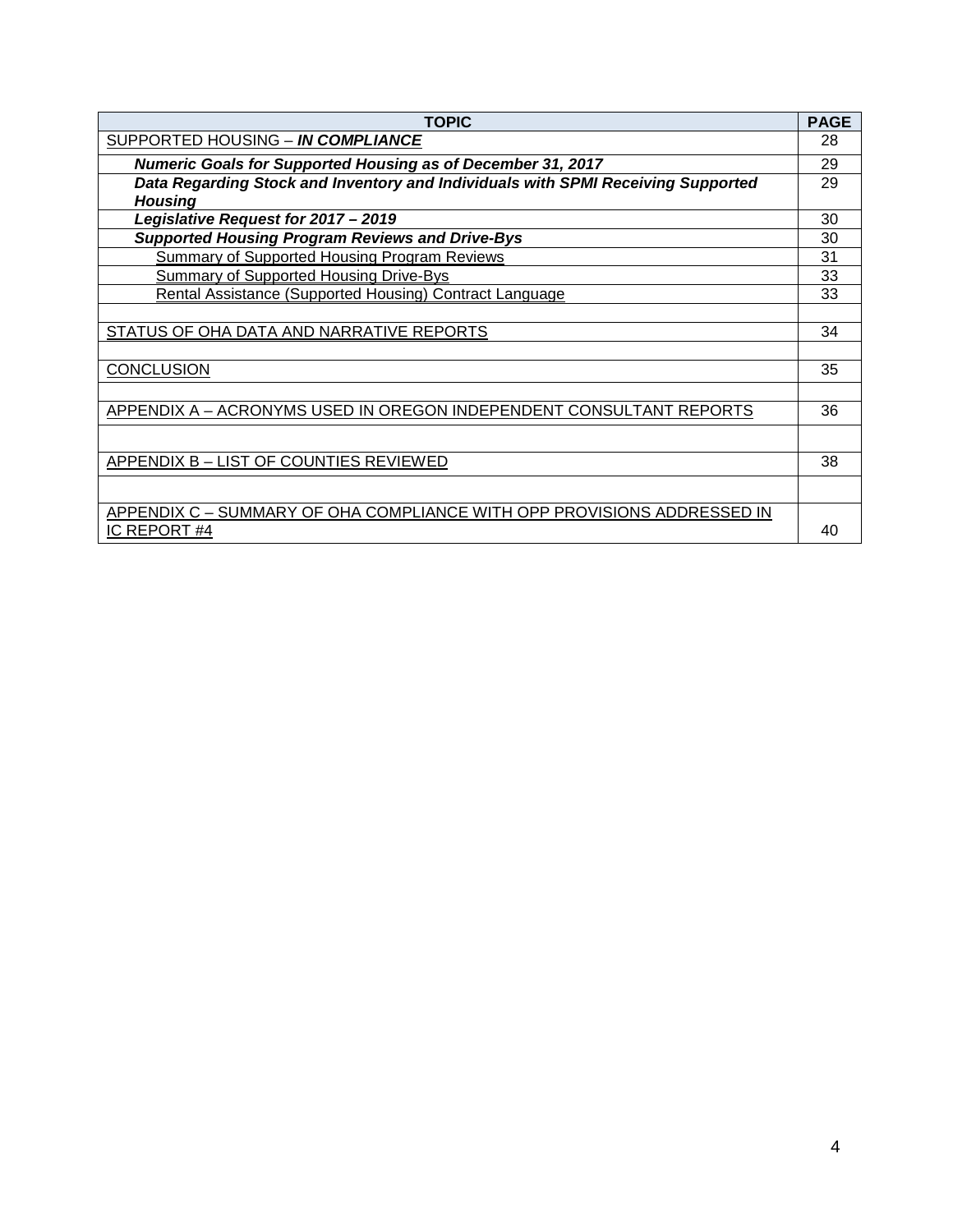# **INDEPENDENT CONSULTANT REPORT #4**

#### **OREGON HEALTH AUTHORITY ACTIVITIES TO IMPLEMENT THE OREGON PERFORMANCE PLAN**

**Mobile Crisis Services Criminal Justice Diversion Services Discharges from Oregon State Hospital Supported Housing**

# **Submitted by Pamela S. Hyde, J.D.** *Hyde & Associates – Policy and Practice Consulting, LLC* **September 2018**

#### INTRODUCTION

#### *Scope of IC Report #4*

This is the fourth report of the Independent Consultant (IC) regarding the Oregon Performance Plan for Mental Health Services for Adults with Serious and Persistent Mental Illness (OPP). The context of the development of the OPP and the commitments of the State of Oregon represented in the provisions of the OPP were described in IC Report #1, dated March [2](#page-4-0)017.<sup>2</sup> Contract and regulatory implications of the OPP were discussed in IC Report #2, dated October 2017. IC Report #3, dated April 2018, reviewed efforts and status of the State of Oregon's compliance with four services utilizing year one data and process information about the State's efforts to comply with specific provisions of the OPP regarding peer-delivered services, supported employment, Oregon State Hospital (OSH), and Assertive Community Treatment (ACT). This IC Report #4 describes Oregon's work to implement OPP commitments regarding mobile crisis services,<sup>[3](#page-4-1)</sup> criminal justice diversion, discharges from OSH, and supported housing, as of the end of calendar year (CY) 2017, or half-way through the three years of the OPP. Appendix C to this report summarizes the status of compliance with OPP commitments in these four areas as of the end of CY 2017, or programmatically through June 2018.

IC Report #5 – to be released sometime in mid-2019 – will address the three remaining subsections of the ten (10) Performance Outcomes in Section D of the OPP, namely acute psychiatric care, emergency departments, and secure residential treatment facilities. The sixth IC report, to be released in 2020, after the State of Oregon's final narrative and data report is released, will address Quality and Performance Improvement commitments in OPP Section E as well as compliance overall with all provisions of the OPP.

As required by Subsection F.3 of the OPP,<sup>[4](#page-4-2)</sup> USDOJ and OHA were provided a draft of this Report and had 30 days in which to comment. However, the September date of this report is based on the date it was drafted by the IC rather than the date it was finalized after the 30-day review. This report is the IC's work product and represents my judgments as IC. It has been revised to reflect comments of USDOJ and OHA determined by me to be appropriate to improve the accuracy of the report, with the intent of all involved to aid in the resolution of this matter, as directed in the OPP.

<span id="page-4-0"></span> $2$  IC Reports #1, #2, and #3, as well as other materials related to the OPP, can be found on OHA's website at https://www.oregon.gov/oha/HSD/BHP/Pages/Oregon-Performance-Plan.aspx

<span id="page-4-1"></span> $3$  Subsection D.6 – 13 of the OPP identifies these services generally as "Crisis Services." However, all references within the OPP are specifically to *mobile* crisis services except for Subsection D.13 which references standards for hotline services and County crisis lines. Hence, the attention of this report is on mobile crisis services rather than crisis services more broadly.

<span id="page-4-2"></span><sup>&</sup>lt;sup>4</sup> All references in this report to Subsections are to the OPP unless otherwise noted in the text.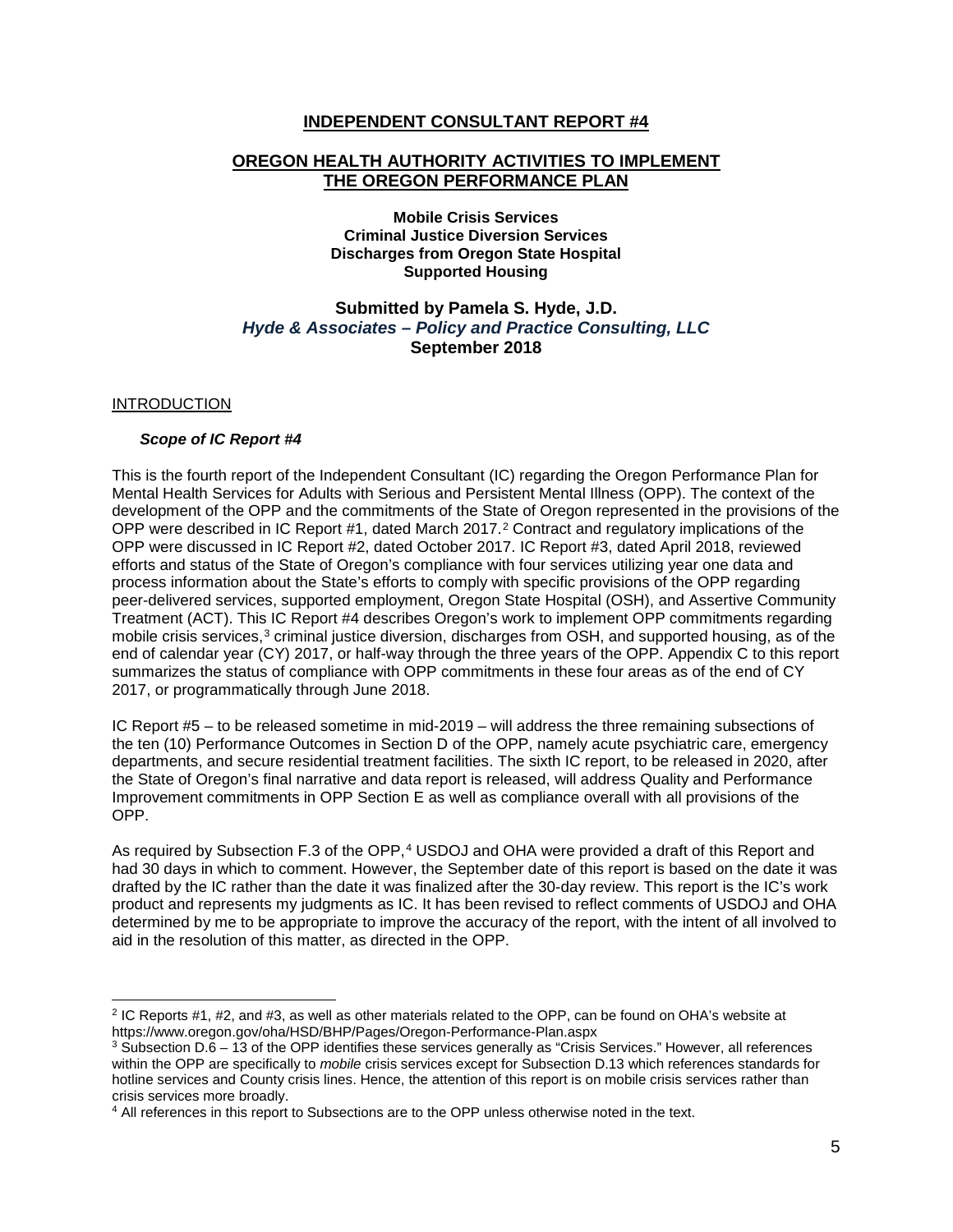#### *Review Team Process*

A five-person Review Team comprised of clinical and management consultants from around the country reviewed programs, charts, and supported housing units in multiple Oregon Counties in June and I reviewed other charts and housing units in early September. All five of us have extensive experience in clinical behavioral health and/or government and advocacy as well as management and leadership of public and/or private sector behavioral health and human services agencies and programs. All have worked to review and assure the quality of programs and services; some are currently participating as court monitors or reviewers in court cases about issues and populations similar to those covered by the OPP. As a result, members of this Review Team have seen what works and what does not in many states and multiple jurisdictions. Consistent with OPP parameters, each brought to this process a commitment to do an impartial review and to help Oregon succeed in improving its services and outcomes for adults with SPMI.

During the month of May 2018, Review Team members met for two days for training with the IC, two members of the OHA staff working closely on OPP issues, and a highly experienced behavioral health professional working as a court monitor and reviewer in various jurisdictions. This latter individual helped the Team coalesce and understand its role and functions. Many of the same service issues and challenges are present in Oregon as in other jurisdictions where courts have been engaged to oversee system changes. OHA staff helped provide information about the structure and funding of Oregon's behavioral health delivery system. This two-day training gave the Team members an opportunity to learn about and understand Oregon's behavioral health system, understand and ask questions about the OPP, and work together to finalize program review and chart review tools for use during the Team's on-site review. These tools were developed to assure consistency among reviewers and to ask about those elements of the programs reviewed that were specific to OPP definitions and commitments.

Programs in a total of 29 of Oregon's 36 Counties were reviewed in this process. During the first two weeks of June and in early September 2018, the Review Team and/or IC traveled the State interviewing program/community staff and reviewing almost 500 charts of approximately 475 individuals who had received mobile crisis, criminal justice diversion, supported housing, or discharge assistance services by various Oregon programs.<sup>[5](#page-5-0)</sup> When on site, each Review Team member was accompanied by an OHA staff person who helped drive and helped Team members understand context and process. These staff were invaluable; however, they did not participate directly in the Team's review of programs or charts. Review Team members visited rural, frontier, and urban/suburban areas interviewing program staff for each of the areas in this IC Report #4 and reviewing randomly selected<sup>[6](#page-5-1)</sup> charts of individuals served during the third quarter of CY 2016 (first quarter of FY 2017, year one of the OPP) and the third quarter of CY 2017 (first quarter of FY 2018, year two of the OPP). At OSH, reviewers met briefly with OSH leadership before reviewing records of randomly selected individuals discharged from OSH during the fourth quarter of CY 2016 (second quarter of OPP year one) and the fourth quarter of CY 2017 (second quarter of OPP year two). The idea was to understand how the four elements of the OPP were being implemented early in the OPP process and a year later. The results of this process should help set a baseline for further quality reviews by OHA staff in the future and/or show progress from year to year of the OPP timeframe.

<span id="page-5-0"></span> <sup>5</sup> Team Members reviewed 438 charts in 21 different Counties, 39 charts in the two facilities comprising OSH, and 19 charts of Choice providers for some of the 38 individuals whose charts were reviewed at OSH. See Appendix B for a summary of Counties visited and the number of charts reviewed.

<span id="page-5-1"></span><sup>&</sup>lt;sup>6</sup> Charts for review were randomly selected by the IC from a list provided by OHA. The goal was to select a sample that fairly represented the number and types of individuals receiving services, but was not intended to be a perfect statistically valid sample. It should be noted that considerable confusion occurred in some locations about charts to be reviewed. In some cases, the individual identified by OHA as receiving a service or being a service recipient in a particular County was unknown to that system. In other cases, dates of incidents and/or types of services provided did not match lists provided by OHA. Adjustments were made as the Team identified these issues so that in most cases, some records were able to be reviewed. However, overall, somewhat fewer records were reviewed than originally planned. OHA staff were engaged in this process, understand the issues, and are working to refine reporting tools and instructions to correct this problem for future chart reviews that might be part of an OHA quality review process.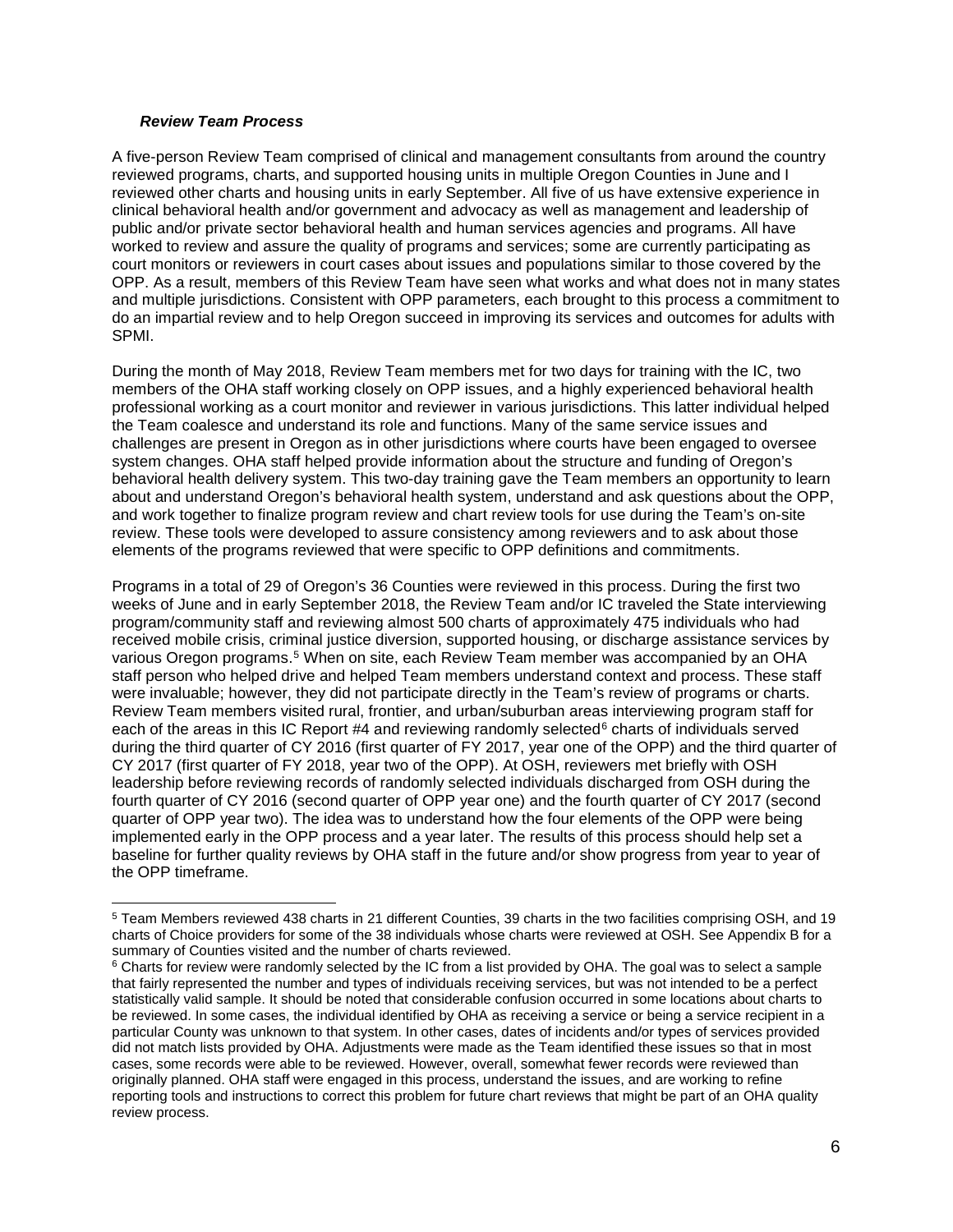Prior to the on-site reviews of the 21 Counties, the IC talked by telephone with the leader of a community mental health program (CMHP) covering four northern frontier Oregon Counties about mobile crisis services and criminal justice diversion, to learn about services in those Counties and also test the program review tool the Team would be using. After the on-site reviews, the IC conducted telephone interviews with program staff of two other CMHPs representing four additional Counties about mobile crisis services, criminal justice diversion, and supported housing. In addition to program reviews of supported housing programs, Review Team members drove by, visually reviewed, and took pictures of 39 housing units where persons with SPMI were referred and live with the help of the State's Rental Assistance Program (RAP) in 13 of the Counties visited. The purpose of these "drive-bys" was to determine with a cursory visual review of the housing units and the neighborhoods in which they were located whether they appeared to be the types of integrated community housing anticipated by the OPP.

The goal of this Team Review was not to audit or make judgments about any given County's programs or services, but rather to provide an independent analysis of whether the programs funded by the State as a whole in the four areas reviewed were meeting the letter and intent of the OPP in year one and year two of the OPP timeframe and whether the State needs to provide additional clarification or oversight of services in these four areas in order to meet the OPP commitments by the end of year three. Likewise, this analysis provides the State with an informal baseline understanding of critical service areas as it goes forward with the Quality and Performance Improvement program envisioned by Section E of the OPP.

It should be noted that this was a program and chart review process and did not include interviewing individual service recipients to judge agreement with the facts and services as indicated in the records or their satisfaction with services provided. Nevertheless, the program and chart reviews provided ample information upon which to make judgments about overall commitments within the OPP. The rest of this report provides a summary of this analysis for each of the four service areas reviewed and the State's compliance at this point in time with the provisions of the OPP.

#### MOBILE CRISIS SERVICES– *IN PARTIAL COMPLIANCE*

Mobile crisis services<sup>[7](#page-6-0)</sup> are defined in Subsection B.6.j of the OPP as:

. . . mental health services for people in crisis, provided by mental health practitioners who respond to behavioral health crises onsite at the location in the community where the crisis arises and who provide a face-to-face therapeutic response. The goal of mobile crisis services is to help an individual resolve a psychiatric crisis in the most integrated setting possible, and to avoid unnecessary hospitalization, inpatient psychiatric treatment, involuntary commitment, and arrest or incarceration."

Subsections D.6 through 13 of the OPP describe the State of Oregon's commitment to:

- expand mobile crisis services so they are available statewide by the end of year two (June 30, 2018) (D.6);
- increase the number of individuals served with mobile crisis services (D.7);
- track and report the number of individuals receiving a mobile crisis contact and their dispositions (D.8);

<span id="page-6-0"></span> $<sup>7</sup>$  It should be noted that while the Subsections of the OPP concerning these services are titled "crisis services." the</sup> specific commitments in these Subsections are all about "mobile" crisis services (except for Subsection D.13 regarding standards for hotline services and County Crisis lines), as indicated in the OPP. This distinction is critical for the OPP as many other types of crisis services are funded by the State and are being provided in a crisis center or other location where treatment services are provided rather than in locations "in the community where the crisis arises" as specified in the OPP definition.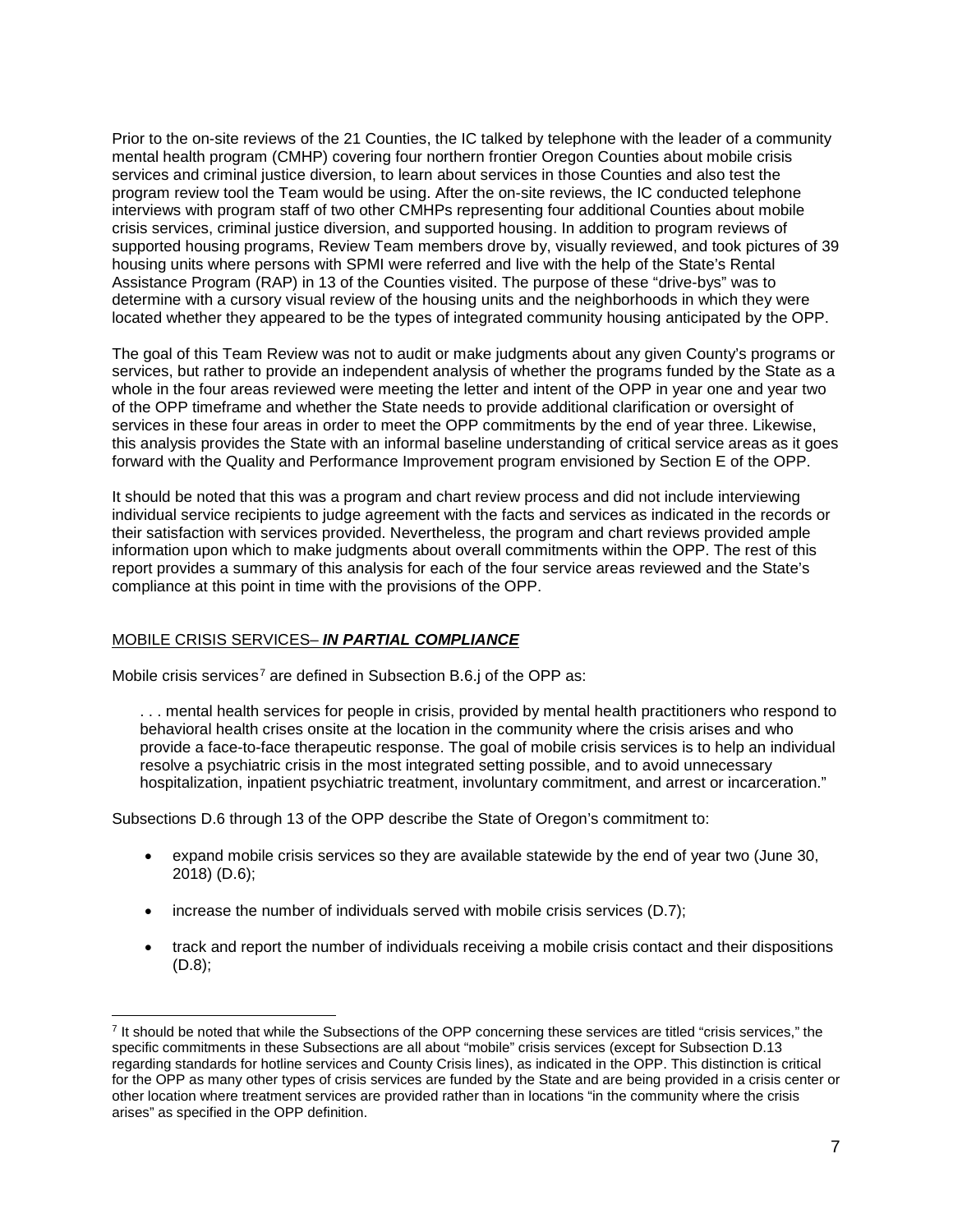- assure mobile crisis teams respond within specified time periods, and for frontier and rural areas, provide a person trained in crisis management to call the person within one hour (D.9-12); and
- develop and enforce uniform standards for hotline services and County Crisis lines (D.13).

#### *Efforts to Expand Mobile Crisis Services Statewide*

OHA has provided additional funding to Oregon Counties for mobile crisis services throughout the last two years. For the 2017-19 biennium, the legislature provided an additional \$15 million for OPP related services, \$10 million of which has been utilized for additional mobile crisis services. Some Counties were just beginning to receive those funds when the Review Team was in Oregon in June, so some of the chart reviews and even some of the program reviews describe services available before the State provided funds specifically for mobile crisis services. As a consequence, some of the crisis services from 2016 and 2017 that were reviewed in 2018 did not meet the full intent of the OPP commitments going forward. However, as of July 1, 2018 all Oregon Counties have some form of mobile crisis service able to respond to a crisis at a location in the community.[8](#page-7-0) Therefore, OHA is *in compliance* with this OPP commitment.

#### *Numeric Goals for Mobile Crisis Services as of December 31, 2017*

OHA has made three types of quantitative commitments about mobile crisis services: 1) to increase the number of individuals served with mobile crisis services; 2) to track and report the number of individuals receiving mobile crisis contact and their dispositions; and 3) to assure a mobile crisis team member responds within specified time periods "from the initial call to face to face" (Subsection  $D.9 - 12$ ). Progress on these commitments are described below.

Number of Individuals Served with Mobile Crisis Services: According to the OHA data report from August 2018 covering the 12-month period through December 31, 2017, the State reports 5,027 individuals received mobile crisis services. This is significantly above the goal of 3,700 to be served during year two (FY 2018 through June 2018) of the OPP. Pending clarification of the data regarding where these crisis services occur as indicated below, OHA is tentatively *in compliance* with this OPP commitment.

It should be noted that this section of the OPP uniquely applies to any adult served by mobile crisis services, not just adults with SPMI. It is neither wise nor efficient to create mobile crisis services separately for adults with SPMI and for other adults in crisis. Likewise, when a crisis is occurring, it is neither wise nor efficient to be focused first on diagnosis or even psychiatric history. As a consequence, programs are not always able to report the individual's diagnosis or whether an individual who receives a mobile crisis service is or is not a person with SPMI. When asked to estimate how many persons served by a mobile crisis team are adults with SPMI, County programs estimated between 50 and 100 percent, depending on the nature of each program (e.g., whether it also serves children/youth or also provides mobile response for elders who may have mental health issues, or adults with addiction issues in addition to adults with SPMI). Based on these responses, the Review Team estimated about 65 – 75 percent of those served by mobile crisis teams across the State are adults with SPMI.

The Review Team did find some instances during the chart reviews in which persons who walked into a crisis center or who were met at a local hospital emergency room were counted as having received a mobile crisis service. While these were concerning and require clarification by OHA about what counts and what does not count as a mobile crisis response pursuant to the OPP definition, the volume of such instances was not large enough to change the tentative finding of compliance, especially given the charts reviewed were from 2016 and 2017 and given the significant increase in the number of individuals

<span id="page-7-0"></span><sup>&</sup>lt;sup>8</sup> A few Counties have minimal mobile crisis services currently, but are in the process of developing a more robust mobile crisis service with new OHA funding made available recently. For example, Clatsop County's program began in September 2018, and Tillamook County's program was expected to begin in November 2018.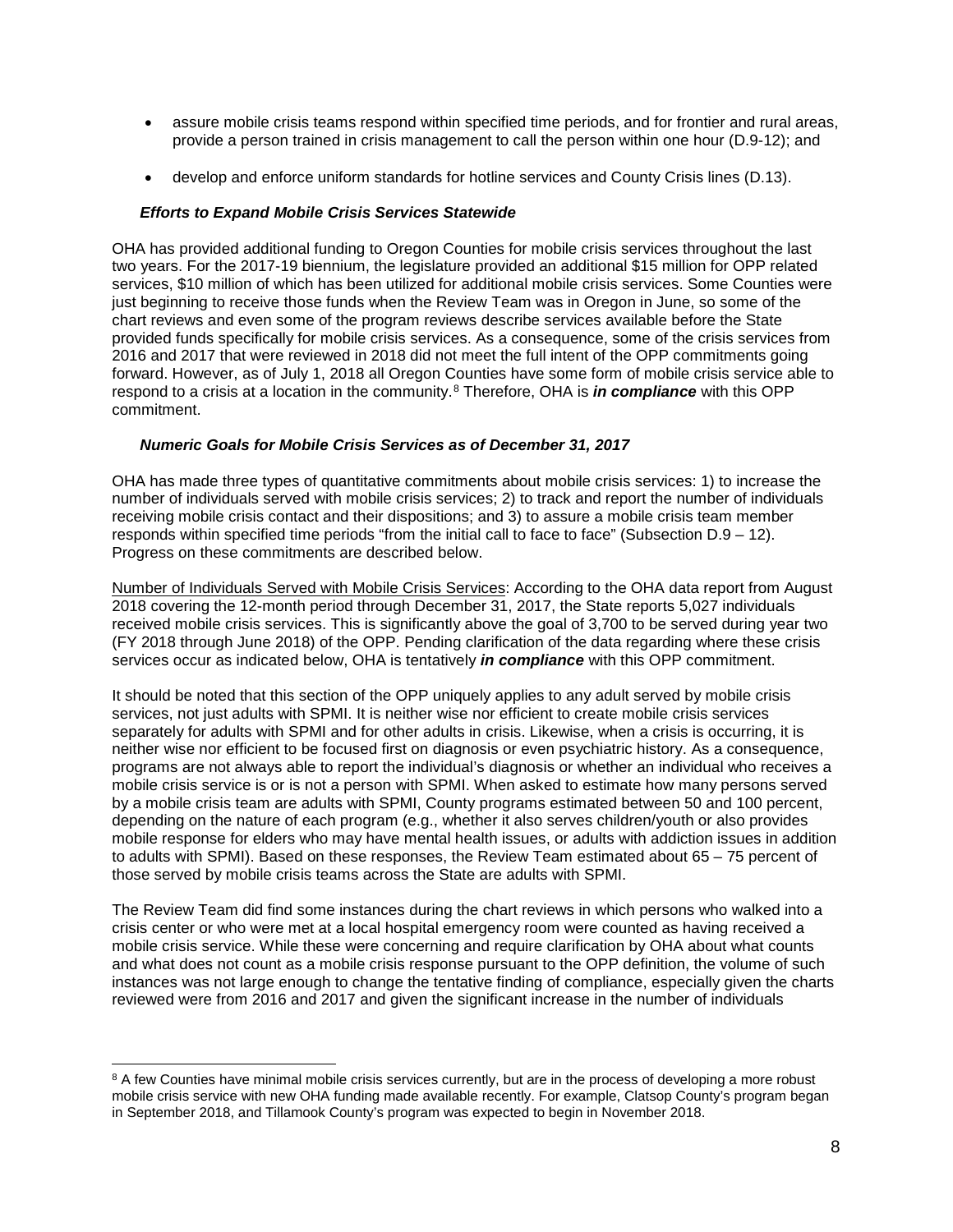receiving mobile crisis services through the end of CY 2017. OHA going forward will be reporting only those mobile crisis services delivered in the community where the crisis occurred.[9](#page-8-0)

Number of Individuals Receiving a Mobile Crisis Contact and Dispositions: OHA committed to developing by the end of year one (June 30, 2017) a methodology to track dispositions after a mobile crisis contact. OHA also committed to begin reporting such dispositions six months after the development of the methodology (or no later than December 31, 2017). These data were specifically to track stabilization in the community as opposed to arrest, presentation to an emergency department, or admission to an acute care psychiatric facility. OHA has recently changed its reporting form and instructions to require reporting of the disposition at the end of each mobile crisis event for services rendered January 1, 2018 and after. Consequently, local programs will be required to provide this information for part of year two (FY 2018) and all of year three of the OPP (FY 2019). These data will be reported by OHA in future Narrative Reports. Since reporting has just begun, OHA is not yet in compliance but is *working toward compliance* with this aspect of the OPP commitment.

Mobile Crisis Response Times: OHA commits in Subsections D.9 – 12 by the end of year one (June 30, 2017) to specific response times of a mobile crisis team member "from the initial call to face to face." Specifically, OHA commits to response times within one hour for areas that are "not rural or the frontier" (i.e., urban and suburban areas); within two hours in rural areas; and within three hours in frontier areas. For both rural and frontier areas, OHA commits to having a person who is trained in crisis management (such as a person from a crisis line or a peer) call the individual in crisis within one hour. For all of these response times, OHA commits to reviewing during year two (through June 30, 2018) its progress against these standards and against best practices to determine if adjustments are needed.

As of March 1, 2018, OHA revised State regulations regarding crisis services (O.A.R. 309-019-0150) requiring community mental health programs (CMHPs) to provide crisis services 24 hours, seven days per week, to assure telephone or face-to-face screening within one hour of notification of the crisis event and to conduct an assessment and develop a plan to assist the individual and family to stabilize and transition to the appropriate level of care. This same regulation requires by July 1, 2018 (or when the CMHP is contracted to provide the service) the CMHP or designee to provide mobile crisis services as a component of crisis services for individuals experiencing a mental health crisis in their geographic area. The goals are noted as being to reduce acute psychiatric hospitalization of individuals experiencing mental health crisis and reduce the number of individuals with mental health diagnoses who are incarcerated as a result of mental health crisis events involving law enforcement.

The definition of "mobile crisis services" in O.A.R. 309-019-0105(72) is consistent with the definition of such services in the OPP, although "mobile crisis response time" is defined in this regulation at (73) as "the time from the point when a professional decision is made that a face-to-face intervention is required to the time the actual face-to-face intervention takes place in the community." This is different from the OPP commitment to respond within certain time frames "from the initial call to face to face." However, a call to a crisis line may not be determined to require a mobile crisis response for a few minutes or even longer after the initial call, and in some Counties, the call comes into a 911 or general community crisis line and is transferred to the behavioral health crisis line or service only after a determination by the general crisis line operator that a behavioral health issue is involved. Most of the programs the Review Team talked with indicated time is recorded based on when a mobile crisis response is determined to be needed. On the other hand, some report counting the response time as the time from when the crisis program receives the call. OHA's regulation and reporting instructions should help to clarify this so that data is consistent.

In initial analyses shared with the IC, the vast majority of response times statewide appear to be less than one hour even in Counties designated rural or frontier (in most cases response time was less than 30 minutes) with only a small portion of cases exceeding required response times. In order to have more

<span id="page-8-0"></span><sup>&</sup>lt;sup>9</sup> While this report utilizes OHA data through December 31, 2017, the next OHA data report released in late October 2018 provides data through March 31, 2018. That report indicates the number of mobile crisis services is continuing to rise (6,983), while reporting only those services delivered in the community where the crisis occurs.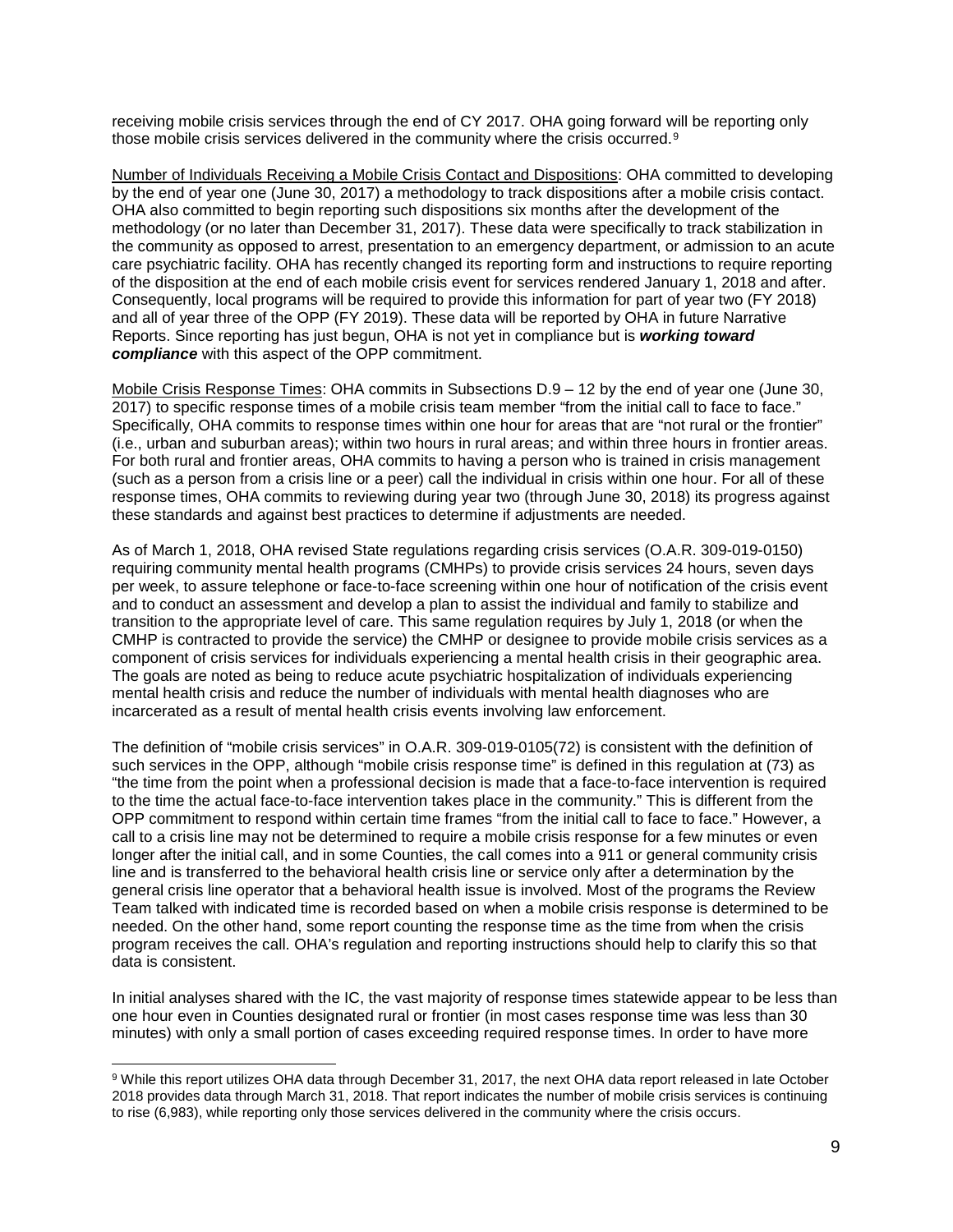consistent data, OHA is working to clarify for CMHPs how to count and report the time from which point in the process, i.e., from the time a professional decision is made to send a face-to-face mobile response. Hence, at this time, OHA is *working toward compliance* on this performance outcome.

OHA is also requiring response times to be tracked somewhat differently than is committed to in the OPP. In the OPP, OHA commits to no more than a three-hour response time in frontier areas; a two-hour response time in rural areas; and a one-hour response time in areas that "are not rural or the frontier." The latter term is not the same as "urban" which is the term utilized in the regulation, although OHA indicates it will clarify that the word "urban" means "not rural or the frontier" as committed in the OPP any non-rural or non-frontier area must meet the shorter one-hour response time.

Additionally, OHA currently designates each County as frontier, rural, or urban even though more than one area type could exist in any given County. The OHA designations for each of the Counties the Review Team visited or talked with is noted in Appendix B. In some Counties designated as frontier or rural, a population center exists in which response times may need to be faster than the frontier parts of the County (e.g., Ontario in Malheur County, Baker City in Baker County, Klamath Falls in Klamath County, Albany in Linn County, Grants Pass in Josephine County, or Pendleton in Umatilla County). Initial analysis of actual response times in these areas indicate these Counties' programs are able to respond in most cases well under the required timeline. Similarly, some less densely populated areas in "urban" counties may realistically require a little longer than one hour for a mobile crisis team member to respond. Whether regulations or designations need to be adjusted to accommodate these differences has not yet been determined.

Many of the programs the Review Team visited indicated response times far shorter than one-hour in populated areas of rural or frontier Counties, with a goal of a response within 30 – 45 minutes and often even less. For mobile crisis service recipients in 2016 and 2017, response times were often difficult to ascertain in the charts, although documentation seemed to be somewhat better in more recent charts or after the program received specific funding from OHA. Documentation about response times is on the reporting template required by OHA. As of this Report, I have seen initial analyses of statewide response times (noted above) and will be working with OHA to understand how they are tracking and working with programs to assure response times are being met in all situations. Most programs were aware that response times needed to be as short as possible and were aware of the requirements for their area (based on the County designations), and most programs work to respond in far shorter times than required by the regulations.

At times, response times were reported by the programs as being longer because of multiple crises occurring at the same time, limited staff availability, or weather conditions or distance causing drive times to be exceptionally long. In some case, on-call mobile crisis staff are required to live or stay (when on call) in areas of the County to help ensure response times might be as short as possible. In many cases, program staff were able to identify ways they worked to ascertain the safety of the individual in crisis whether the expected crisis team member arrival time was to be short or long. That is, many programs reported they determine whether family, other caregivers, or trained law enforcement officers are on the scene, and whether the individual and his/her history is known to the crisis team. In some instances, persons who could not be safe until the mobile crises team member could arrive were sent to and met at a local hospital emergency room rather than waiting in the community, especially if there was an officer or ambulance available to transport.

In some cases, law enforcement personnel transport an individual in crisis to a local hospital emergency room and notifies the mobile crisis team in route or once there. In other cases, mobile crisis response was reported as done at another local provider such as a local crisis respite center. According to the OPP definition of mobile crisis service, when a mobile crisis team member meets an individual in crisis at an emergency room and arguably when they meet the individual at another provider agency, such instances should not be considered a mobile crisis response. Only those instances in which a mobile crisis responder is "onsite at the location in the community where the crisis arises and who provide a therapeutic response" should be counted as a mobile crisis service for purposes of OPP reporting. Some programs reported they understood that distinction, and some did not. OHA is working with CMHPs and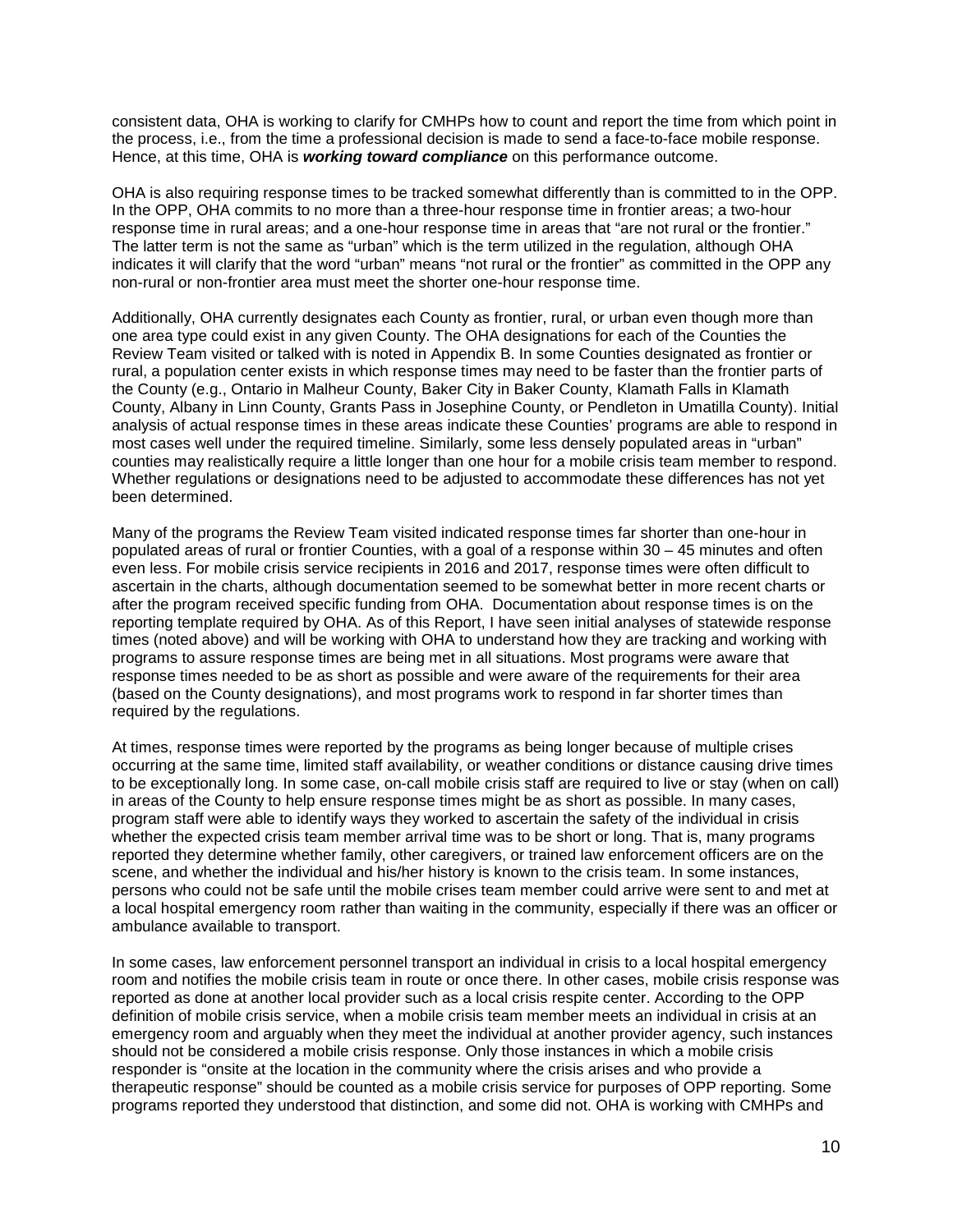providing additional guidance to assure programs know exactly how to count and how to report response times to various parts of their geographic area. OHA is working to clarify that programs should not be reporting crisis walk-ins, persons met at a hospital emergency room, crisis calls taken by a mobile crisis team member but not responded to face-to-face, or other situations that are not within the OPP definition are not to be counted as a mobile crisis response. In its next Narrative Report in January 2019, OHA will be able to distinguish and report only those situations meeting the OPP definition and intent.

OHA also needs to clarify the commitment that a person trained in crisis management (such as a person from a crisis line or a peer) shall call within one-hour in frontier and rural areas, presumably when a crisis team member is not able to be face-to-face until after a one-hour period. When asked about this expectation, many program staff were not aware of this, or felt that the crisis team member may be on the phone with the individual him/herself, or that the presence of a law enforcement officer or safe family member or caregiver was enough pending arrival of the crisis team member. Others indicated their goal is a response in well under one hour, regardless of the area in which the crisis occurs. The regulations as currently written do not speak to this expectation or commitment by OHA.

Finally, the OPP commits OHA to reviewing during year two (FY 2018) its progress against these response time standards, especially in frontier and rural areas, and against best practices to determine if adjustments are needed. No consistent national standards exist as best practices in this area, although a review of several programs and other states' standards seem to indicate a somewhat shorter timeframe for response in populated areas. That said, OHA is working to clarify expectations and reporting requirements and will soon begin providing analyses of response times as reported by community mobile crisis programs so that a determination can be made whether any significant outliers are identified requiring further work. OHA is *working toward compliance* with this area of the OPP at the current time.

Uniform Standards for Hotline Services and County Crisis Lines: In 2017, OHA consulted with me and with the leaders of the National Suicide Prevention Lifeline<sup>[10](#page-10-0)</sup> as well as other experts about crisis line operations. As a result, OHA developed and revised O.A.R. 309-019-0300 through 309-019-0320 regarding requirements for crisis line services, effective March 1, 2018. While these requirements are not extensive, the OPP commitment was simply to develop and enforce such standards. OHA enforces all of its regulatory requirements through its provider licensing and certification processes. OHA is *in compliance* with this OPP commitment as it has the standards and enforcement mechanisms in place. In a future review of the State's quality improvement process, I will work with OHA to understand how their enforcement mechanisms assure uniformity and consistency with these standards statewide.

Requirements and expectations for CMHPs providing crisis services (including mobile crisis services) are further delineated in MHS 25, a Service Element that is part of the County Financial Assistance Agreement (CFAA) with OHA. This Service Element has undergone revision for the second year (FY 2019) of the 17 – 19 CFAA agreement and offers an opportunity to clarify expectations and reporting requirements as indicated above for the next two-year CFAA beginning in July 2019 for FYs 2020 and 2021. These changes are due to be negotiated with CMHPs during the fall of 2018.

# *Overall Impressions of Mobile Crisis Services[11](#page-10-1)*

Overall, the Review Team found mobile crisis services in the Counties visited and reviewed to be responsive to local needs and providers, to individuals in crisis as well as their families and caregivers, and to local law enforcement. Law enforcement is almost always involved to assure the scene or the situation is safe except in some Counties and some situations in which the individual is well-known to the behavioral health system. Law enforcement dispatch or individual officers are often the ones who identify a crisis situation to the mobile crisis team. Good collaborations and working relationships were described, many of which are informal and based on local relationships. In some cases, these relationships are described in written memoranda of understanding or agreement, and in a few cases in actual contractual

<span id="page-10-1"></span><span id="page-10-0"></span><sup>&</sup>lt;sup>10</sup> See https://suicidepreventionlifeline.org/.<br><sup>11</sup> See additional impressions and recommendations regarding mobile crisis services in conjunction with criminal justice diversion services after the next section of this report.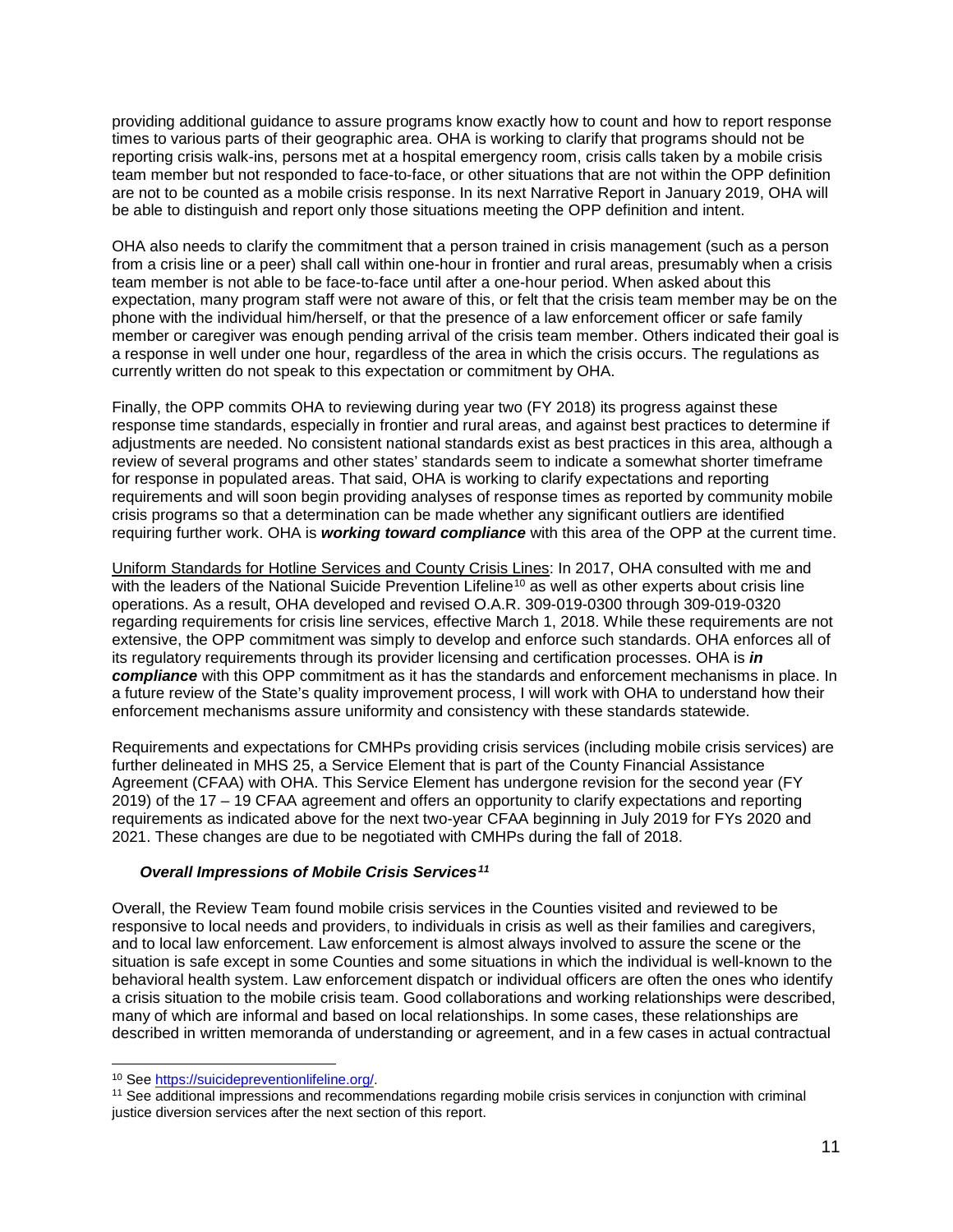relationships. Most programs have dedicated crisis staff, and in many cases dedicated mobile crisis staff. Often, however, crises are responded to by existing clinical staff assigned to be available or on-call during particular time periods. Increasingly, law enforcement personnel are seeing crisis staff as good collaborators and in some cases are actually identifying individuals they encounter who are at risk, thereby offering opportunities for crisis prevention or early intervention.

All the programs stated clearly their goal is to prevent arrest and incarceration as well as emergency room and acute psychiatric care facility admissions where possible. However, some local law enforcement entities are still seeing the local hospital as an appropriate transport and crisis intervention location rather than seeing the mobile crisis team as a resource to prevent such transport. In some cases, the mobile team is part of an extensive crisis clinic or walk-in center and in some cases mobile team members either ride with law enforcement or actually have an office in the local law enforcement entity's office location.

Often mobile crisis services are working with law enforcement to divert individuals who would otherwise be arrested. These instances are appropriately considered mobile crisis services and perhaps also as criminal justice diversion services (especially at SIM Intercept 0). The confusion between these two types of services for purposes of capturing and prioritizing pre-booking intervention services is discussed further as part of the next section of this report.

Many crisis programs are responding to social services crises, that is, to individuals without housing; without adequate food, clothing, or money; or without social supports. In some cases, mobile crisis services are intervening with elders who are no longer able to take care of themselves or who are suicidal due to lack of resources or supports. Significant mobile response is also utilized for persons with substance use disorders who have mental health or addiction treatment needs as well as social services needs caused by the substance use. Law enforcement entities are often involved in these situations. Mobile crisis teams in some Counties are doing significant interventions with children and youth at schools and/or with families identified as in crisis by school officials. These interventions are either informal or are done through written agreements with local school districts. In some Counties, mobile crisis response is rare, either due to lack of resources or to small populations with relatively few crises requiring such response. In all Counties reviewed, lack of available resources for crisis services, and just as importantly for immediate behavioral health services after the crisis is stabilized, were noted as critical issues.

#### CRIMINAL JUSTICE DIVERSION – *IN COMPLIANCE WITH SOME BUT NOT OTHER OPP PROVISIONS*

Jail diversion services are defined in Subsection B.6.i of the OPP as:

. . . community-based services that are designed to keep individuals with behavioral health issues out of the criminal justice system and, instead, supported by other community-based services, such as mental health services, substance abuse services, employment services, and housing. Jail diversion services are intended to minimize contact with law enforcement, avoid jail time, and/or reduce jail time. These services are intended to result in the reduction of the number of individuals with mental illness in the criminal justice system or Oregon State Hospital.

Subsections D.51 through 53 of the OPP describe the State of Oregon's intent and/or commitment to:

- reduce the contacts between individuals with SPMI and law enforcement due to mental health reasons; and reduce arrests, jail admissions, lengths of stay in jail; and recidivism for individuals with SPMI who are involved with law enforcement due to a mental health reason (D.51);
- decrease the number of individuals with SPMI who are arrested or admitted to jail based on a mental health reason, by engaging in the following strategies (D.52):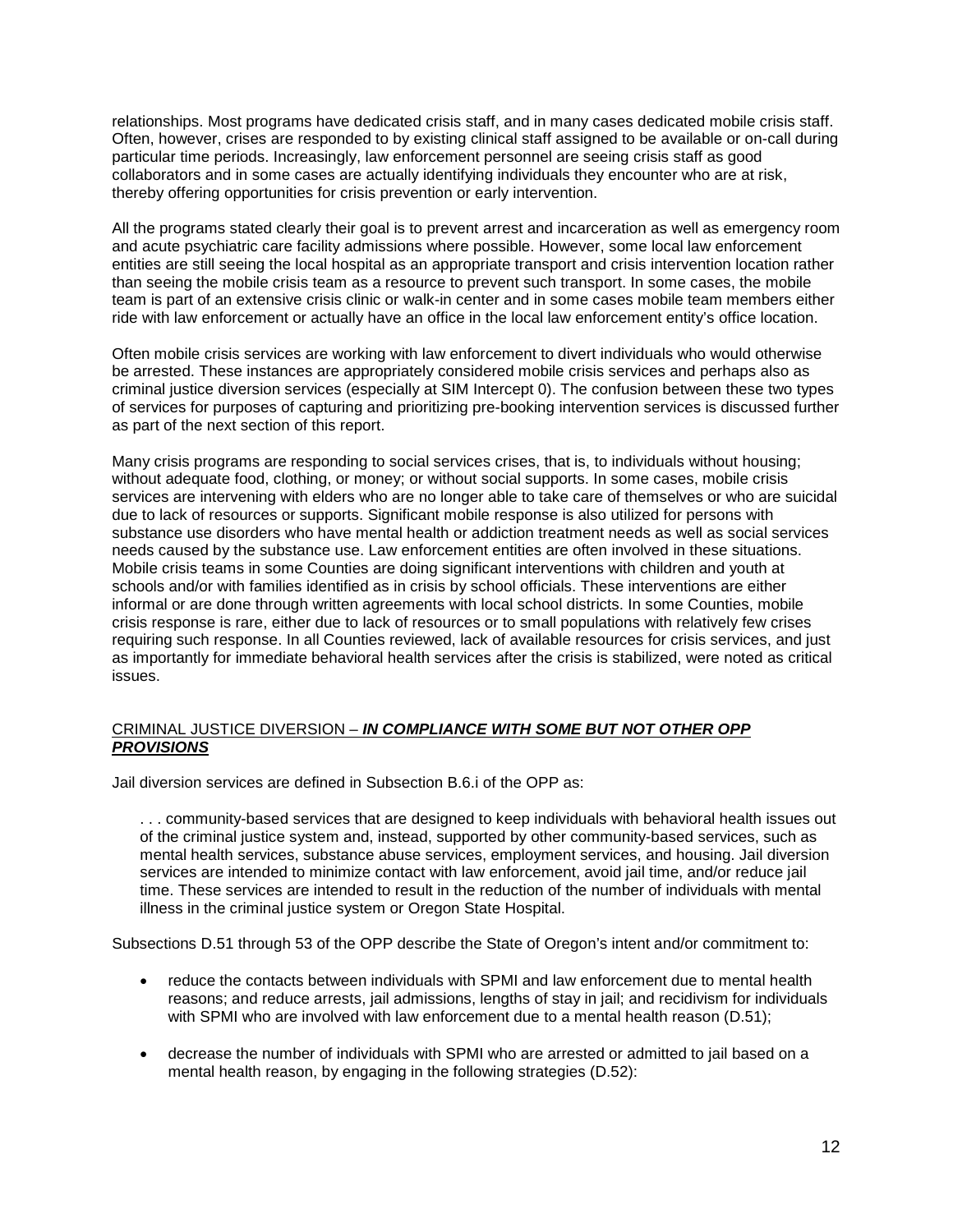- a. report the number of individuals with SPMI receiving jail diversion services and the number of reported diversions; and require, under new contracts with entities providing jail diversion services, that contract providers report the number of diversion pre- and post-arrest,[12](#page-12-0) as well as including this requirement in all RFPs for any new jail diversion programs;
- b. by July 2016, begin to work collaboratively with the Oregon Sheriffs' Association and the Association of CMHPs to determine strategies to collect data on individuals with SPMI entering jails;
- c. by July 2016, contract with the GAINS Center[13](#page-12-1) to consult on the expansion of the use of the Sequential Intercept Model (SIM) by local jurisdictions throughout the State and encourage local jurisdictions to adopt and implement interventions in accordance with the SIM, and require Counties receiving new jail diversion services funding to adopt SIM;
- d. as of July 2016, track arrests of individuals with SPMI who are enrolled in services and provide data by quarter thereafter;
- e. provide data quarterly from the jail diversion programs it funds (and make contract amendments requiring quarterly reporting, per Subsection F.6);
- f. collect data regarding individuals with SPMI enrolled in mental health services who are arrested, the County where these individuals encountered law enforcement, existing jail diversion services, the impacts of those services, and obstacles to the success of those services; provide the results of any mapping and any additional relevant data to USDOJ and allocate existing funding as necessary to support additional or enhanced jail diversion programs based on results; prioritize pre-charge (pre-booking) diversion activities; and
- work with local jurisdictions to develop strategies to share information with jails regarding the mental health diagnosis, status, medication regimen, and services of individuals with SPMI who are incarcerated.

### *Efforts to Reduce Contact with Law Enforcement, Arrests, Jail Admissions, Lengths of Stay in Jail, and Recidivism*

Unlike the mobile crisis services subsections of the OPP, this OPP language is specifically about individuals with SPMI and is written as intent rather than commitments to specific quantitative or qualitative actions. Most programs reviewed in June have worked to increase collaborations and interactions with law enforcement entities and personnel who often encounter or identify individuals with SPMI and others who are in crisis or soon could be. The Review Team was impressed with the extent of the collaborations with law enforcement, jails, courts, and even probation and parole entities. The focus of CMHP activities seems to be responsive to and with law enforcement in the community and to work with jails, courts, and probation and parole entities to divert individuals in crisis or individuals with behavioral health issues from arrest and/or to shorten their time spent in a detention setting. However, statewide data about arrests and reductions or increases of time in a detention setting for the population of adults with SPMI have not been provided to date. Therefore, I cannot assess whether the efforts have yet yielded these desired results. Like mobile crisis services, these relationships with law enforcement are often informal based on local relationships except where criminal justice diversion grants or other behavioral health dollars are specifically utilized to provide in-jail assessments and treatment, or to provide assessments for courts or probation and parole entities. In such cases, these relationships are often in writing to describe critical functions, staffing, and/or funding for these purposes.

<span id="page-12-0"></span><sup>&</sup>lt;sup>12</sup> In consultation with the GAINS Center, the terms "pre-arrest" and "post-arrest" are considered to be synonymous with "pre-charge" used in Subsection D.52.f and with the terms "pre-booking" and "post-booking" utilized by the GAINS Center and by the IC in this report.

<span id="page-12-1"></span><sup>13</sup> GAINS Center is the SAMHSA supported Center for Behavioral Health and Justice Transformation. The acronym stands for Gather, Assess, Integrate, Network, and Stimulate.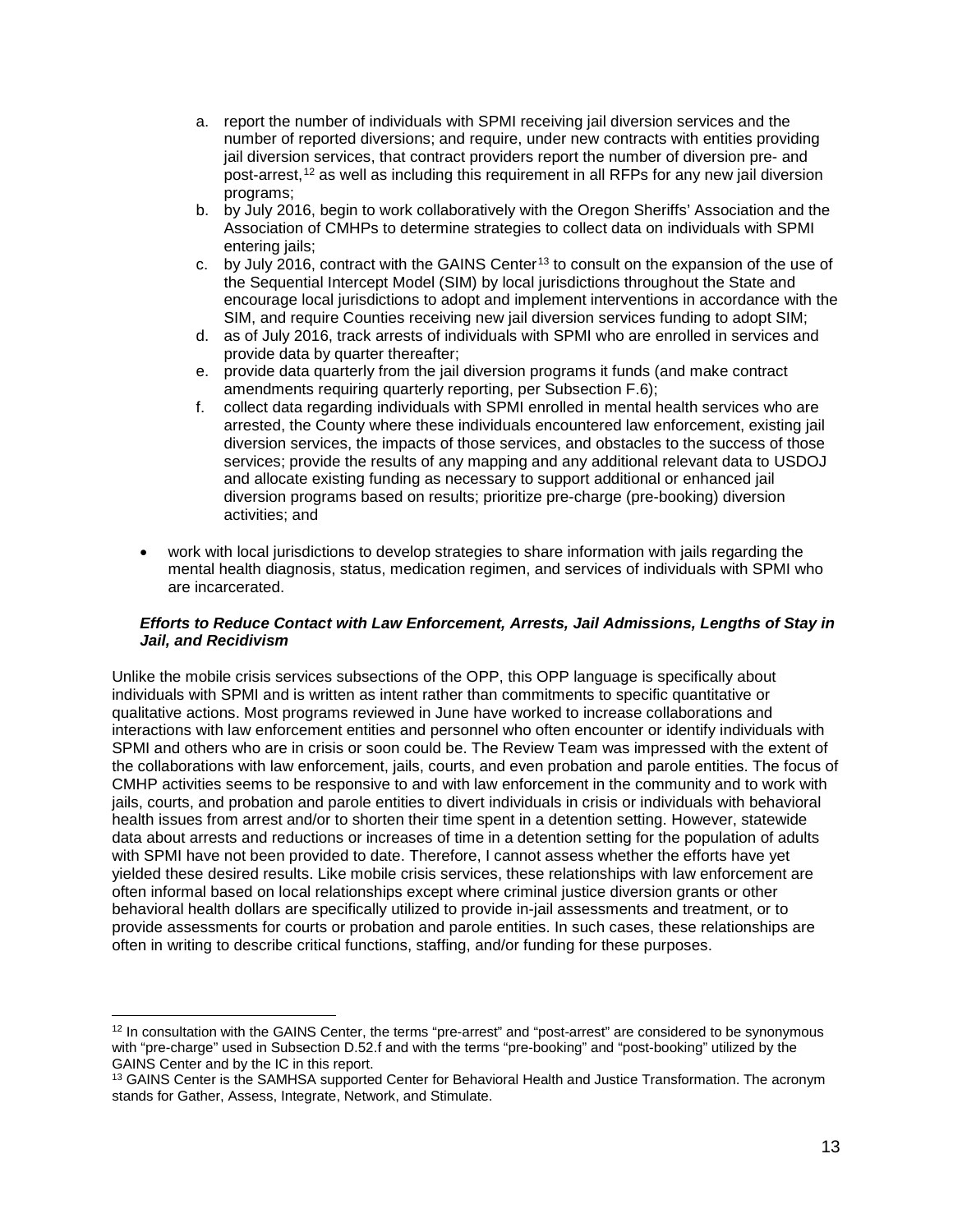While the State's and local programs' efforts are appropriate and to be commended, not all services funded through OHA jail diversion grants or County Financial Assistance Award (CFAA) dollars are specifically about diverting individuals with SPMI from arrest, jail time, or recidivism. The Review Team found a significant amount of assessments being done to help other systems do their jobs (e.g., drug, mental health, or criminal courts making disposition decisions) or to provide resources for other systems to address behavioral health needs of individuals in their charge (e.g., in-jail psychiatric or social work services, sometimes with an offer of in-jail services such as individual or group counseling and sometimes with a referral to post-booking community-based services upon release). Since many of these functions and services are not required, the Team found many of the individuals whose charts were reviewed refuse to participate or fail to continue in services once released or outside the jail, court, or probation/ parole jurisdiction. Critical to this issue is the paucity of documentation of true interventions (beyond assessments) designed to engage and prevent further crises or criminal justice involvement. Many charts showed multiple crises, re-arrests, and/or return to detention/jail after parole or probation violations.

Based on the chart reviews the Team conducted in June, many of the individuals served by criminal justice diversion programs are involved in the criminal justice system due largely to substance use issues. In a few cases, the diagnoses in the charts make this clear. In other cases, the diagnoses may include those included in the definition of SPMI for purposes of OPP tracking. However, a large proportion of the diversion activities are occurring because of individuals' substance use issues. It is possible that adults with SPMI, at least those known to the system and/or already involved in local behavioral health programs, are being served – and likely even being diverted sometimes – through other services such as crisis centers, mobile crisis teams, ACT teams, and other community services to help meet individuals' needs in the community in order to avoid future crises and contact with institutional settings.

Similarly, local programs' efforts – at least as indicated by the charts reviewed – are largely post-booking. Some indications of the relatively few pre-booking diversion situations are actually diversion from returning to jail due to probation or parole violation, or are efforts to prevent an individual from further penetration into the criminal justice system. These activities include efforts to assist an individual or another system avoid a criminal finding with diversion to community services or avoid being tried on a criminal charge by a determination of incompetence to proceed to trial. The latter may include admission to an inpatient program – often OSH – for treatment and competency restoration (Aid and Assist). In some Counties, community-based Aid and Assist programs are helping to prevent such admissions to OSH.[14](#page-13-0) These efforts collectively are largely SIM Intercepts 2 through 5.[15](#page-13-1) Again, none of this is inappropriate and is a commendable set of activities within communities' criminal justice systems.

The Review Team felt strongly that mobile crisis services are where the vast majority of pre-booking diversion services and interventions are occurring, and by definition, the criminal justice diversion services and funds are being utilized to assist individuals who are already in the criminal justice system. Indeed, some of the activities provided may very well be assisting in earlier release and/or shorter lengths of stay, along the SIM continuum. However, few are truly pre-booking in the sense of reducing arrests and jail admissions. Most pre-booking activities are being provided through CMHPs' mobile crisis services and are therefore not counted as pre-booking criminal justice diversion activities. This is as it should be. Hence, pursuant to Subsection A.8, I will work with OHA to determine whether this intent and the structure and approach to these two performance outcomes should be changed or combined to help better track the pre-booking activities in all community-based services, at these earlier SIM intercepts.

While *compliance with the intent* expressed in OPP Subsection D.51 is evident at State and local levels, the actions to implement this intent appear to be occurring in areas other than just criminal justice diversion grant activities, making the actual results difficult to track.

<span id="page-13-0"></span><sup>&</sup>lt;sup>14</sup> While such situations are critical for such individuals whether SPMI or not, it should be noted that the Aid and Assist population is not part of the group that is the focus of the OPP.

<span id="page-13-1"></span><sup>15</sup> Se[e https://www.prainc.com/wp-content/uploads/2017/08/SIM-Brochure-Redesign0824.pdf](https://www.prainc.com/wp-content/uploads/2017/08/SIM-Brochure-Redesign0824.pdf) and later in this report for a description of the various SIM intercepts.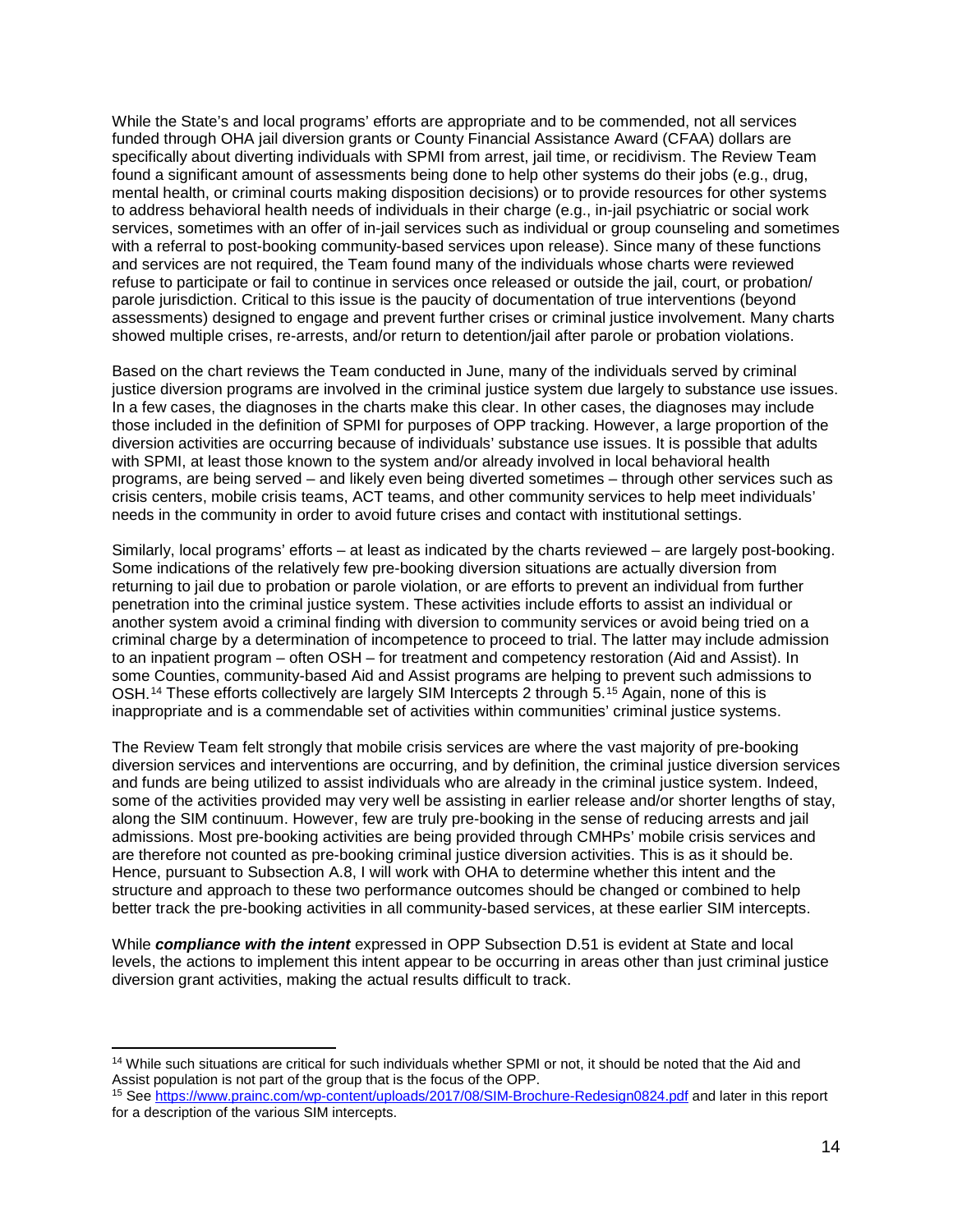### *Efforts to Decrease, Track, and Report the Number Arrested or Admitted to Jail*

Subsection D.52 of the OPP commits OHA to a number of action steps "to work to decrease the number of individuals with SPMI who are arrested or admitted to jail based on a mental health reason," with specific strategies described below. The success of these strategies in actually decreasing those numbers is unclear at this point as arrest data are not yet available. However, it is clear OHA is working on most of these action steps as described below.

Reported Numbers Receiving Jail Diversion Services and the Number of Reported Diversions: OHA does collect and report the number of individuals receiving jail diversion services, and asks the local program to identify whether the service provided was pre- or post-arrest (or booking; see Footnote 12). However, programs are not required to report a distinction between a jail diversion service and a jail diversion itself. As indicated above, most programs report post-booking services, and almost exclusively provide jail diversion services for individuals who are already involved in the criminal justice system. Services to actually divert individuals from arrest and booking are generally provided through mobile crisis teams, ACT teams, intensive case management, peer delivered services, or other community behavioral health services (Intercepts 0 and 1). In some limited cases, peer support services are part of a community program's jail diversion services.

OHA also commits in Subsection D.52.a to include this requirement regarding reporting the number of diversions pre- and post-arrest in any new jail diversion programs. OHA has not provided any additional funding for new jail diversion programs since CY 2016, and therefore has not had an opportunity to implement this commitment. However, CFAA language for FYs 2018 and 2019 includes reporting requirements for pre- and post-booking jail diversion services, including the following:

- individuals who received services designated as pre-booking diversion, and the number of times the individual was arrested during the reporting period;
- individuals arrested who received services designated as post-booking diversion, and the number of times the individual was arrested in the reporting period;
- the number of incidences where charges were dismissed or dropped as a result of jail diversion services;
- number of individuals diverted from OSH for determination of fitness for aid and assist services;
- number of crisis consultations provided by mental health staff in pre-booking diversions;
- charges for which individuals who received jail diversion services were arrested;
- number of individuals arrested during the reporting period who received jail diversion services;
- description of jail diversion services individuals received in the reporting period;
- detailed description of any jail diversion service created prior to the reporting period; and
- information regarding any activities related to jail diversion services that involved law enforcement agencies, jails, circuit and municipal courts, community corrections, and local mental health providers.

This CFAA language requires providers to adopt the GAINS Center SIM to identify and intervene at various "points of interception" or opportunities for intervention to prevent individuals with SPMI from entering or penetrating deeper into the criminal justice system. It also allows Counties to utilize jail diversion funds to create partnerships and diversion agreements with criminal justice entities, as well as to create opportunities for individuals to access housing in addition to vocational and educational services; to provide support services to prevent or curtail relapses and other crises; to assist individuals to negotiate and minimize continuing criminal sanctions as they make progress; and to promote peer support and social inclusion of individuals with or in recovery from mental and substance use disorders. These are all activities consistent with the definition of jail diversion in the OPP. However, most programs reported the funding available from the State is insufficient to provide much beyond the assessments and staffing for their justice system interface work.

Without a clear distinction between what is to be reported as pre- and post-booking, a clear expectation of prioritization of pre-booking services, and a distinction between a jail diversion service and an actual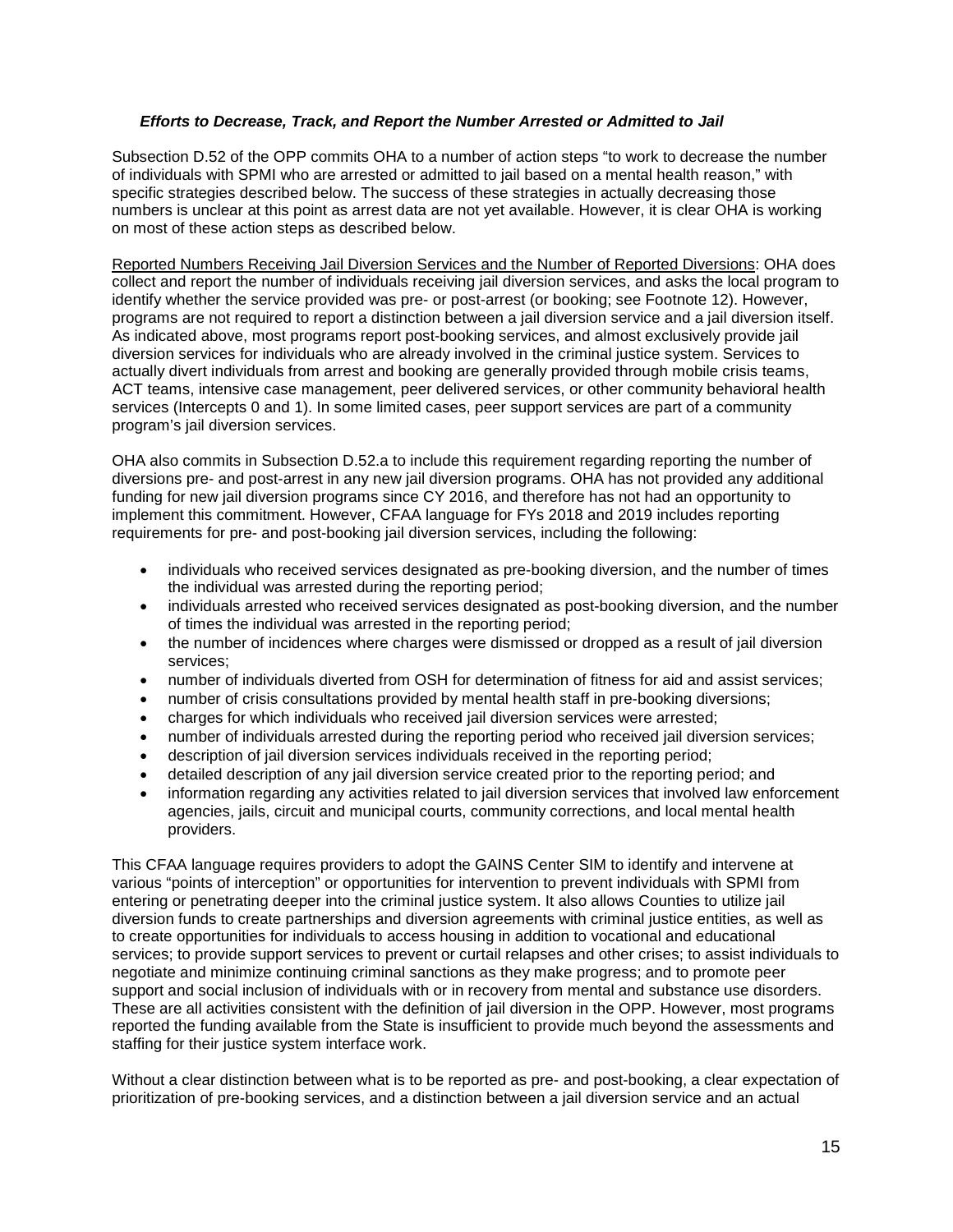diversion, it is not clear whether consistent and accurate information is being provided by local programs. Similarly, as of the time of this report, OHA has not produced any statewide analyses of the reports they receive, although they are set up to be able to do so going forward and are revising their reporting instructions and templates based in part on the Team Review results. This may be a part of the State's quality performance and improvement system in the future (pursuant to Section E. of the OPP). The State is *in compliance* with the reporting of jail diversion services but is currently counting all diversion services as actual jail diversion so is *not in compliance* with this part of the Subsection. Similarly, OHA needs to do more to clarify reporting requirements and expectations regarding how to prioritize actual pre-booking diversions.

Subsection D.52.e of the OPP requires OHA to provide USDOJ with data quarterly from the jail diversion programs it funds, at least after entry into new contracts. OHA does report data regarding jail diversion services provided and does indicate whether they are reported by County programs as pre- or postbooking,[16](#page-15-0) However, as indicated above, OHA does not provide other data from jail diversion programs at this time and is not clear about the distinction between a service and an actual diversion. As a consequence, OHA is only *partially in compliance* with this commitment.

Work with Sheriffs and CMHPs (and Local Jurisdictions) to Determine Strategies to Collect and Share Data: Subsection D.52.b commits OHA to begin collaborative work by July 2016 with the Oregon Sheriffs Association and the Association of CMHPs to determine strategies to collect data on individuals with SPMI entering jails. Subsection D.53 commits OHA to working with local jurisdictions to develop strategies to share information with jails regarding the mental health diagnosis, status, medication regimen, and services of individuals with SPMI who are incarcerated. OHA leaders have attended and spoken to the Oregon Sheriffs' Association and to the Association of CMHPs about individuals with SPMI entering criminal justice systems. Pursuant to an OHA contract, Eastern Oregon Human Services Consortium (EOHSC), the parent of GOBHI, has had discussions with law enforcement about strategies to facilitate data sharing about persons with SPMI who are in jail. What OHA has learned from those discussions is that interpretations of HIPAA confidentiality requirements are a major roadblock to data sharing. EOHSC is looking at how to work within HIPAA guidelines to better serve individuals HIPAA is designed to protect and to improve data sharing in this area. The primary scope of OHA's contract with EOHSC is to facilitate crisis intervention team (CIT) training and to support jail and mobile crisis services statewide. OHA requires this contractor to facilitate relationships between law enforcement and CMHPs. Local programs described a number of different ways data sharing agreements or protocols (including use of Business Associates Agreements, care coordination collaborations, and/or universal ROIs) have been adopted and implemented, but none of the programs indicated assistance provided by OHA in that process. Several local programs indicated they would welcome assistance with data sharing issues. Two projects currently underway by EOHSC on OHA's behalf are the development of a video that outlines HIPAA and 42 CFR Part 2 requirements to assist in the understanding of what information can be shared; and a pilot project with Crook County Jail to implement a Brief Jail Mental Health Screen for all intakes. This will be considered for expansion once the pilot project is complete.

OHA staff has recently begun attending quarterly meetings of the Association of Local Public Safety Coordinating Councils (LPSCCs). This group is a part of the Criminal Justice Commission's work, and LPSCCs are critical cooperating players in many local programs' criminal justice diversion and/or mobile crisis services collaborations. Staff are working with this group to implement a plan to work collaboratively on data sharing issues. In addition, the Oregon Center for Behavioral Health and Justice Intervention (OCBHJI) provides information and technical assistance for local criminal justice services programs about data-sharing approaches (see section below regarding use of SIM).

<span id="page-15-0"></span><sup>&</sup>lt;sup>16</sup> In the most recent OHA report providing data through December 31, 2017, those encounters reported by local programs as pre-booking accounted for just under 20 percent of all such encounters (350 of 1,766). This compares to just over 35 percent reported for baseline CY 2015 (499 of 1,409). This suggests the proportion of criminal justice services that are post-booking is growing. However, clarity of definition about these distinctions may help the State understand what is actually happening in these programs.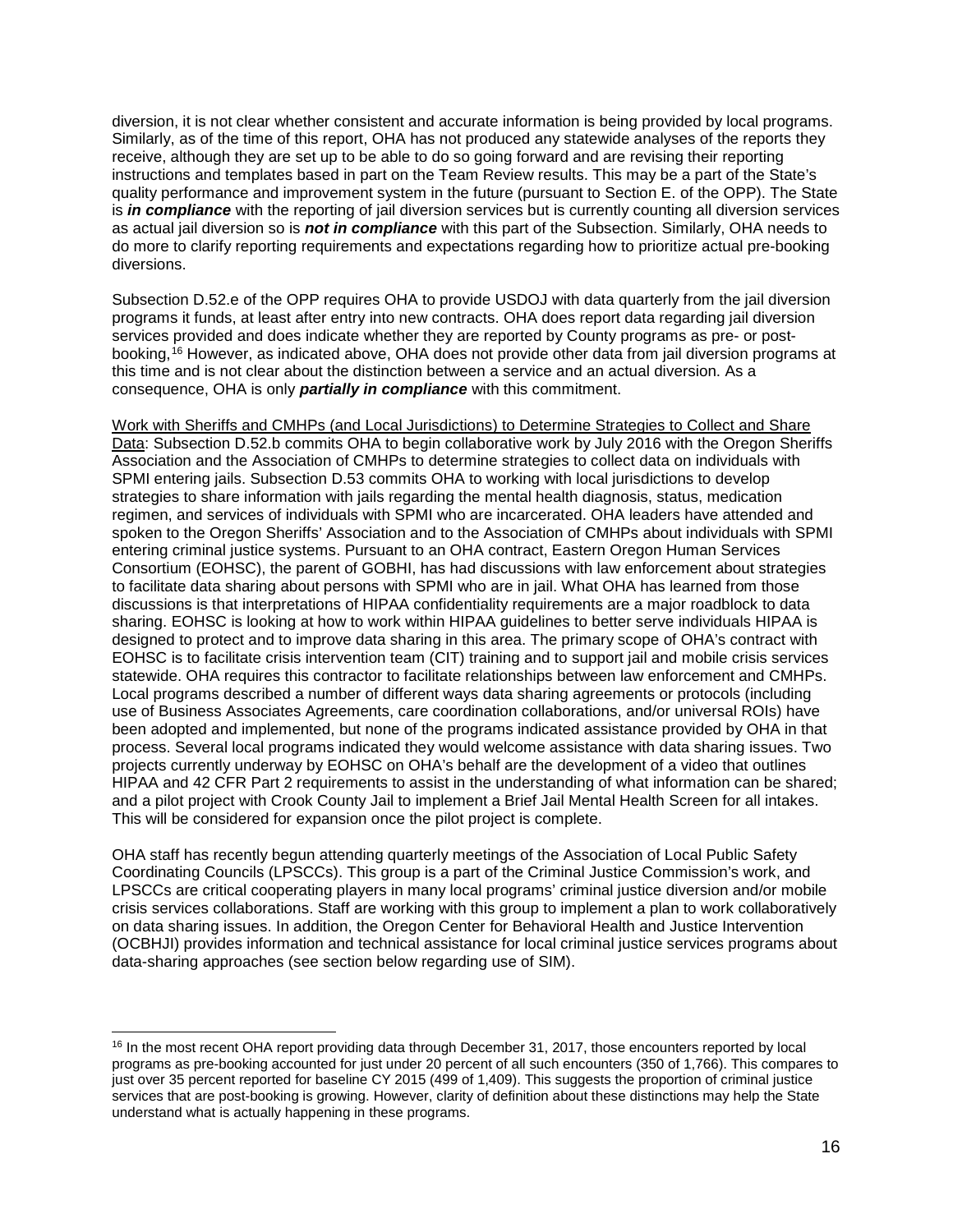Other activities indicate OHA's efforts to work with law enforcement in a number of ways. OHA's Interim Behavioral Health Director is a member of the Portland Policy Behavioral Health Advisory Committee, which advises the Portland Police on their policies and activities related to police contact with individuals with mental health issues. The Committee also discusses the interface of police officers with community mental health resources. The Council of State Governments (CSG) is working in Oregon on a project called the "Behavioral Health Justice Reinvestment Initiative." OHA is an active participant in this effort with the Director of OHA serving as one of the co-chairs of the steering committee for this project, the other co-chair being the Marion County Sheriff. The CSG consultants are working with OHA, county jails, and the Oregon Criminal Justice Commission regarding data to base recommendations for improving services that divert individuals with behavioral health issues from the criminal justice system. According to an article reported in the Lund Report October 31, 2018,[17](#page-16-0) the group is using jail booking and OSH data to understand how many OSH individuals have frequent contact with Oregon's criminal justice system. The group is discussing how to help such individuals obtain access to permanent supportive housing, social supports, addiction treatment, and career services. Recognizing that there is no consistent process across the jails to collect data, the consultants will also be working with County jails in Oregon to develop a process for collecting jail data regarding individuals with a mental illness entering the jail.

These efforts are certainly evidence of OHA working on data-sharing issues. However, I believe Subsection D.52.b and certainly Subsection D.53 is about more than just working on these issues. Rather, I believe the intent is to actually develop strategies to share information. Collecting data for research and evaluation and collecting data on individuals entering jails for care coordination purposes are two different issues, both of which often require specific protocols and strategies in order to conform to federal and sometimes state laws regarding confidentiality which can be seen as a barrier to coordination. An individual release of information (ROI) consent form signed by the individual being served is often needed for care coordination purposes, although for some efforts, detailed and written relationships between providers (e.g., jail psychiatric services and community behavioral health providers) can help to facilitate data sharing.

At this time, OHA is working on these issues so is *in compliance* with Subsection D.52.b. and is *working toward compliance* with Subsection D.53 of the OPP.

Work with the GAINS Center and Expansion of the Use of the Sequential Intercept Model (SIM): OHA committed to and did contract with The GAINS Center by July 2016 to consult on the expansion of the use of SIM by local jurisdictions across the State (Subsection D.52.c). The GAINS Center conducted a statewide summit in January 2016, and produced a report of that summit in the Spring of 2016.<sup>[18](#page-16-1)</sup> The GAINS Center did additional SIM training and mapping in various Oregon Counties during fall of 2016 and 2017 to augment work done earlier in Oregon Counties in 2010 and 2014. The GAINS Center continues to work with and assist the OCBHJI along with the Oregon CIT Center of Excellence (CITCOE)[19](#page-16-2) both operated by Greater Oregon Behavioral Health, Inc. (GOBHI) and funded in part by OHA. OCBHJI helps jurisdictions across Oregon implement and improve systemic and programmatic efforts to successfully divert individuals with serious behavioral health needs from entering various points within the justice system including avoiding arrest entirely. The Center's website provides resources and toolkits to assist with best practices. Center staff provides technical assistance, project management, program development for interested Oregon Counties and providers, and training on SIM and Crisis Intervention Team/Training (CIT) as well as SIM mapping $2^{\circ}$  for interested communities.

<span id="page-16-0"></span> <sup>17</sup> Se[e https://www.thelundreport.org/content/collaboration-aims-help-metally-ill-caught-criminal-justice-system](https://www.thelundreport.org/content/collaboration-aims-help-metally-ill-caught-criminal-justice-system) and https://www.orgon.gov/oha/ERD/Pages/OregonKidsOffData-<br>DrivenReviewOfStateCiminalJusticeAndBehavioralHealthSystems.aspx.

<span id="page-16-1"></span><sup>&</sup>lt;sup>18</sup> Se[e https://www.oregon.gov/oha/HPA/CSI-BHP/Oregon%20Performance%20Plan/OR%20Summit%20Report-](https://www.oregon.gov/oha/HPA/CSI-BHP/Oregon%20Performance%20Plan/OR%20Summit%20Report-%20with%20Appendices.pdf)<br>%20with%20Appendices.pdf for a copy of this report.

<span id="page-16-2"></span><sup>&</sup>lt;sup>19</sup> Se[e http://www.ocbhji.org/](http://www.ocbhji.org/) an[d https://okb.oregon.gov/portfolio-item/citcoe/](https://okb.oregon.gov/portfolio-item/citcoe/) for more information about these two centers.

<span id="page-16-3"></span><sup>&</sup>lt;sup>20</sup> Se[e https://www.prainc.com/what-exactly-is-a-sequential-intercept-mapping/](https://www.prainc.com/what-exactly-is-a-sequential-intercept-mapping/) for a discussion of SIM mapping.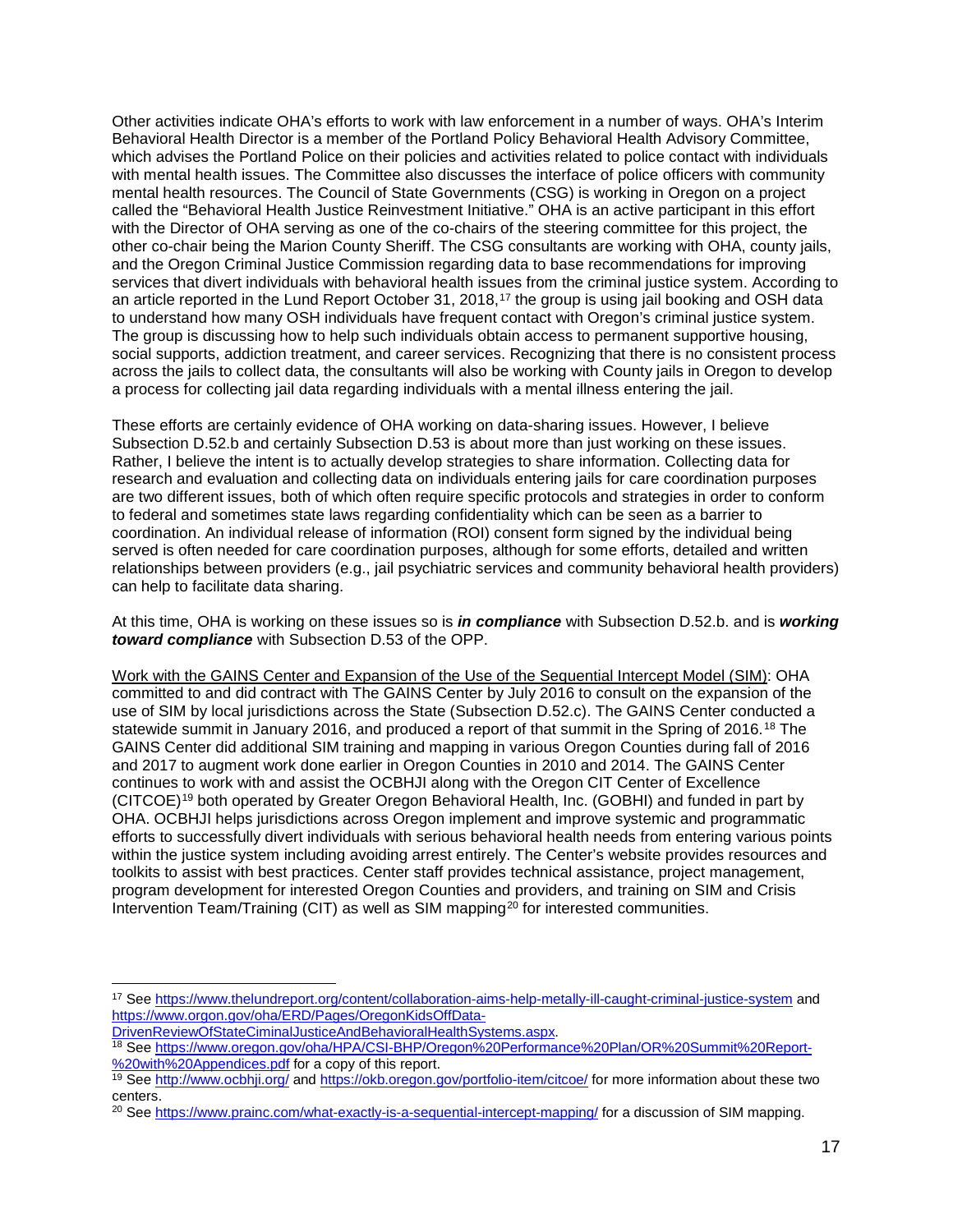As of the drafting of this report, 11 of Oregon's 36 Counties have done SIM mapping and seven more have dates set to do so. Seven other Counties are in discussion with the Center about SIM mapping.<sup>[21](#page-17-0)</sup> OCBHJI reports that the State's requirement that Counties adopt SIM for their jail diversion services is not sufficient without a requirement that all Counties engage in the SIM mapping process. Some Counties do not understand the importance of SIM mapping or have used only the National Institute of Corrections' mapping for just their criminal justice systems. Some Counties reportedly are not familiar with or do not understand the importance of the relatively new Intercept 0,<sup>[22](#page-17-1)</sup> which includes the idea of utilizing mobile crisis and other community services to prevent engagement with law enforcement and the criminal justice system in the first place. This is an important construct for OHA to encourage, given the commitment to prioritize pre-booking diversion.

While the State might be able to do more in this area, OHA is *in compliance* with the OPP commitments to engage The GAINS Center, encourage local jurisdictions to adopt and implement interventions in accordance with SIM, and require Counties to adopt SIM with any new jail diversion funding.

Tracking and Reporting Arrests of Individuals with SPMI Who Are Enrolled in Services: Subsection D.52.d commits OHA to tracking arrests of individuals with SPMI who are enrolled in services as of July 2016 and to providing data by quarter thereafter. Subsection D.52.f commits OHA to collecting additional data for those arrested including the County where individuals encountered law enforcement, existing jail diversion services, the impact of those services, and obstacles to the success of those services. OHA also commits in this Subsection to providing the results of mapping and "additional relevant data" to USDOJ and to allocating existing funding as necessary to support additional or enhanced jail diversion programs based on the results. The mapping results are provided on the OCBHJI website for all to see. What constitutes "additional relevant data" is unclear, and may need to be the subject of future discussion with USDOJ.

OHA as experienced some challenges regarding legal interpretations with system partners resulting in not yet being able to share mental health and criminal justice data. OHA is continuing to work on avenues for collaboration to obtain these data. Similarly, OCBHJI staff reported to this IC that when they tried to determine whether the Oregon Criminal Justice Commission's Law Enforcement Data System (LEDS) could be utilized to notify behavioral health programs when one of their enrollees encounters law enforcement, they were told access to LEDS is highly regulated and restricted to criminal justice agencies and non-criminal justice agencies with specific statutory authority to access the LEDS data. In the meantime, OHA is *not in compliance* with Subsection D.52.d. Since arrest records are generally considered public records, OHA should consider seeking legislative approval to have access to the Commission's arrest data and to LEDS for purposes of fulfilling these commitments while maintaining individual confidentiality and for purposes of providing better care for persons enrolled in behavioral health services and diversion of such individuals from detention facilities.<sup>[23](#page-17-2)</sup>

Finally, Subsection D.52.f commits OHA to prioritize pre-charge (pre-booking) diversion activities. As discussed above, OHA does require reporting regarding pre-booking services, but does not require these types of services to be prioritized. As also indicated above, the OPP may be incorrect in trying to prioritize these services and this outcome in the criminal justice diversion performance outcome section. Rather, the State's future plans may need adjustment to reflect pre-booking services (SIM Intercepts 0 and 1) to be prioritized or at least documented in mobile crisis services and other community-based services performance outcomes. At this time, OHA is *not in compliance* with the commitment to prioritize prebooking diversion activities through its jail diversion grants, but may actually be prioritizing pre-booking diversion activities through other community-based services.

<span id="page-17-0"></span><sup>&</sup>lt;sup>21</sup> Information about mapping conducted is on the Center's website; see Footnote 13.

<span id="page-17-1"></span><sup>&</sup>lt;sup>22</sup> Se[e https://www.prainc.com/introducing-intercept-0/](https://www.prainc.com/introducing-intercept-0/) regarding the 2016 introduction of this intercept.

<span id="page-17-2"></span><sup>&</sup>lt;sup>23</sup> See the National Association of Counties' Data Driven Justice initiative efforts to share data between criminal justice and behavioral health systems at [http://www.naco.org/resources/signature-projects/data-driven-justice.](http://www.naco.org/resources/signature-projects/data-driven-justice)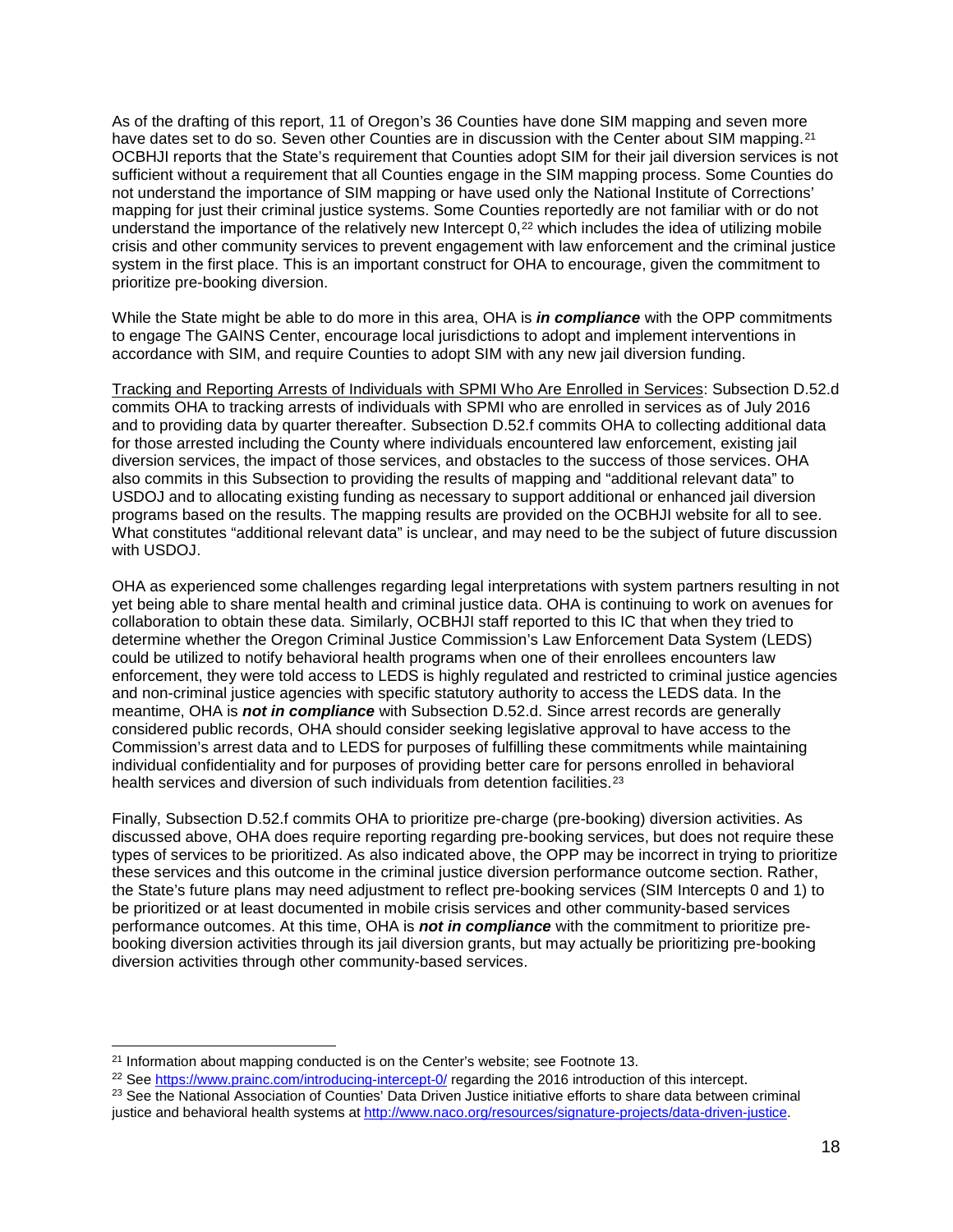### *Overall Impressions of Criminal Justice Diversion (Together with Mobile Crisis Services)*

Overall, the Review Team found local community collaborations and partnerships, both formal and informal, are foundational and essential to program success. To the extent improved program performance is prioritized, these partnerships will need to be tapped, leveraged, and built upon. Most of these collaborative relationships are informal – not memorialized in written agreements. Communication, generally speaking, seems very good. Whether through daily briefings, weekly meetings, or monthly forums, positive intersection and integration is occurring between and among behavioral health professionals, multiple law enforcement and public safety entities (State, County, and City), jail officials, and those associated with the courts and judiciary system.

In many places there appears to be a gap in services and interventions between crisis/mobile crisis response and the subsequent actions of criminal justice diversion teams. Many charts of individuals seen by criminal justice diversion staff showed prior crisis or mobile crisis intersection without that being noted in the mobile crisis system records. Each program's value and success in addressing very challenging and highly complex situations is clear; however, opportunities exist to close the gaps in effective intervention through an enhanced synergy between these two programs resulting in a better use of community resources and perhaps a better outcome for individuals served and for system collaborators.[24](#page-18-0)

As indicated above, mobile crisis response often results in transport to jail, a hospital emergency department, a crisis center, or de-escalation with no need to transport the resident and a referral to or follow-up in outpatient services. Frequently, these actions indicate pre-booking criminal justice diversion, but they are reported as mobile crisis services rather than a diversion from the criminal justice system. Opportunities exist for more effective handoffs between the two programs relative to the interventions that occur subsequent to initial crisis response and the interventions that take place further along the service continuum in post-booking diversion activities. Some communities partially fill this gap through use of a crisis center or transitional residential center services. These facilities often fill a significant role as a service hub for those communities fortunate enough to have them. However, what happens after the crisis is stabilized and the individual no longer needs this residential setting is always a big question. The lack of or high cost of available housing and post-crisis intensive services often results in losing track of the individual or in additional crises or criminal justice involvement in the future. In some communities, ACT teams, mental health or drug courts, supported housing, and extensive peer supports help to fill the after-crisis service needs for some individuals with SPMI and help to maintain individuals' engagement with services over time.

Criminal justice diversion services are most often occurring in the jail subsequent to (post) booking and are infrequently focused on preventing incarceration or reducing the length of incarceration. Significantly more assessments and service planning rather than interventions and service provision are indicated by the chart reviews.

Clarification is required on defining, documenting and reporting of events as criminal justice diversion, mobile crisis, or as both, and on the priority populations for these services. Local programs are not always clear on the distinction between the two service types and find the reporting requirements extensive and onerous at times. Some reported counting a single incident as both while others clearly indicated it would be possible to count them as both but they choose to count them as one or the other based on which program staff respond. An option for the State to consider is the merging of these two programs with clear direction and criteria and sufficient resources to fill the need for more effective service delivery subsequent to crisis response and prior to post-booking and incarceration. The result might be better reporting with less reporting requirements, still focused on the goal of reducing the use of jail and criminal

<span id="page-18-0"></span><sup>&</sup>lt;sup>24</sup> OHA indicates mobile crisis services are having an impact on reducing police contact with individuals with a mental illness by noting Curry County, designated as a frontier County, just received mobile crisis funding this year. The CMHP Director from that County told OHA they were getting fewer calls from law enforcement, and when the Director contacted law enforcement to see if there were any issues with accessing mental health services, the police chief said that since mobile crisis services are now available, they are receiving fewer calls for a police response to a mental health crisis.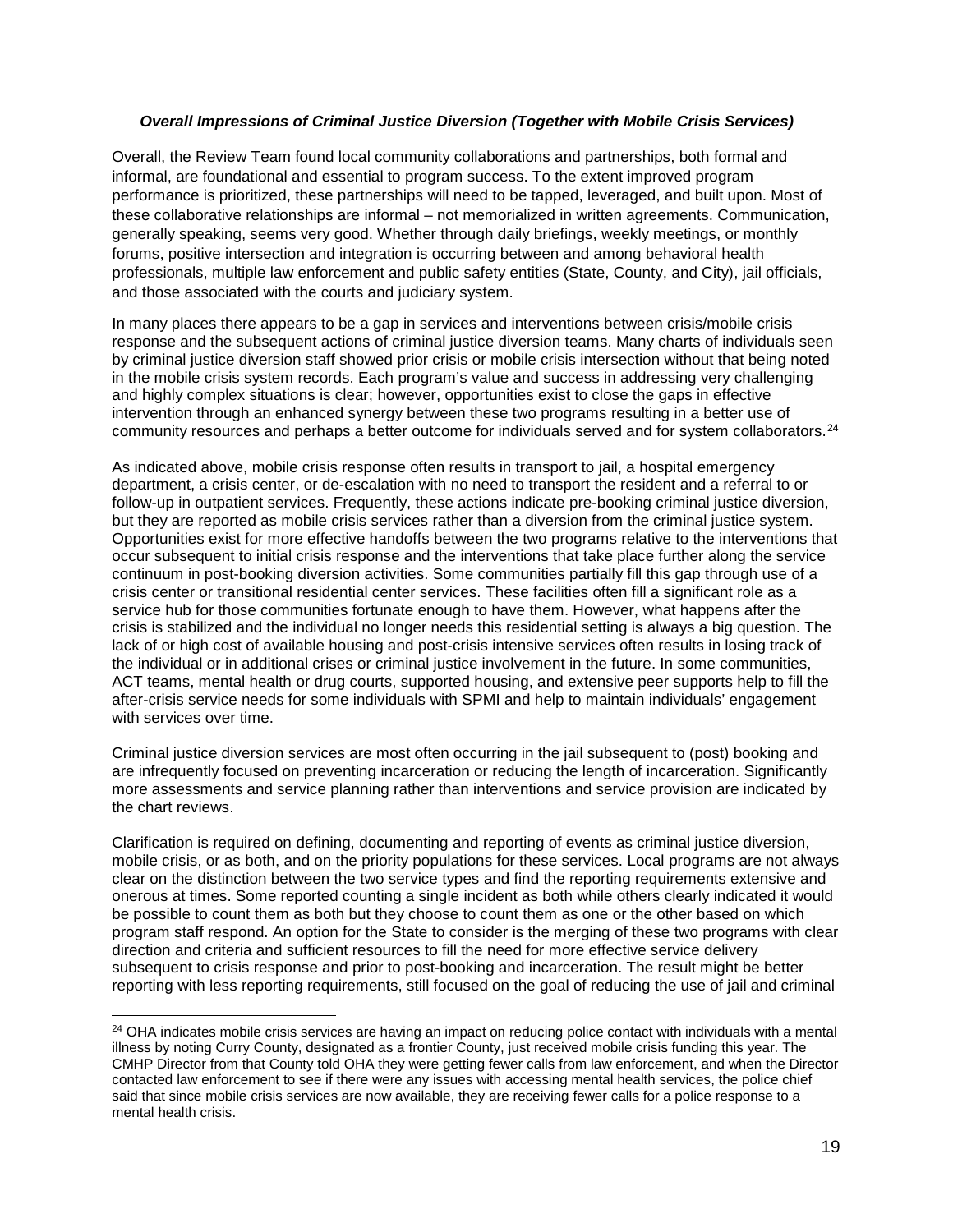justice systems for persons with SPMI. As OHA revises its reporting forms and directions to local programs, the numbers served in various programs and settings may change. OHA is aware of this and is considering how to best track and explain these changes in its future reports.

Data and information sharing are done on both an informal and a formal basis. In some communities, access to either jail records or databases helps with care coordination while in other communities daily or weekly meetings are utilized to share information among law enforcement, jail, and behavioral health staff about system issues as well as about individuals being served. In some cases, information-sharing is based on client signed releases of information. Understandings and methods for data sharing while maintaining confidentiality of individuals served are varied and inconsistent. Most Counties see this as a significant challenge and would welcome OHA providing additional guidance in this area.

Accurate and comprehensive documentation is a challenge as evidenced by the chart reviews. The Review Team members often had to query and review both multiple modules of a single electronic health record system and/or multiple systems (both electronic and hard copy) in search of what could be considered basic information regarding the individual, his/her diagnoses and presenting issues, services provided, and subsequent experiences with crisis or jail diversion programs. As a consequence, most of the chart reviews showed incomplete documentation, especially with regard to dispositions and follow-up actions. Often, few intensive interventions were documented beyond assessments, service plans, and/or referrals to services (usually individual or group counseling, medication appointments, and sometimes case management and/or peer services). Individuals who consented to services initially were often noted subsequently as no-shows or as unable to be located with a resulting case closure notation. Yet, individuals rarely had only one crisis service or only one criminal justice interaction noted in the charts over the course of several months or years.

Because many Counties reported effective interactions and outcomes with ACT teams, mental health courts, and peer delivered services, programs suggested the State work toward expanding the use of these interventions. Local Public Safety Coordinating Councils seem to be a helpful component in addressing particularly challenging cases in those communities that utilize them. A few communities indicated resistance from jail or law enforcement officials and some struggle with district attorneys and judges more than others in trying to secure diversion from the criminal justice system. OHA might want to consider interactions with statewide organizations representing district attorneys, public defenders, and judges to educate and engage these critical collaborators.

As described, although there are differences in the extent of training, mapping, and implementation of SIM and CIT and variations in experience and expertise, most Counties are engaged in these initiatives in one way or another. In some communities, behavioral health staff are aware of law enforcement being trained in CIT but have not been trained themselves or participated in the training. In other Counties, criminal justice diversion staff either conducted the training or participate as partners in the training. In some cases, SIM mapping has not occurred, at least not recently, but most Counties are aware of the model and the intercepts generally, and some make extensive use of SIM intercept concepts in written or oral program descriptions. To the extent a County is not yet engaged with or included in training about these approaches, OHA may want to consider incentives or directives to do so.

Average resolution time for mobile crisis and/or in-community criminal justice diversion incidents as reported by the program reviews seems to be about 45 minutes to one (1) hour although some are shorter and a few are much longer. Obviously, time periods for criminal justice diversion activities that include assessments, service planning, or service delivery vary by type of activity as well as by program design (e.g., whether the diversion staff are actually located in the jail or in the same facility as the probation and parole office).

Written materials are not consistently available about these programs (or were not consistently provided). Most Counties have program descriptions but less have written policies and procedures/protocols (including response criteria). Relatively few have regular data reports beyond the reports provide to OHA, and very few have written instructions to staff regarding documenting and recording key constructs required by the program funding. Many rely solely on the State's instructions regarding quarterly reports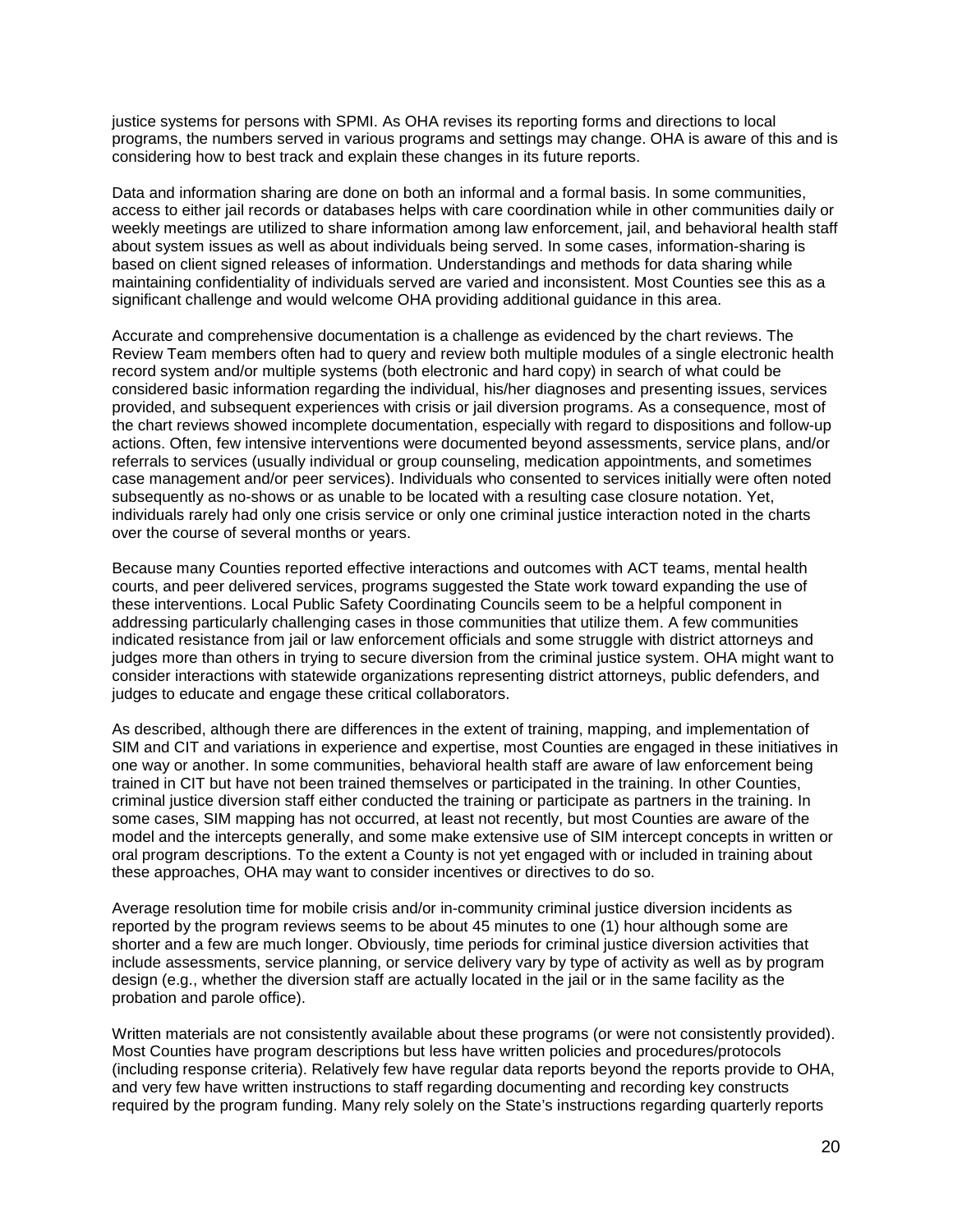provided to OHA. Relatively few have written agreements with law enforcement, courts, or jails unless funding or specific staff responsibilities in these other systems is being done by County behavioral health staff. Several Counties submitted comprehensive sets of written documents to the Review Team. OHA may want to review those materials and share the best examples with other Counties, as well as providing templates or suggestions about how written materials for the public or for staff should be developed and disseminated.

The lack of housing availability and the cost of housing in general is an issue adversely affecting individuals experiencing crises and criminal justice system interactions consistently raised in all programs visited, whether designated by OHA as urban, rural, or frontier. More funding for additional staff to provide these services was mentioned as a concern as well.

When asked what assistance they needed from OHA regarding mobile crisis or criminal justice diversion services, programs reported the following:

- More funding for additional staff for these programs, especially for the mobile and after-hours parts of the programs and funding for staff time spent on reporting/administrative requirements; some wanted assurance current specialized mobile crisis services funding will not go away at the end of the contract or OPP timeline;<sup>[25](#page-20-0)</sup>
- More housing capacity and funding, especially for individuals with SPMI and with criminal justice involvement (especially for individuals with co-occurring mental and substance use disorders or with sex offense histories);
- More community services for follow-up after crisis or criminal justice diversion services are provided to prevent further crises and criminal justice involvement (specifically, transitional housing, crisis respite, foster homes, Living Room model peer-directed services, communitybased social detoxification, supported employment with "felony friendly" employers, ACT, and intensive case management services);
- Information and guidance about how to share confidential client information for care coordination purposes, particularly with jail personnel, including but not limited to:
	- o managing and working around HIPAA and 42 CFR Part 2;<br>
	o examples of Business Associates Agreements;
	- examples of Business Associates Agreements;
	- $\circ$  importing of data from multiple sources;<br> $\circ$  real-time access to and interoperability v
	- real-time access to and interoperability with statewide corrections and behavioral health data sets (including OSH's), access to full discharge summaries from OSH with earlier notification about impending discharges, and information about a County's individuals in other Counties' jails, hospitals, service programs, etc.;
- Training and technical assistance, particularly on the following:
	- o how to do and count diversion and crisis services for OPP purposes, including when and how to count a pre-booking diversion as criminal justice versus mobile crisis service;
	- $\circ$  how and when to measure beginning of response time (i.e., from "time when we say we are going" or from "time call comes in to law enforcement dispatch or community 911 line" or from "time call comes in to behavioral health crisis program" or from "time call is received by a mobile crisis team member");
	- o flexible response times for different parts of a County's geographic area;

<span id="page-20-0"></span><sup>&</sup>lt;sup>25</sup> The Council of State Governments Justice Center [\(https://csgjusticecenter.org/\)](https://csgjusticecenter.org/), a national organization working with state governments on criminal justice issues, sponsored a summit in Oregon earlier this year from which a report is expected soon. This summit and report are expected to result in specific advocacy in the upcoming 2019 legislative session for a change to criminal justice statutes to address behavioral health issues and also for specific state funding to match local dollars to provide additional diversion and mobile crisis services. These efforts are being monitored by OHA to assure consistency with approach and methods already underway to increase and improve these services.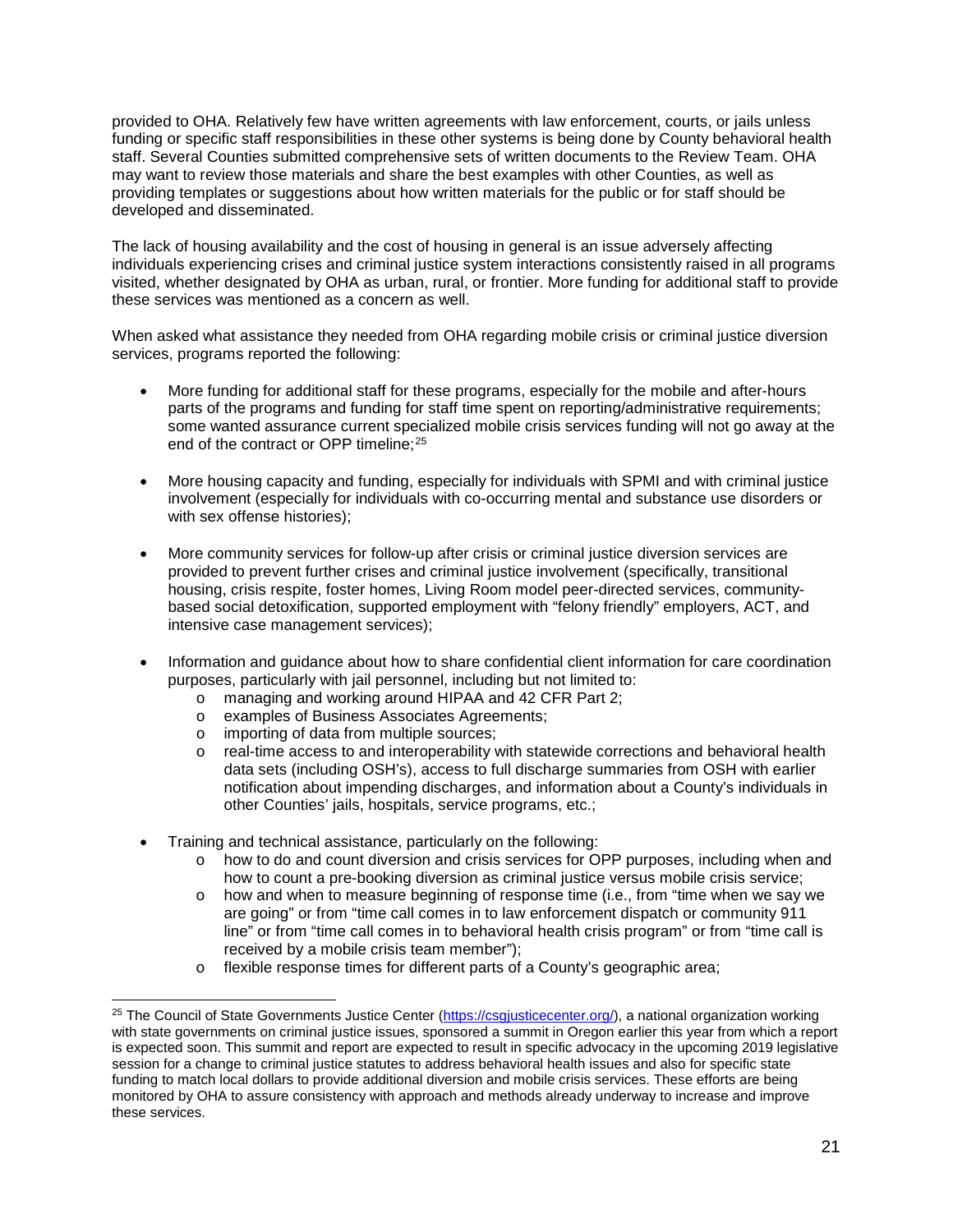- o specific topics such as Aid and Assist, pre-trial diversion, definition of low-level crimes;<br>
o specific requirements of OPP compared to crisis and criminal justice services in general
- o specific requirements of OPP compared to crisis and criminal justice services in general;<br>
o evidence-based practices or practices that are working well in other Oregon Counties:
- o evidence-based practices or practices that are working well in other Oregon Counties;<br>
o training for and engagement of law enforcement. iail and court personnel. district
- training for and engagement of law enforcement, jail and court personnel, district attorneys and public defenders; and
- $\circ$  training in locations across the State, not just in the large population areas, and specific to the circumstances of the particular jurisdiction;
- Information and feedback, specifically:
	- $\circ$  improved communication with OHA (clearer chain of command within OHA including a point of contact or advocate within OHA to get answers and assistance<sup>26</sup>); the recent OHA sponsored mobile crisis workgroup was noted as an example of good communications and assistance;
	- o a framework with specificity regarding requirements, as well as technical assistance, tools, documents, and other materials to help with services consistent with OPP requirements and best practices;
	- $\circ$  a feedback loop regarding outcomes from all the reports provided to OHA in order to compare a particular County to State performance as a whole and to other Oregon Counties;
	- o consultation, expertise, technical assistance, and support; and
	- $\circ$  information regarding approaches that are working in other Counties or other locations, recognizing the difference among Counties within Oregon; some suggested a digest or regular newsletter/e-mail about best practices and outcomes achieved by specific approach(es) in another Oregon County; and
- Combined reporting to reduce the number of reports and to focus on services provided and outcomes for particular individuals (pre-booking diversion versus all other kinds of diversion or service interventions without law enforcement) rather than on a sometimes artificial distinction between mobile crisis and criminal justice diversion services.

# DISCHARGES FROM OREGON STATE HOSPITAL (OSH) – *WORKING TOWARD COMPLIANCE*

Subsection D.25<sup>[27](#page-21-1)</sup> describes specific OHA (and OSH) commitments regarding civilly committed adults with SPMI when they are discharged from OSH, as follows:

- every civilly committed adult with SPMI discharged from OSH shall be discharged to a community placement in the most integrated setting appropriate for the individual;
- discharge shall be to housing consistent with the individual's treatment goals, clinical needs, and the individual's informed choice;
- the individual's geographic preferences and housing preferences (e.g., living alone or with roommates) shall be reasonably accommodated, in light of cost, availability, and the other factors noted above; and cost shall not be used as a justification for denying housing;
- discharges shall not be to a secure residential treatment facility (SRTF) unless clinically necessary; and no one shall be discharged to a SRTF without the express approval of the Director of OHA or his designee.

<span id="page-21-0"></span><sup>&</sup>lt;sup>26</sup> Examples of very specific questions a couple of programs indicated are needed include how to deal with underage youth in a crisis at school when the parent is not present or available to consent and how to handle local situations where cell phone coverage is not available or spotty.

<span id="page-21-1"></span><sup>&</sup>lt;sup>27</sup> This subsection is found in the part of the OPP about OSH more broadly. The status of other OSH commitments as of Spring 2018 can be found in IC Report #3. This report deals only with Subsection D.25.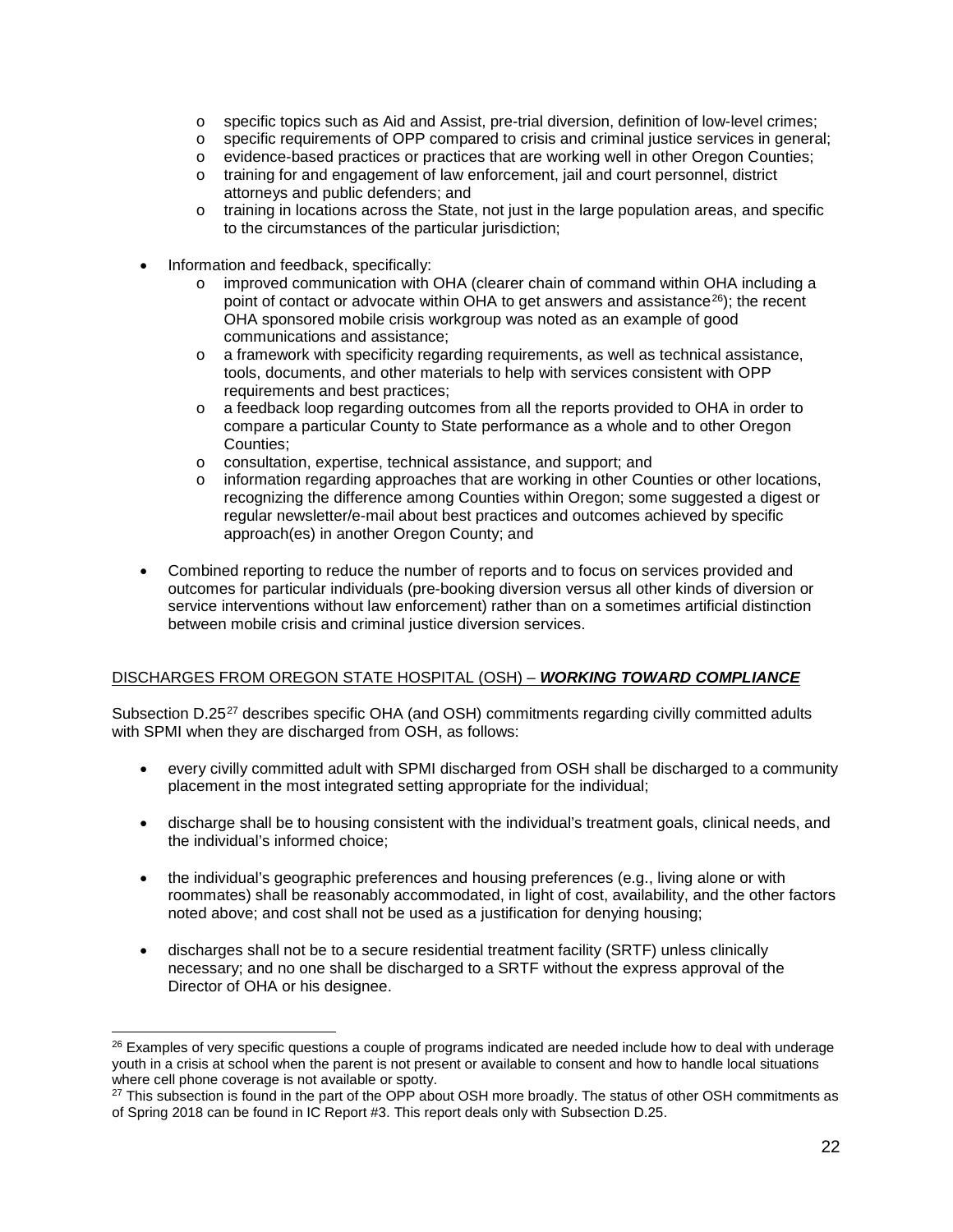Subsection B.6.e defines discharge planning as:

. . . a process that begins upon admission to the Oregon State Hospital and that is based on the presumption that with sufficient supports and services, all individuals can live in an integrated community setting.[28](#page-22-0) Discharge planning is developed and implemented through a person-centered planning process in which the individual has a primary role and is based on principles of selfdetermination. Discharge planning teams at OSH include a representative of a community mental health provider from the County where the individual is likely to transition.

These Subsections are loaded with concepts that must be interpreted, documented, and considered for each individual leaving OSH and in some cases for each geographic area within the State. Specifically, the prohibition on discharge to an SRTF without the approval of the Director of OHA or a designee is being implemented through the KEPRO contract which must determine eligibility for SRTFs and provide prior and continuing stay authorization for each individual referred to or in an SRTF. While the KEPRO contract is consistent with the commitment to discharge to an SRTF only with a designee's express approval, I have not yet reviewed the impact of that process but will do so for a future IC Report #5 on those subsections addressing SRTFs. KEPRO is the new (as of April 2018) designee of the OHA Director for purposes of Subsection D.24 (continuing stay reviews) and is the utilization reviewer and prior authorization provider for facilities such as SRTFs, the regulation<sup>[29](#page-22-1)</sup> for which is also undergoing revision.

While KEPRO was not engaged in these roles during the quarters reviewed in 2016 and 2017, their records may be relevant for future reviews. Choice providers are community organizations (often, but not always CMHPs) contracted to provide care coordination for individuals with SPMI (and others), including having responsibility for arranging community services before and after discharge from acute or OSH inpatient settings to assure the needs and preferences of individuals leaving those facilities are accommodated to the extent possible given cost, availability, and choices. Choice providers' records are relevant for the 2016 and 2017 quarters reviewed, so a sample of these records were reviewed in September for 19 individuals whose OSH records were reviewed in June 2018.

As has been indicated in IC Reports #2 and #3, the roles of the various organizations with responsibilities for some parts of the care and treatment or decision-making about services for individuals with SPMI causes confusion for providers, individuals served, and families. OHA needs to continue its effort to clarify these roles and consolidate responsibility in fewer organizations with performance metrics and incentives built into the contracts for those fulfilling these responsibilities. In particular, clarification is required regarding the roles of CCOs as the responsible entities for payment and oversight of residential services funded by Medicaid and for OSH inpatient care. These roles need to be clearly delineated in the CCO 2020 – 2024 contract which is in development now for a procurement process to take place in 2019.

IC Report #3 included an extensive analysis of the State of OSH discharge processes as of early CY 2018, including leadership's efforts to change the culture of the hospital and the community about OSH's role in the overall behavioral health system. The hospital, with OHA's support and assistance, is moving toward being a setting for a treatment episode, not a setting for long-term "placement" of individuals otherwise unable to be served in the community. As a result, procedures, forms for sharing information, and decision-making processes are changing. Currently, the regulation<sup>[30](#page-22-2)</sup> regarding OSH admission and discharge is also being revised to reflect this changing culture and the revised processes with the final rule expected in early 2019.

<span id="page-22-0"></span><sup>&</sup>lt;sup>28</sup> "Integrated setting" is defined in the Choice contract as "a setting that enables Individuals with disabilities to interact with non-disabled persons to the fullest extent possible. Integrated settings are those that provide Individuals with disabilities opportunities to live, work, and receive services in the greater community, like Individuals without disabilities. Integrated settings are: (1) located in mainstream society; (2) offer access to community activities and opportunities at times, frequencies, and with persons of an Individual's choosing: (3) afford Individuals choice in their daily life activities; and, (4) provide Individuals with disabilities the opportunity to interact with non-disabled persons to the fullest extent possible."

<span id="page-22-1"></span> $29$  OAR 309-35, especially -0163 regarding admissions, temporary amendment filed  $4/24/18$ , effective through October 2018.

<span id="page-22-2"></span><sup>30</sup> OAR 309-091-0000 thru 0050.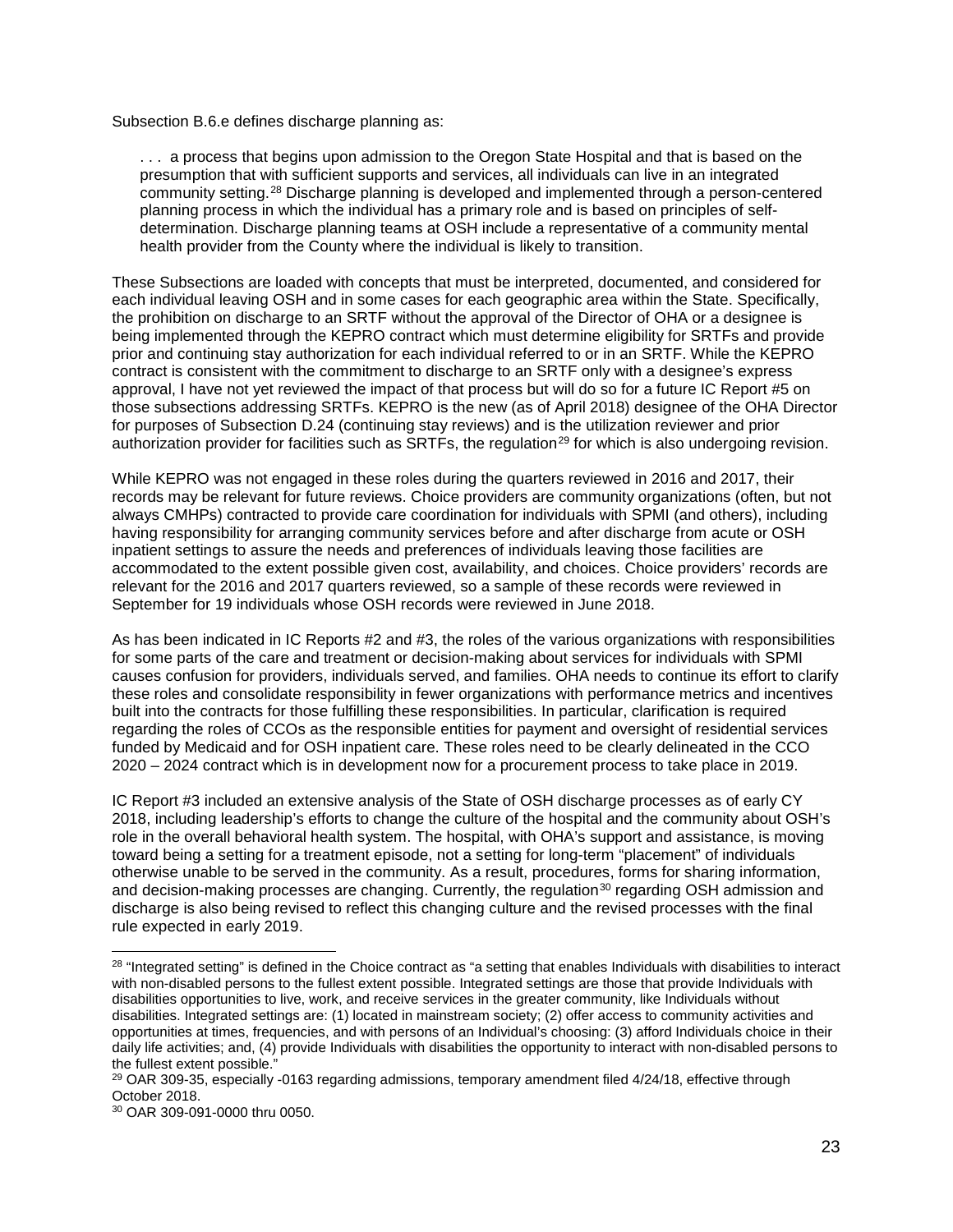This IC Report #4 describes only the discharge documentation in place during the fourth quarters of CY 2016 (October 1, 2016 – December 31, 2016) and CY 2017 (October 1, 2017 – December 31, 2017) through a review of a sample of the charts of those civilly committed individuals discharged from OSH during those two quarters. The goal of this review was to determine whether the documentation available at the hospital's two campuses, along with a spot check of a few Choice providers' records, adequately described the State's and communities' efforts to meet the OHA commitments in OPP Subsection D.25 during the early part of the OPP timeline. This review helps to set a baseline for future review of hospital and community records regarding discharge of civilly committed individuals with SPMI from OSH, as the changes underway are settled and documentation and data systems are revised.<sup>[31](#page-23-0)</sup>

#### *Summary of Review of OSH Charts for Individuals Discharged in Q4 CY 2016 and CY 2017*

OSH is comprised of two campuses – one in Salem and one in Junction City. Together these campuses admit about 1,500 patients each year, most of whom are forensic patients admitted from Oregon courts and a few individuals admitted by consent of their guardians. About one-quarter of the total OSH population on the two campuses at any given time is civilly committed adults with SPMI[32](#page-23-1) subject to OSH provisions of the OPP.

In June 2018, a Review Team member visited both campuses and reviewed 39<sup>[33](#page-23-2)</sup> charts of 136 civilly committed individuals with SPMI discharged from OSH during Q4 of CY 2016 and Q4 of CY 2017 as indicated in Table 1 below.

| <b>CAMPUS</b> | # DISCHARGED<br>Q4 2016 | <b>#2016 CHARTS</b><br><b>REVIEWED</b> | # DISCHARGED<br>Q4 2017 | # 2017 CHARTS<br><b>REVIEWED</b> |
|---------------|-------------------------|----------------------------------------|-------------------------|----------------------------------|
| Junction City | 30                      |                                        | 14                      |                                  |
| Salem         |                         | 13                                     | 45                      |                                  |
| <b>TOTALS</b> |                         |                                        | 59                      | 18                               |

#### **Table 1: Number of OSH Charts Reviewed by Location**

The review tool utilized directed the Reviewer to identify whether a person-centered plan was completed; the date the individual was determined to be Ready To Transition (RTT), evidence of the individual's choices/preferences upon discharge, eligibility and referral to ACT if appropriate, the setting to which the individual was discharged, and if discharged to SRTF, evidence of clinical necessity and review by OHA Director's designee. Prior and subsequent admissions and discharges were also noted. From this information, the Reviewer<sup>[34](#page-23-3)</sup> made a judgment regarding whether the individual's preferences were considered and met, whether the discharge setting seemed integrated and consistent with the individual's preferences and treatment needs, and whether the person might have been eligible for ACT and was appropriately referred.

The completed review tools for all of the charts reviewed have been provided to OSH and OHA for use in understanding the strengths and weaknesses of their discharge process during year one and year two of the OPP and for improving their processes and documentation about discharge of civilly committed adults

<span id="page-23-0"></span><sup>31</sup> OSH's electronic clinical record-keeping system is called AVATAR, which incorporates most of the information about care and treatment of individuals admitted to OSH. However, not all the forms and other documentation such as initial forms received from the community upon admission, client choice forms, and discharge summaries are yet available in AVATAR. As a consequence, the Review Team had to look in multiple systems and at hard copy records for each individual reviewed. OSH indicates its goal is to have all such documentation in AVATAR eventually (sometime during 2019) to make management and review of patient care available in one data system and location.  $32$  OPP Subsection D.19 specifically notes that paragraphs D.20 to D.26 apply only to civilly committed adults with SPMI at OSH, except to the extent specifically noted in D.26 regarding use of interim housing. OHA has indicated it does not use such housing for persons with SPMI at this time.

<span id="page-23-3"></span><span id="page-23-2"></span><span id="page-23-1"></span><sup>&</sup>lt;sup>33</sup> This number represents 38 individuals as one individual was discharged in 2016 and again in 2017. 34 The Reviewer of these records is a clinically trained forensic psychologist with extensive clinical and management experience in a state hospital and private practice, as well as experience as a reviewer in a number of states.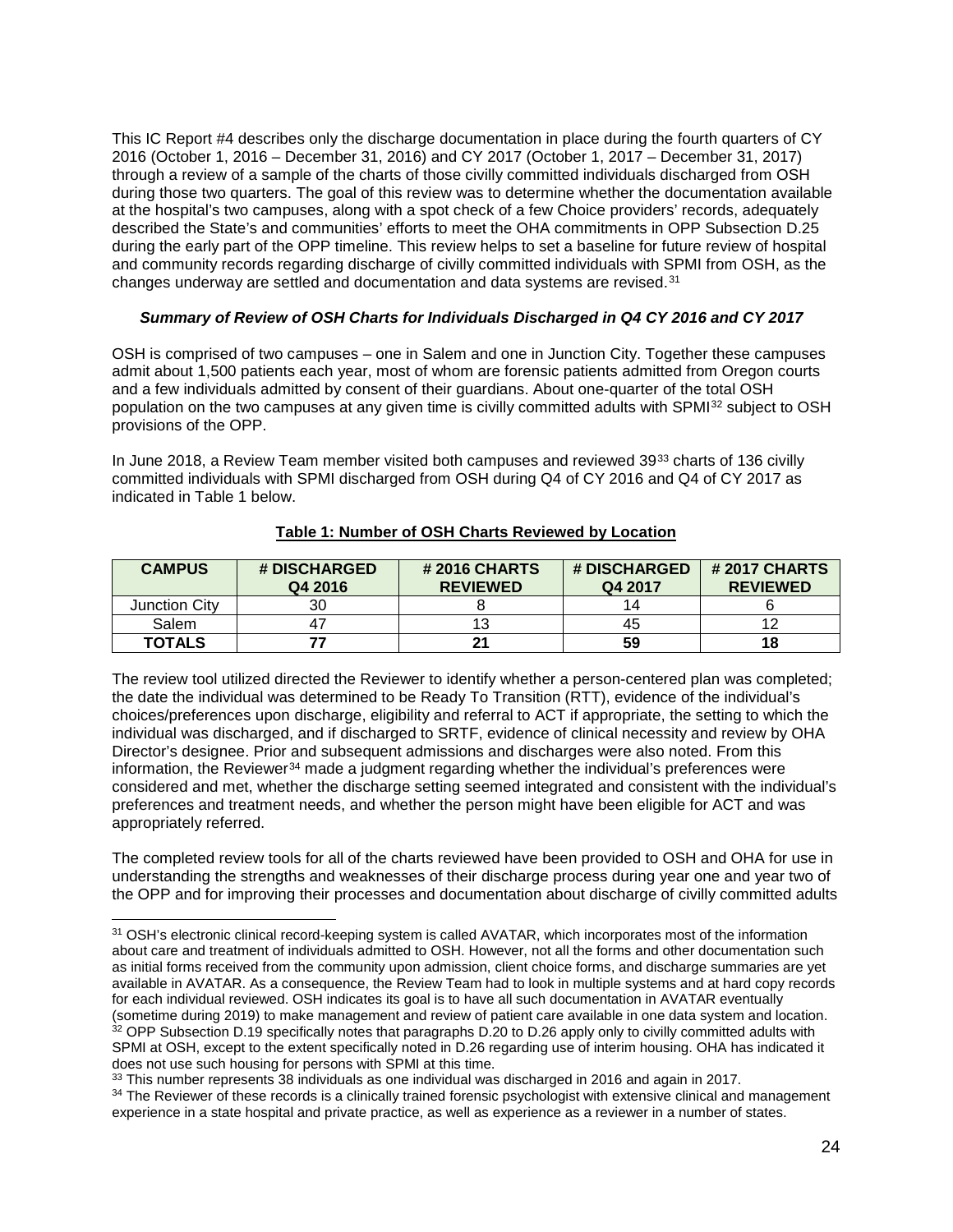with SPMI going forward. A summary of the documentation within all charts reviewed is provided in Table 2 below. This summary is based on the documentation available in the chart and is not necessarily a complete account of the individual's situation or treatment interactions at all times pre- and post- this admission to OSH.

|                                                                                                         | <b>JUNCTION CITY</b><br>2016<br>(8 Charts) | <b>JUNCTION CITY</b><br>2017<br>(6 Charts) | <b>SALEM</b><br>2016<br>(13 Charts)                               | <b>SALEM</b><br>2017<br>(12 Charts)                    |
|---------------------------------------------------------------------------------------------------------|--------------------------------------------|--------------------------------------------|-------------------------------------------------------------------|--------------------------------------------------------|
| <b>AREA OF REVIEW</b>                                                                                   | # Charts                                   | # Charts                                   | # Charts                                                          | # Charts                                               |
| Evidence of person-centered<br>planning <sup>35</sup>                                                   | 8                                          | 6                                          | 13                                                                | 12                                                     |
| Date on RTT included                                                                                    | 8                                          | $\overline{2}$                             | 13                                                                | 11                                                     |
| Evidence or person's<br>choice/preferences upon discharge                                               | 6                                          | $\overline{c}$                             | $\overline{11}$<br>(4 w/ no Client<br>Living Pref Form)           | 11<br>(8 w/ no Client<br>Living Pref Form)             |
| Evidence of CCO or Choice provider<br>involvement                                                       | $\mathbf{1}$                               | 5                                          | 12                                                                | 11                                                     |
| Eligible for or already in ACT and<br>referred                                                          | 1                                          | $\overline{2}$<br>(1 refused)              | 9<br>(3 went to SRTF or<br>RTH instead)                           | 6                                                      |
| Possible eligibility for ACT without<br>referral                                                        | 5                                          | $\Omega$                                   | 4                                                                 | 6                                                      |
| Evidence of ineligibility for ACT                                                                       | $\overline{2}$                             | 4                                          | $\mathbf 0$                                                       | 0                                                      |
| Discharge setting was most integrated<br>and appropriate based on treatment<br>goals and clinical needs | $\overline{7}$                             | 3                                          | 12                                                                | 11                                                     |
| Discharge setting consistent with<br>choices and preferences                                            | 6                                          | 4                                          | 11                                                                | 11                                                     |
| Discharge setting inconsistent with<br>choices and preferences                                          | 1                                          | $\overline{c}$                             | 1                                                                 | 1<br>(Waitlisted)                                      |
| Discharge to SRTF w/o evidence of<br>clinical necessity or OHA Director                                 | $\overline{2}$ of 2                        | $0$ of 1                                   | 2 of 2                                                            | 1 of 1                                                 |
| designee approval                                                                                       | (w/o either)                               | (1 to SRTF w/<br>designee<br>approval)     | (w/ evid of clinical<br>nec but w/o evid of<br>designee approval) | (w/ designee<br>approval but w/o<br>clinical nec form) |
| Evidence of hospitalizations or ED<br>visits prior to OSH                                               | $\overline{7}$                             | $\overline{2}$                             | 12                                                                | 8                                                      |
| Evidence of mobile crisis, criminal<br>justice diversion, or jail events prior to<br>OSH admission      | 3                                          | 5                                          | 2                                                                 | $\overline{7}$                                         |
| Evidence of admissions to OSH prior<br>to and after this episode                                        | 3                                          | $\overline{2}$                             | $\overline{2}$                                                    | 5                                                      |
| Evidence of multiple interactions with<br><b>BH</b> services                                            | 6                                          | 4<br>(w/ hx of<br>assaultive<br>behaviors) |                                                                   | 1<br>(w/ hx of invol<br>meds refused)                  |

# **Table 2: Characteristics of Documentation in OSH Charts Reviewed**

# *Summary of Review of Choice Contractor Charts for Individuals Discharged in 2016 and 2017*

As indicated earlier, in September, the IC along with OHA staff reviewed the charts of 20 of the 38 individuals whose charts were reviewed at OSH in June 2018. These chart reviews indicate individuals receive assistance from local providers but follow-up to assure success in the community is not clear from

<span id="page-24-0"></span><sup>&</sup>lt;sup>35</sup> At the time of these discharges, a specific "person-centered plan" document was not in use or was not completed by OSH. Therefore, this measure simply indicates whether there was evidence in the chart of person-centered planning activity by OSH staff with the individual. KEPRO is now responsible for developing person-center plans.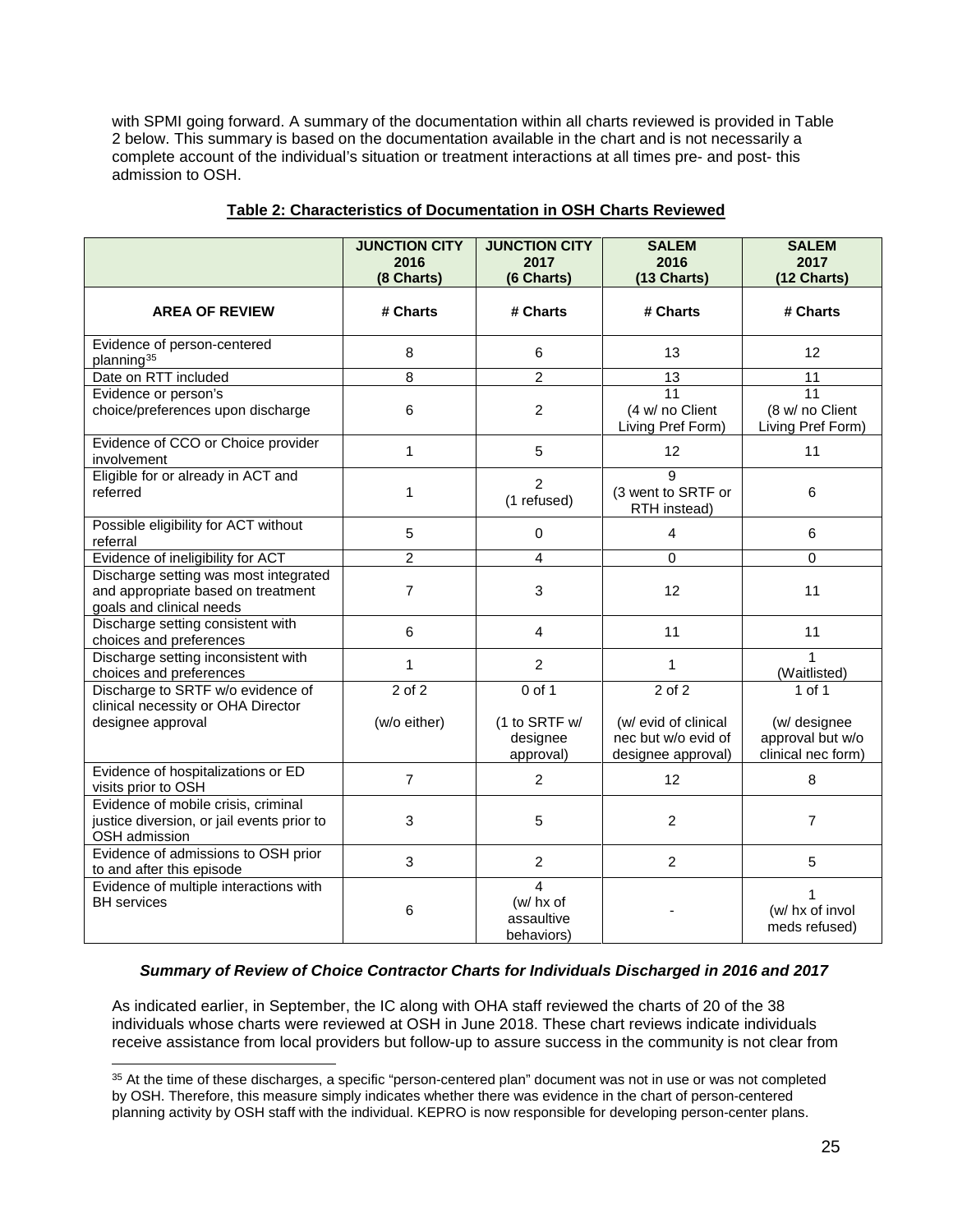these records alone. Often, multiple providers or parts of local systems are responsible for serving individuals discharged from OSH (e.g., ACT, residential, or outpatient programs in addition to the ENCC from the Choice program). As a consequence, multiple records or record systems may have documentation about the individual after discharge. Similarly, the records reviewed indicated wide variance in documentation about Choice provider involvement. In some Counties, records showed little more than the information contained in copies of OSH's records. In other cases, local Choice provider records were thorough and showed significant interaction with individuals while at OSH, after an RTT date was determined, $36$  and during and subsequent to the discharge process. In some instances, individual's needs as determined by clinical and program staff were well documented, but little documentation of client preferences was evident. In other cases, client preferences and staff attempts to help the client achieve those preferences were well documented. Often, 2017 showed better efforts about Choice provider engagement than 2016 records. In only one record was a person-centered plan developed by KEPRO in the chart, and in a few cases peer workers' efforts to engage the individual to develop a person-directed plan was documented with at least two such plans completed and in other instances, documentation of the individual's refusal to engage was evident.

In some of these charts, it is evident that Choice provider staff appear actively engaged in connecting or staying connected with the individual while they are in OSH. In these situations, Choice provider staff are active participants in hospital IDTs offering suggestions, advocating for places in residential programs, and/or facilitating applications for ACT or supported housing upon discharge. Similarly, attempts to stay connected with individuals after discharge to assure they continue to receive the services they need were well documented in some of these charts. Sometimes the individual's continuing improvement and movement toward increased independence is recorded. In other cases, the chart shows relatively passive engagement by the Choice provider, or little to no engagement at all while the individuals is in OSH and sparse documentation of continuing services for and improvements of individuals post-discharge. Some charts show engagement while the individual is in an emergency department or acute care psychiatric facility prior to or sometime after OSH discharge. Many do not.

The discharge process at OSH, regulatory language, and contract language regarding expectations for Choice providers as well as KEPRO is changing due to OPP implementation. Similarly, discussions with Choice provider staff suggest more engagement and attention to individuals' preferences may be happening but not being documented. OHA staff has committed to working with Choice providers to clarify expectations about their role and about documentation of their efforts. As a consequence, documentation of Choice provider involvement is likely to improve and show better outcomes over time. I will discuss with OHA how to assure charts of Choice providers and Choice provider engagement are reviewed later in the OPP implementation process to assess improvements in these relationships and services.

# *Overall Impressions Regarding Discharges from OSH*

Overall, OSH charts regarding treatment planning, social work and psychiatry notes, and discharge summaries, were quite thorough and complete. The documentation reviewed shows significant engagement of the individual in care to determine choices and preferences upon discharge from OSH. However, the person-centered plan itself is not in the OSH chart. Likely it will be in KEPRO's records for those discharged in the future. The fact that multiple parties are involved – OSH, community Choice and other local providers, and KEPRO – means it is difficult to see what has or is happening with the individual as they enter the hospital, prepare for discharge, and leave the hospital to other independent or treatment settings. The documentation reviewed indicates little CCO involvement while the community

<span id="page-25-0"></span><sup>36</sup> It should be noted that the RTT date in OSH records and Choice provider records do not always match. Variation of a day or two was evident in some charts, and in some cases notification by OSH to the Choice provider regarding the RTT date did not occur for up to a week after the individual's readiness to transition was determined by OSH staff. Similarly, OSH final progress notes and discharge summaries did not appear to be sent consistently to all Choice providers. Given Choice providers are being held to OPP timelines about individuals who have been determined to be RTT, it will be critical that OSH and Choice providers communicate quickly and accurately about these dates and about all information created by or available to OSH.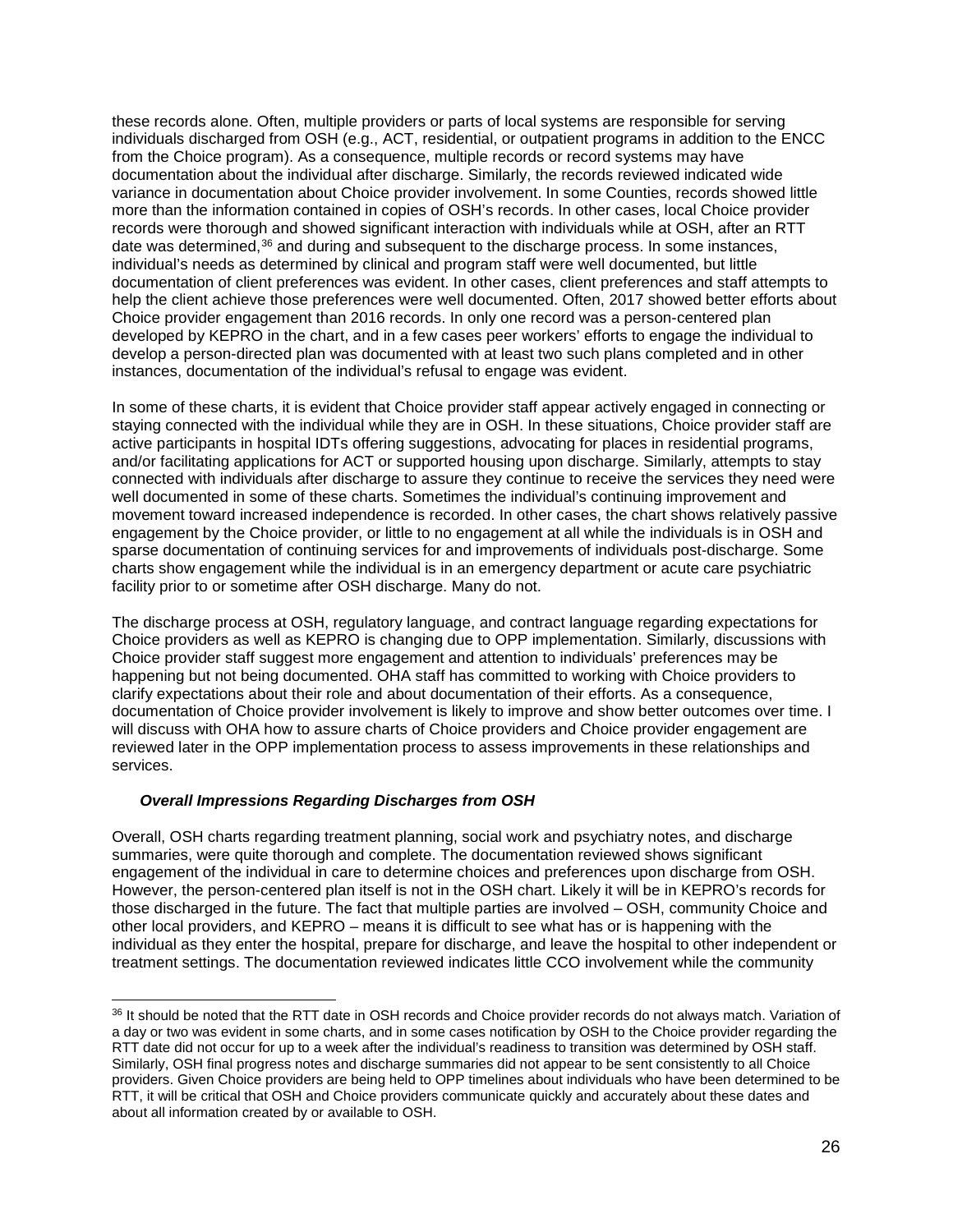Choice provider is involved some of the time, and this involvement was clearly better in 2017 than in 2016, therefore improving over time. From OSH records alone, it is impossible to know whether follow-up appointments and arrangements for services are implemented and whether they meet the individual's needs after discharge from OSH. This is consistent with the idea of OSH as an episode of care like any other hospital rather than as a long-term stay option in which the hospital staff does discharge planning and stays engaged after discharge. In those cases where OSH readmissions or court/jail/law enforcement interaction occur within a short time after discharge suggests on-going services may need to be intensified (see section above). KEPRO's role in this process will need to be documented in the future with chart reviews (perhaps as part of OHA's or OSH's quality and performance improvement activities) to determine if the OPP obligations are being met and documented going forward.

In the charts reviewed, Identification of those eligible for ACT and referrals for this service were clearly inadequate and/or inadequately documented by OSH in 2016 and 2017. Likewise, for those eligible and referred, little documentation exists about efforts to connect individuals to ACT services prior to leaving OSH. Determination of ACT team acceptance, better connection with the team prior to discharge, and better documentation about ACT engagement is needed and is being worked on by OSH and OHA,<sup>[37](#page-26-0)</sup> but OHA is *not yet in compliance* with Subsection D.23.b.

Discharges to SRTFs are few, and when they do occur, there is inconsistent documentation of clinical necessity or approval by the OHA Director's designee. Time will tell whether this changes with the revision of the regulation governing SRTF admission, KEPRO's utilization review role as the Director's designee, and the revised referral and clinical necessity form in use by OSH. IC Report #5 will explore this further when the SRTF performance outcomes in the OPP are considered.

The CCOs' role in managing and financing inpatient care at OSH and in residential facilities is under review for CCO 2.0 (for CYs 2020 – 2024). These changes over time could be extremely helpful in assuring a more consistent approach to admission to and discharge from OSH and residential facilities. Similarly, OHA clarification about ACT's role in helping to facilitate discharge from residential care facilities of those individuals receiving ACT services could help reduce reliance on these high intensity services and make these transitions to and from these facilities more seamless in the future.

Overall, OHA provided the locations for all individuals discharged in the last quarter (Q4) of CY 2016 and CY 2017 as indicated in Table 3 below.

| <b>DISCHARGE LOCATION</b>         | 2016<br>(77 Discharged) | 2017<br>(59 Discharged) |
|-----------------------------------|-------------------------|-------------------------|
| ACT (various living arrangements) | 8                       | 5                       |
| <b>AFH</b>                        | 11                      | 10                      |
| Hotel                             | 2                       |                         |
| Independent – Alone or w/ Family  | 18                      | 8                       |
| Jail                              | 2                       |                         |
| Respite                           |                         | 6                       |
| <b>RCF</b>                        | n                       | 3                       |
| Room and Board                    | ი                       | 2                       |
| <b>RTF</b>                        | 12                      | 9                       |
| <b>RTH</b>                        | 10                      | 5                       |
| <b>Supported Housing</b>          | 5                       |                         |
| <b>SRTF</b>                       |                         | 5                       |
| Unknown or Other                  | 2                       |                         |

**Table 3: Discharge Locations of All Individuals Discharged in Q4 CY 2016 & CY 2017[38](#page-26-1)**

<span id="page-26-0"></span> <sup>37</sup> See IC Report #3 for a description of work underway.

<span id="page-26-1"></span><sup>38</sup> See Appendix A for acronyms utilized in this table and in all IC reports. See O.A.R. 309-035-0105 at <https://secure.sos.state.or.us/oard/viewSingleRule.action?ruleVrsnRsn=243738> for definitions of the various residential options noted in this table.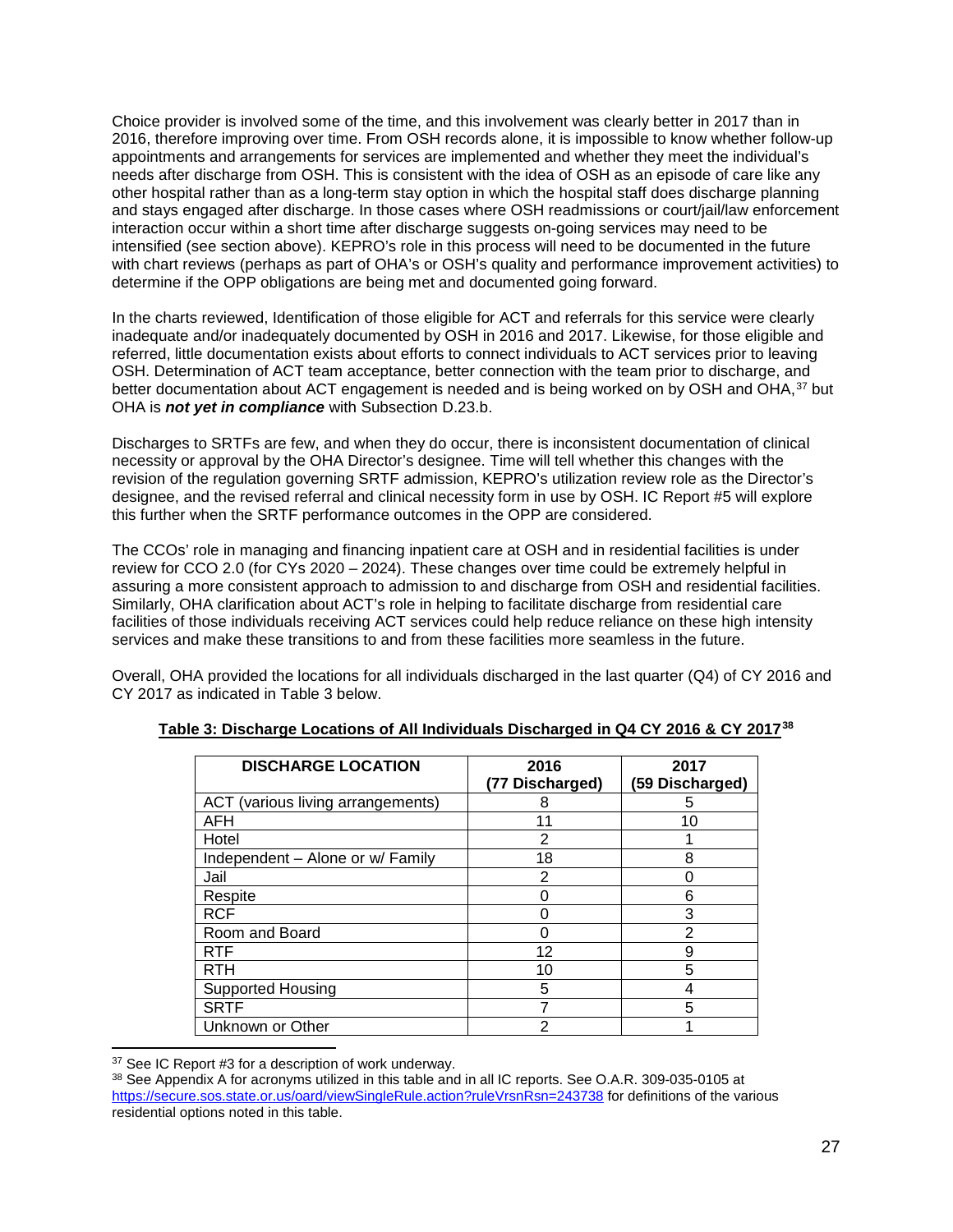It should be noted that relatively few individuals discharged during these two quarters in 2016 and 2017 were discharged to ACT or SRTFs with a significant number discharged to independent living settings (including but not limited to supported housing). Many are discharged to other residential facilities of various types. Given the effort to release individuals sooner rather than waiting until the individual is completely ready for independent community living, this may continue. However, it will be important for OSH and Choice providers to consider the possibility of even more independent settings upon discharge with needed intensive services provided after discharge (e.g., ACT, intensive outpatient services, extensive peer supports, etc.) and tapering as the individual is able to live and function more and more independently in the community.

Locations to which the individuals whose charts were reviewed were discharged are indicated in Table 4.

| <b>DISCHARGE LOCATION</b>            | <b>JC 2016</b><br>(8 Charts) | <b>JC 2017</b><br>(6 Charts) | <b>SALEM 2016</b><br>(13 Charts) | <b>SALEM 2017</b><br>(12 Charts) |
|--------------------------------------|------------------------------|------------------------------|----------------------------------|----------------------------------|
| <b>ACT and Crisis Respite Center</b> |                              |                              |                                  |                                  |
| ACT w/ Independent Living            |                              |                              |                                  | 2                                |
| <b>AFH</b>                           |                              |                              | っ                                | ⌒                                |
| Hotel                                |                              |                              | 2                                |                                  |
| Independent - Alone or w/ Family     | 139                          |                              |                                  | っ                                |
| Respite                              |                              |                              |                                  |                                  |
| <b>RCF</b>                           |                              |                              |                                  |                                  |
| Room and Board                       |                              |                              |                                  |                                  |
| <b>RTF</b>                           | 2                            |                              |                                  | ົ                                |
| <b>RTH</b>                           |                              |                              | 4                                |                                  |
| <b>Supported Housing</b>             |                              |                              | າ                                |                                  |
| <b>SRTF</b>                          | 2                            |                              | っ                                |                                  |

**Table 4: Discharge Locations Indicated in OSH Charts Reviewed**

While OSH and OHA, along with community partners, are making valiant efforts to prepare for discharge even as an individual is admitted to OSH, assure individual preferences and choices are identified and followed in the discharge process, and clinical treatment needs (including ACT) are considered and met as much as possible, these processes are not all in place and/or are not always well-documented. The changes to culture, forms, and processes described in IC Report #3 should help improve the outcomes for individuals discharged from OSH as OHA committed in OPP Subsection D.25. As of now, given the records reviewed for the first two years of the OPP, OHA is not yet in full compliance with this commitment but is *working toward compliance* with Subsection D.25.

# SUPPORTED HOUSING – *IN COMPLIANCE*

Supported housing is defined in Subsection B.6.o. as:

. . . permanent housing with tenancy rights and support services that enables people to attain and maintain integrated affordable housing. Support services offered to people living in supported housing are flexible and are available as needed and desired, but are not mandated as a condition of obtaining tenancy. Tenants have a private and secure place to make their home, just like other members of the community, with the same rights and responsibilities. Supported housing enables individuals with disabilities to interact with individuals without disabilities to the fullest extent possible. Supported housing is scattered site housing. To be considered supported housing under this Plan, for buildings with two or three units, no more than one unit may be used to provide supported housing for

<span id="page-27-0"></span> $39$  This individual discharged in 2016 to independent living was readmitted to OSH soon after and was discharged again in 2017 to an RCF.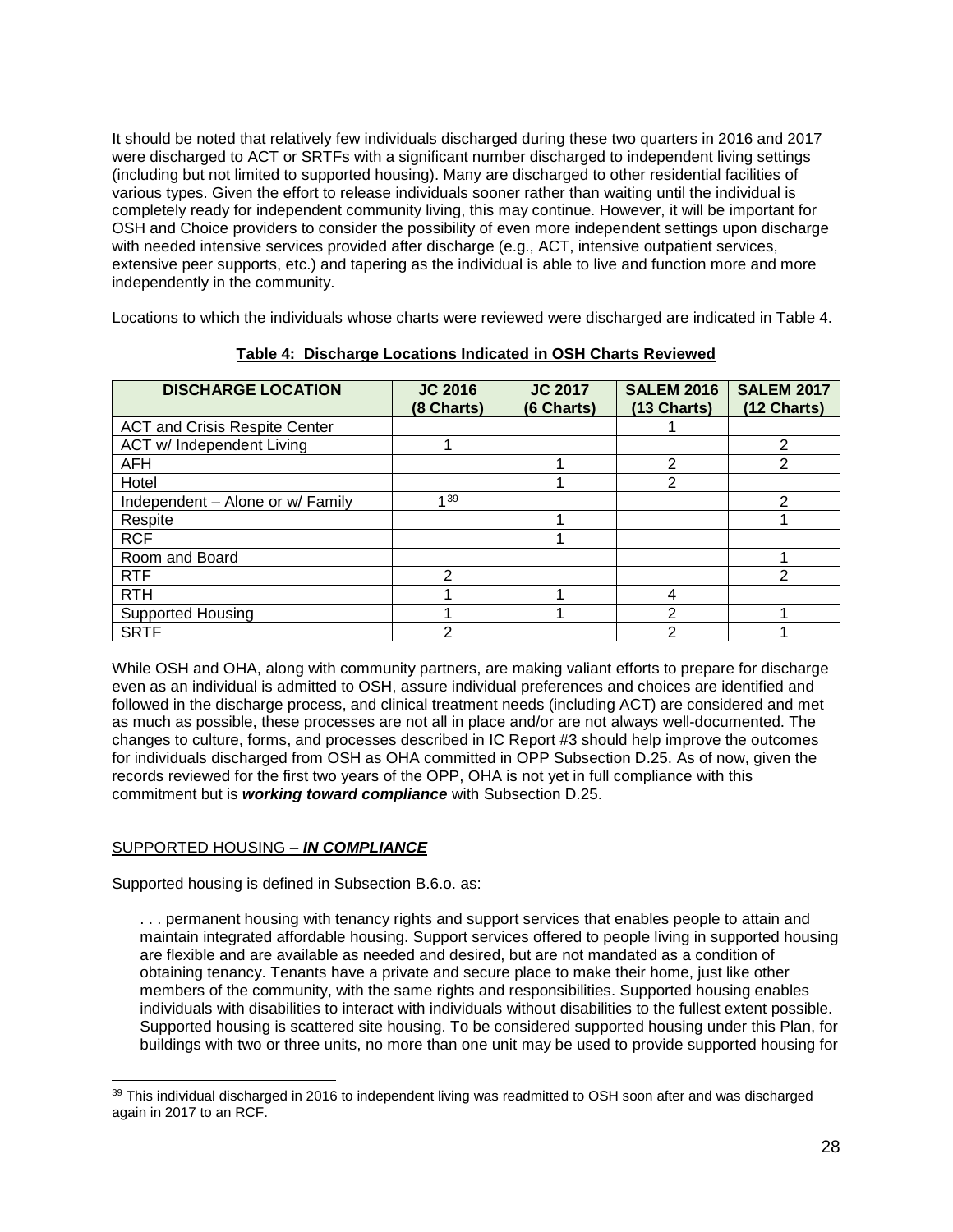tenants with SPMI who are referred by OHA or it [SIC] contractors, and for buildings or complexes with four or more units, no more than 25% of the units in a building or complex may be used to provide supported housing for tenants with SPMI who are referred by OHA or it [SIC] contractors. Supported housing has no more than two people in a given apartment or house, with a private bedroom for each individual. If two people are living together in an apartment or house, the individuals must be able to select their own roommates. Supported housing does not include housing where providers can reject individuals for placement due to medical needs or substance abuse history.

In Subsection D.14, OHA commits to specific numeric goals about increasing the number of adults with SPMI in supported housing (recognizing that individuals may decline housing offered to them), and making best efforts to match individuals to housing that meets their needs and individual choices.

The metrics regarding persons with SPMI in supported housing include:

- At least 835 individuals with SPMI living in supported housing in year one (July 1, 2016 to June 30, 2017);
- At least 1,355 individuals with SPMI living in supported housing in year two (July 1, 2017 to June 30, 2018); and
- At least 2,000 individuals living in supported housing in year three (July 1, 2018 to June 30, 2019).

In Subsection D.15, OHA commits to:

- collect data regarding the housing stock or inventory available for individuals with SPMI;
- track the number of individuals with SPMI receiving supported housing; and
- use this information to make a budget request for affordable housing for individuals with SPMI in OHA's 2017 – 2019 budget.

#### *Numeric Goals for Supported Housing as of December 31, 2017*

OHA reported in January 2018 that 966 individuals lived in supported housing during year one (FY 2017, July 1, 2016 – June 30, 2017). That number is well beyond the 835 numeric goal for year one, and over twice the number at baseline (CY 2015). As of September 2018, OHA reports 1,002 individuals living in supported housing during the time period ending December 31, 2017, halfway through year two of the OPP. An additional 353 individuals will need to live in supported housing during the second half of FY 2018 in order for OHA to meet its numeric goal for this performance outcome. OHA continues to work with its sister State agency, Oregon Housing and Community Services (OHCS), to increase supportive and supported housing opportunities for Oregonians with SPMI.<sup>[40](#page-28-0)</sup> OHA is *in compliance* with its numeric goals for this service area as of the drafting of this Report.

#### *Data Re Housing Stock and Inventory and Individuals with SPMI Receiving Supported Housing*

OHA tracks the number of housing units available for persons with SPMI by tracking housing inventory as described in IC Report #1, pp 21 – 22. OHA reports in its most recent narrative report that 54,615 units are available for individuals with SPMI as of the end of CY 2017.[41](#page-28-1) This compares to 53,323 units of affordable housing in CY 2015 reported in OHA's first narrative report in January 2017. However, these affordable housing units are not all supported housing and not all of these units are available solely to

<span id="page-28-0"></span><sup>&</sup>lt;sup>40</sup> See OHA's August narrative and data report for more details on these efforts.

<span id="page-28-1"></span><sup>41</sup> Se[e https://www.oregon.gov/oha/HSD/AMH/docs/Affordable%20Housing%20Inventory.pdf](https://www.oregon.gov/oha/HSD/AMH/docs/Affordable%20Housing%20Inventory.pdf) for the latest inventory of these housing units.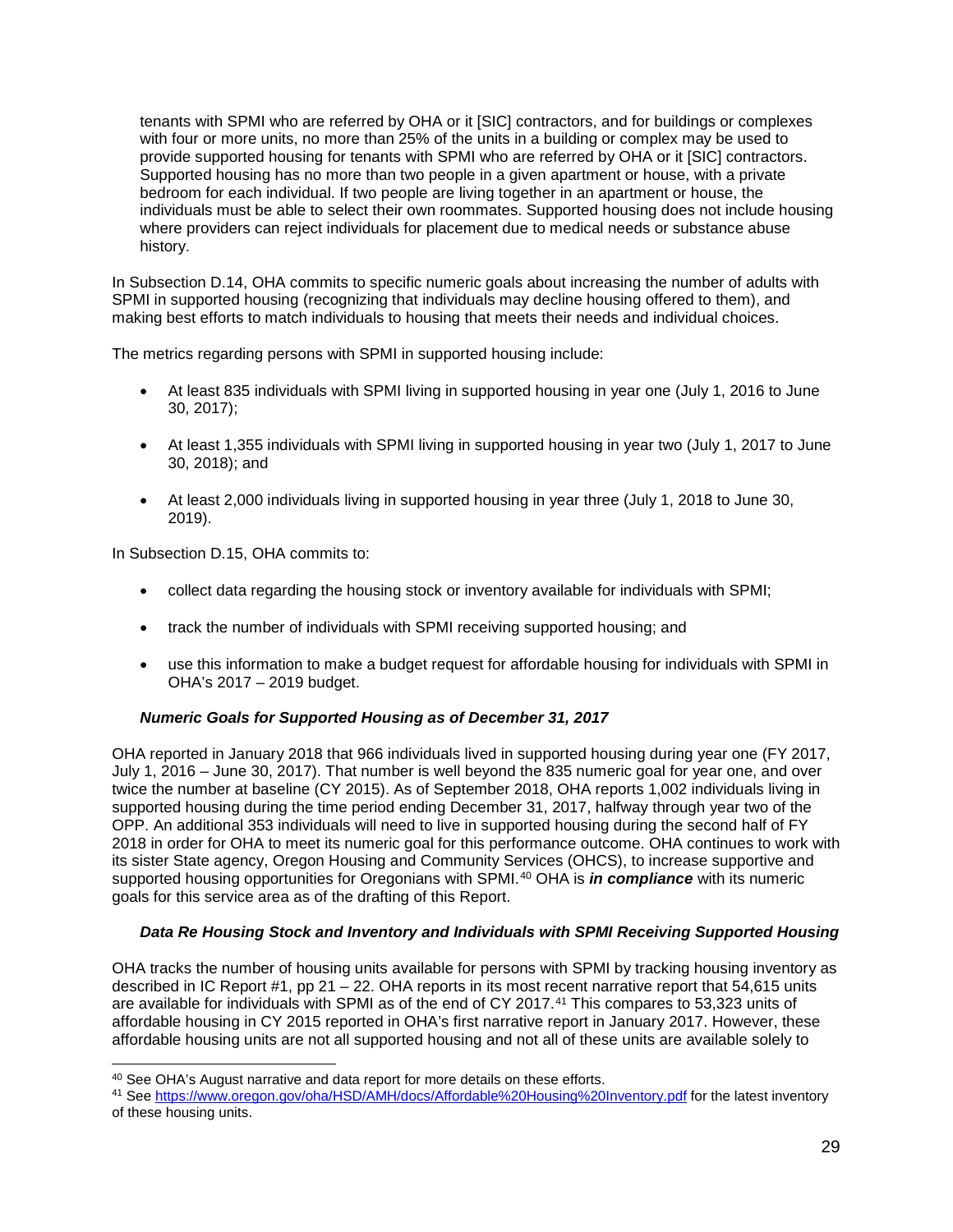adults with SPMI. The number of individuals receiving supportive housing services is reported by OHA as remaining the same (1,361) for the period ending December 31, 2017 as for the period ending June 30, 2017. However, OHA is tracking and reporting these data and hence is *in compliance* with this OPP commitment in Subsection D.15.

Similarly, OHA is tracking and reporting the number of adults with SPMI living in supported housing as described above and later on in this report. It is also revising its rental assistance reporting format to clarify and assure only persons living in supported housing meeting the definition in the OPP are reported. OHA is *in compliance* with this reporting requirement and continues to refine its data collection efforts to assure these numbers are correct. It should be noted that it is possible and in fact probable that more adults with SPMI are living in supported housing than are reported through OHA's rental assistance program and OHCS housing development efforts. Some of the County programs reviewed noted that adults with SPMI other than those served by the State's rental assistance program are in fact living in housing that would meet the definition of supported housing – that is, scattered site, integrated, with choices made by the tenant with SPMI similar to choices made by others without SPMI, and with opportunities to interact with non-disabled individuals just as others are able to do. These County programs also indicated they sometimes provide supportive services for these individuals, albeit not through the rental assistance program. As a consequence, the numbers provided by OHA in its reports utilizing only the rental assistance program and OHCS's housing development units likely undercounts the number of individuals with SPMI living in supported housing units throughout Oregon.

#### *Legislative Request for 2017 – 2019*

OHA committed in the OPP to utilize the housing unit data it had to make a budget request for affordable housing (supportive and supported) for individuals with SPMI in connection with OHA's 2017 – 2019 biennial budget. This request was made in the 2017 legislative session with the result being \$15 million in additional funding to meet OPP commitments, about \$2.5 million of which was used to expand the rental assistance program beyond the initial \$2.5 million invested during CY 2016. In 2015, \$20 million was provided to OHCS for capital development of additional supportive and supported housing units statewide. As of February 2018, \$11.2 million of these funds had been awarded. Another portion of these funds was provided for specific housing for veterans and for those with substance use disorders. The remaining \$2.5 million of the OHCS Mental Health Housing Fund (MHHF) was braided with funds from OHA's Mental Health Housing Trust Fund to provide up to \$5 million in two separate applications, one for serving persons with substance use disorders and one (\$3.06 million) for serving persons with SPMI in supported or supportive housing, but with a higher unit subsidy for supported housing units.

Housing development is a slow process, and these housing development applications are just now being released utilizing 2015 funding. While the rental assistance program has grown, it has taken an increasing amount of available funds just to keep up with rising rents. Whether the numeric goals for adults with SPMI living in supported housing by the end of year two (ending June 2018) have been met will not be known until the January 2019 OHA data report. Similarly, the numeric goal for year three (ending June 2019) will not be known until the January 2020 OHA data report. While OHA is *in compliance* with its commitment regarding the 2017 legislative request and is working collaboratively with OHCS to develop more supported housing units, the State of Oregon – including the legislature – will have to do more and OHA will have to make additional requests in future years (2019, 2020, and beyond) if the need for supported housing for adults with SPMI is to be met and is to keep up with growing housing costs.

#### *Supported Housing Program Reviews and Drive-Bys*

Due to the specificity of the OPP supported housing definition and the concerns regarding the distinction between supportive and supported housing, and due to the scarcity and high cost of housing throughout Oregon, the Review Team interviewed supported housing (primarily rental assistance) program staff serving 25 Oregon Counties ranging from large urban/suburban and highly populated Counties to small rural and frontier Counties. The goal of these reviews was to ascertain whether staff implementing the programs understood the difference between supported and other kinds of housing, whether they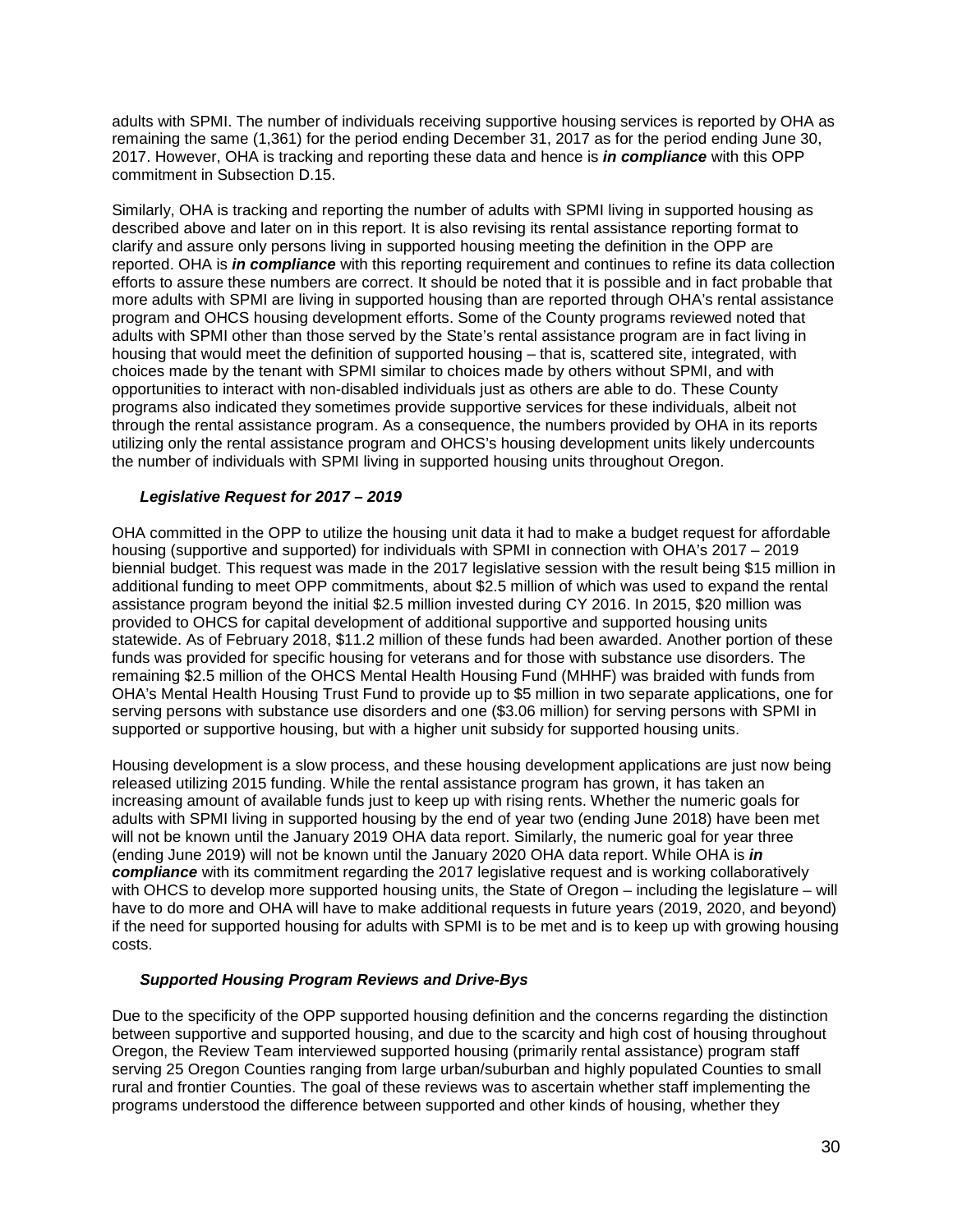understood and were implementing the program with attention to the elements of the OPP supported housing definition, and whether they had information or training needs from the State that could help them in implementing their programs. The goal was not to interview individuals receiving supported housing services to ascertain their experience of their housing or the assistance they receive from the rental assistance program.

Review Team members also drove by, took pictures, and did a quick visual review of 39 housing units in 13 Counties, as well as the neighborhoods where the housing units were located. These drive-bys were not meant to be a representative sample of all housing provided by Oregon's rental assistance programs. Rather, this process was meant as a random spot check to determine if the housing that staff were using for adults with SPMI generally appeared to meet the OPP definitional elements of supported housing.

Summary of Supported Housing Program Reviews – The Review Team was impressed overall with the implementation of the rental assistance program and the staff interviewed. This program appears to be running smoothly and effectively throughout the State. According to program staff, all program participants are described to be adults with SPMI,<sup>[42](#page-30-0)</sup> as utilized for the OPP. All individuals are offered extensive behavioral and other healthcare services and supports. In instances where a community agency other than the CMHP operates or administers the program, clear access and close working relationships with the CMHPs and/or other community behavioral health providers are evident.<sup>[43](#page-30-1)</sup> Programs throughout the State work closely with community partners such as churches, Goodwill agencies, advocacy organizations, local businesses, consumer drop-in centers, etc. as well as with landlords to support the successful housing of individuals with behavioral health challenges, <sup>[44](#page-30-2)</sup> many of whom have histories of homelessness and instability.

Referrals to the rental assistance programs are reportedly accepted from multiple sources including other providers, individuals directly in need, family members/caregivers, landlords, probation/parole officers, etc. Programs across the State work with community partners to secure housing items and other costs not able to be covered by the program itself. Many of these community collaborations are informal rather than in writing. Peer specialists are a critical component to the program in all geographic areas reviewed. The high presence of peer support staff is consistently reported as helping programs run effectively.

Programs report that individuals are provided choice of units and areas of town as they seek housing, to the same extent as others seeking rental units are able to choose. Programs report working to assist clients in securing more permanent housing rental support over time (i.e., HUD Section 8 assistance). Providers across the State appear clear about the difference between supported and supportive housing, and this is attributed to clear definitions, training, and direction provided by the State. Programs are also clear with regard to quarterly reporting requirements, and do not express difficulty in reporting. The rental assistance program is specifically designed to make best efforts to match the individual with housing that meets their needs and choices, hence OHA is *in compliance* with this commitment in Subsection D.14.

Most programs are staffed during working hours (M-F – 8am to 5pm) with flexibility of time for peer support staff and peer specialists which are a critical component of programs in all geographic areas reviewed. Collaboration with ACT teams and/or crisis services for after hour needs is evident in some locations. Adults with SPMI are not excluded from services due to SPMI, medical needs, or substance use history. Individuals may be ineligible for or denied services due to income levels, criminal histories (especially in the case of those with sex offense histories), or exceptionally poor credit scores; and program staff help to address these issues as they are able. Most reported these situations are challenges in securing housing but do not preclude an individual from being provided supported housing and related services.

<span id="page-30-0"></span><sup>&</sup>lt;sup>42</sup> One program commented on the presence of significant functional impairments as well.

<span id="page-30-1"></span><sup>&</sup>lt;sup>43</sup> In one case, a CMHP official sits on the board of the local Community Action Agency implementing the rental assistance program.

<span id="page-30-2"></span><sup>44</sup> One County reported hosting semi-annual "landlord appreciation days" and training landlords in order to foster good relationships with landlords.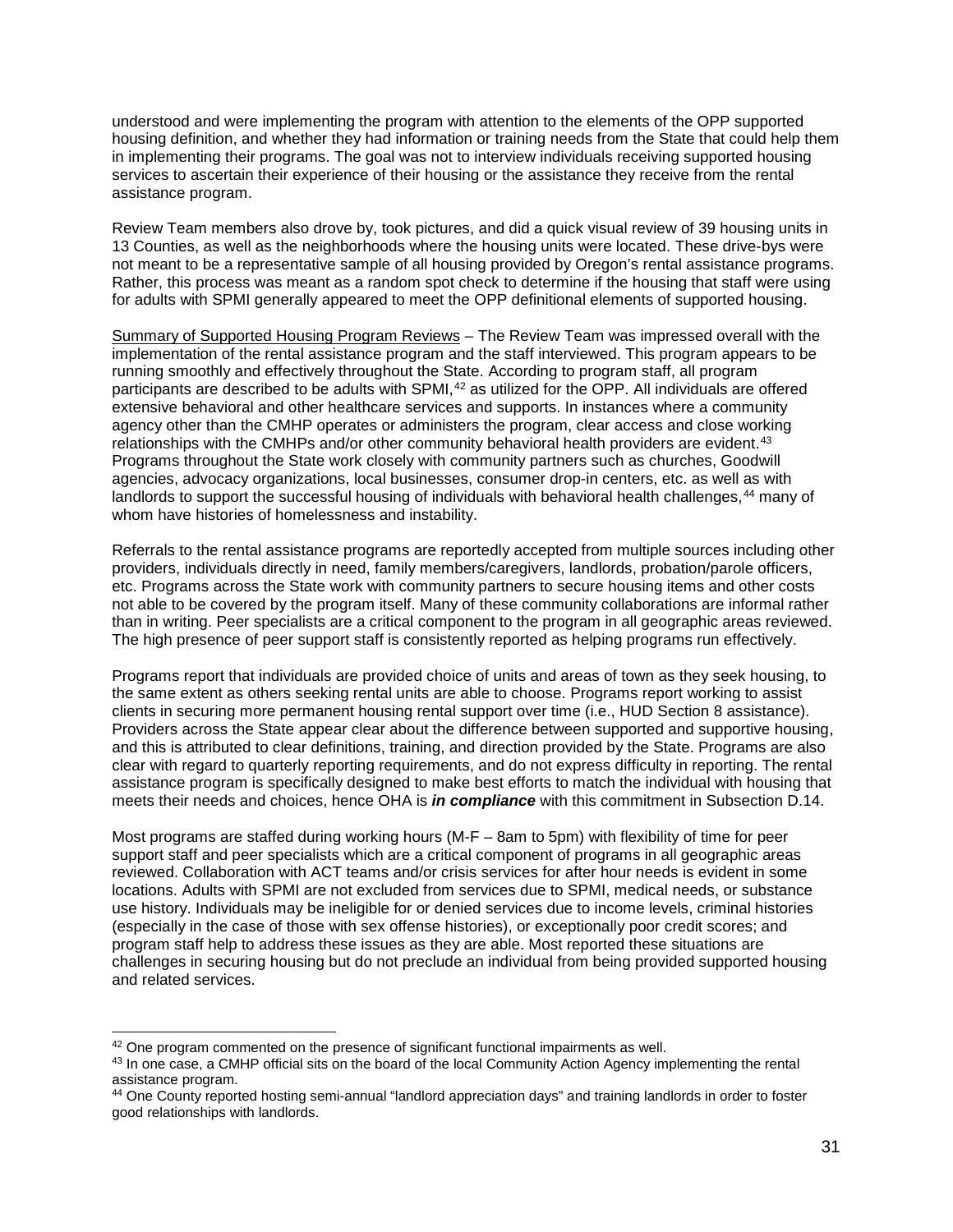In most cases, landlords are provided general information regarding the supported housing program, as well as a name/number for program staff, though limited additional information is provided about individual tenants in order to maintain confidentiality. Releases of Information (ROIs) are requested of participants as needed and information regarding the program and the various support services provided or available are discussed with individuals being served from the onset. Across the board, programs reported participants are given a choice as to whether to engage or participate in extensive behavioral health services and supports available. If clients decline to participate, they may be provided support and visitation through a case manager or peer support staff (typically once per month at a minimum) and encouraged to utilize services as needed. Program participants are consistently provided choice as they search for housing and determine whether to participate in other supportive services. Program participants are offered an array of behavioral health and other supports such as assistance with housing applications and search, service system navigation, financial budgeting, education and coaching about being a tenant, supported employment, assistance with energy/utilities, and peer support. However, service enrollment or utilization was generally reported as not being a requirement for rental assistance supported housing.[45](#page-31-0)

Rents have been increasing steadily across the State over the past few years. While some report that rents appear to be leveling out in some locations, Oregon is still facing more and increasing demand for affordable and low-income housing than is available in most jurisdictions. Some programs report that if a program has to choose between going above the 25 percent limitation for a particular multi-unit housing complex or leaving an individual homeless, they choose to house the individual and report this in the quarterly report. OHA is clarifying that while this is the expectation (i.e., house rather than leave homeless) and that the program's best efforts to provide supported housing rather than supportive housing is what is required, the program can only report an individual as living in supported housing if the numeric limitations are met. For example, OHA is working to clarify that if a four-plex already has in it one individual with SPMI referred by the rental assistance program, and if a second unit comes open within that four-plex and an adult with SPMI would otherwise be homeless but for a referral to this second unit, the program can go ahead and refer and secure that second unit for the second adult with SPMI. However, then neither of those two individuals could be counted as an individual with SPMI living in supported housing, even though originally, the first individual could be so counted.

Programs report a wide variation in wait time to secure housing, based on location, anywhere from three days to 13 months. One program noted the need for access to cleaning supplies, as they are expensive and lack of cleanliness can be a cause for eviction. One program reported individuals being unable to receive accommodation for physical disabilities due to presence of animals/pet companions. Additionally, few reported knowing of specific incidents of discrimination by landlords due to being an individual with SPMI.[46](#page-31-1)

When asked about challenges, program staff in many geographic areas indicated the need for additional affordable housing units and higher allowances for rent.<sup>[47](#page-31-2)</sup> Waitlists exist throughout the majority of the

<span id="page-31-0"></span> <sup>45</sup> As an outlier, one County's program staff reported dis-enrolling individuals if they refuse to participate in behavioral health services, indicating they believe this to be a requirement of the program. This information was provided to OHA so State staff could clarify expectations for this County. A few other programs indicated difficulty when an individual chooses not to engage in health and behavioral health services, and recommended that guidelines for service participation be tightened to require such engagement or participation in services even though they are following guidelines against such a requirement now. Of course, to do so would be inconsistent with the OPP supported housing definition.

<span id="page-31-1"></span><sup>46</sup> Few programs reported discrimination on the basis of disability per se as such discrimination is hard to determine. If an issue regarding discrimination comes up, programs across the State report working to address the issue directly with the landlord, and if necessary, contacting Fair Housing or local HUD programs. In addition, many programs throughout the State reported having access to a legal advocacy program such as Legal Aid, Oregon Law Center, etc. to which they refer the individual being served in such cases.

<span id="page-31-2"></span><sup>&</sup>lt;sup>47</sup> Flexibility regarding the 25 percent unit limitation in the OPP definition was also cited as needed by some programs, even though they understand and follow the OPP definition requirements now. Since housing one individual in a four-plex then takes three other units out of the mix in locations where affordable housing is very limited, these programs argue that housing individuals with SPMI is more critical than adherence to a defined number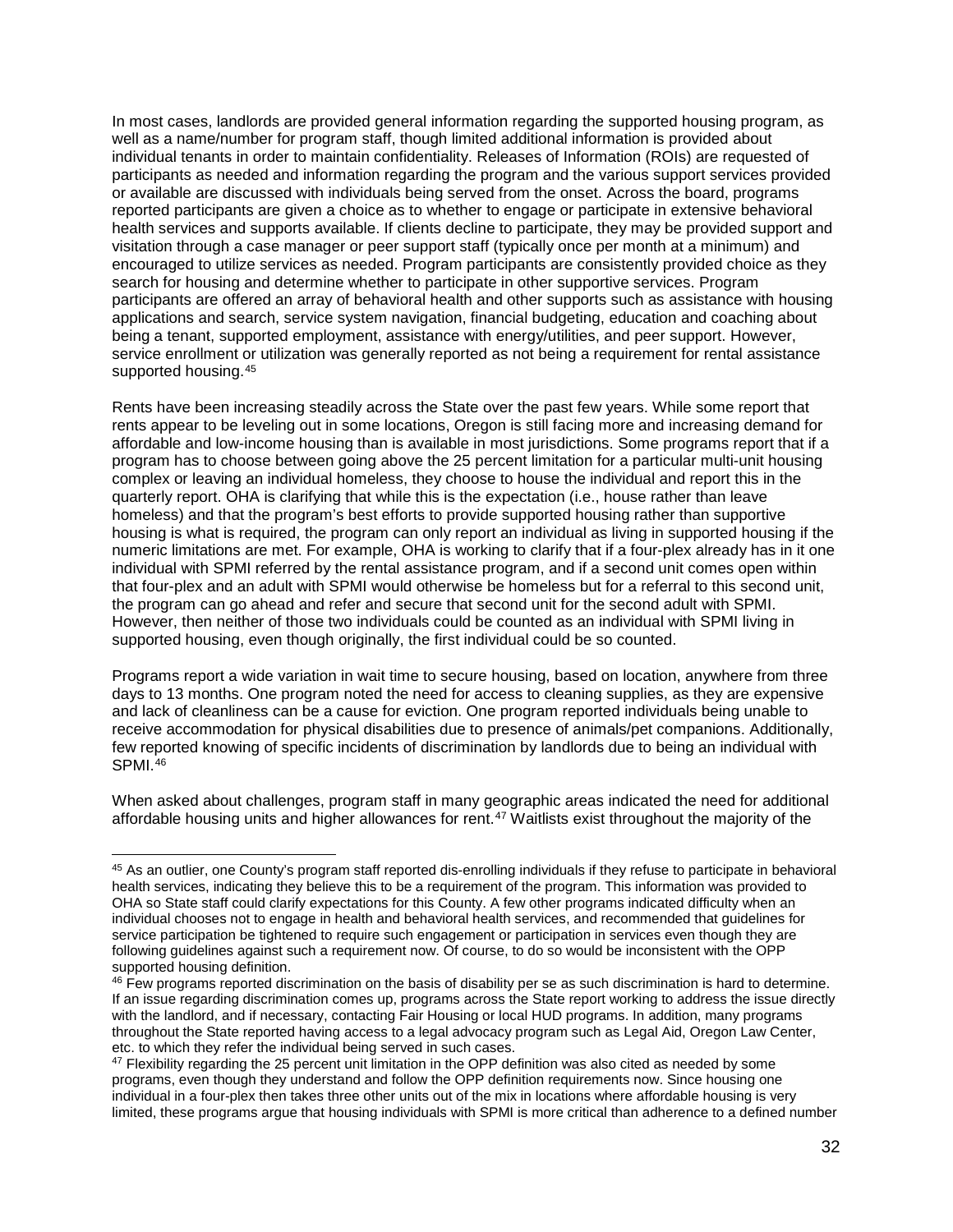State, and the amount allowed for each qualified recipient is insufficient and does not adjust adequately for local housing and rent conditions. Some programs report other housing funding sources appear to allow higher amounts than the OHA rental assistance program. Housing families in need of more than one bedroom due to maximum payment limits, given the rents for these larger units, is difficult. Likewise, some programs believe rental assistance may be provided to an individual only once, making it difficult to assist an individual who loses their housing and is in need of assistance a second or multiple times. OHA indicates this is an incorrect understanding and they will clarify this misunderstanding for local programs.

Some programs (typically non-CMHPs) have multiple funding sources for housing, some for direct service only. These programs report additional staff are needed to help oversee services and provide support for individuals served across all funding sources. Such staff are often not funded by any funding source. Programs report the rental assistance program's barrier removal funds are helpful, though more funds are needed with additional clarification regarding specifically for what costs these funds may be used.

When asked what assistance they had received or needed from OHA, programs reported:

- Clarification regarding specific use of funds for "barrier removal;"
- Clarification regarding OHA contracts; accessibility to a point person at the State level who can assist with contract questions (quarterly meetings by OHA were reported as helpful);
- More structured feedback from the State to include universal expectations, forms, training, etc.
- Consultation with local program folk on the ground in advance of issuing RFPs for rental assistance funding and services;
- Increased subsidy amounts;
- Support for advocacy with local County boards of commissioners or local regulators; and
- Assistance to develop additional housing capacity locally and statewide.

Summary of Supported Housing Drive Bys – A total of 39 housing locations in 13 Counties were reviewed visually by Review Team members, including stand-alone single-family homes, duplexes and quadruplexes, and various sized apartment complexes. Two-thirds of the housing units appeared to be in excellent condition, and one-third in moderate condition. No units appeared run down or neglected. A majority of units were located within primarily residential areas with maintained sidewalks, access to public transportation, and with close proximity to grocery stores and/or other positive community establishments (churches, clubs, healthcare facilities, parks, etc.). All but one unit appeared to be in safe neighborhoods with clear access to well-kept communal spaces. Most of the neighborhoods appeared quiet with the exception of five locations with mainly pleasant noise surrounding the unit (children, business, etc.). It was difficult to determine the presence of other persons with disabilities (mental or physical) or individuals participating in other human services within multi-unit housing locations. However, nothing about any of the units visually suggested concentration of persons with disabilities or receiving social services any more than other similar housing locations. Likewise, no significant differences were noted in the visual look of the housing units or neighborhoods from one County to another other than the general differences in geographic location or the "look and feel" of housing in those various locations.

Rental Assistance (Supported Housing) Contract Language – The rental assistance program language for CMHPs operating this program<sup>[48](#page-32-0)</sup> provides funding for a residential specialist position and a peer support specialist who are together "responsible for coordinating the program components such as the application process, finding a rental unit, and payments to the landlord;" as well as "support service components including but not limited to financial budgeting, community navigation, and maintaining healthy relationships, which supports Individuals in their ability to live as independently as possible in the

of units within a building being utilized for adults with SPMI. One County reported that due to the shortage of safe housing options, some individuals end up in jail. To make this change regarding percentage of units would, of course, cause much of the housing provided through the rental assistance program to no longer meet the OPP definition of supported housing.

<span id="page-32-0"></span><sup>48</sup> Contract language for other organizations operating rental assistance programs is the same except for boilerplate language. In 19 of the Counties reviewed, the CMHP operated the rental assistance program or contracted for its operation with a community behavioral health provider.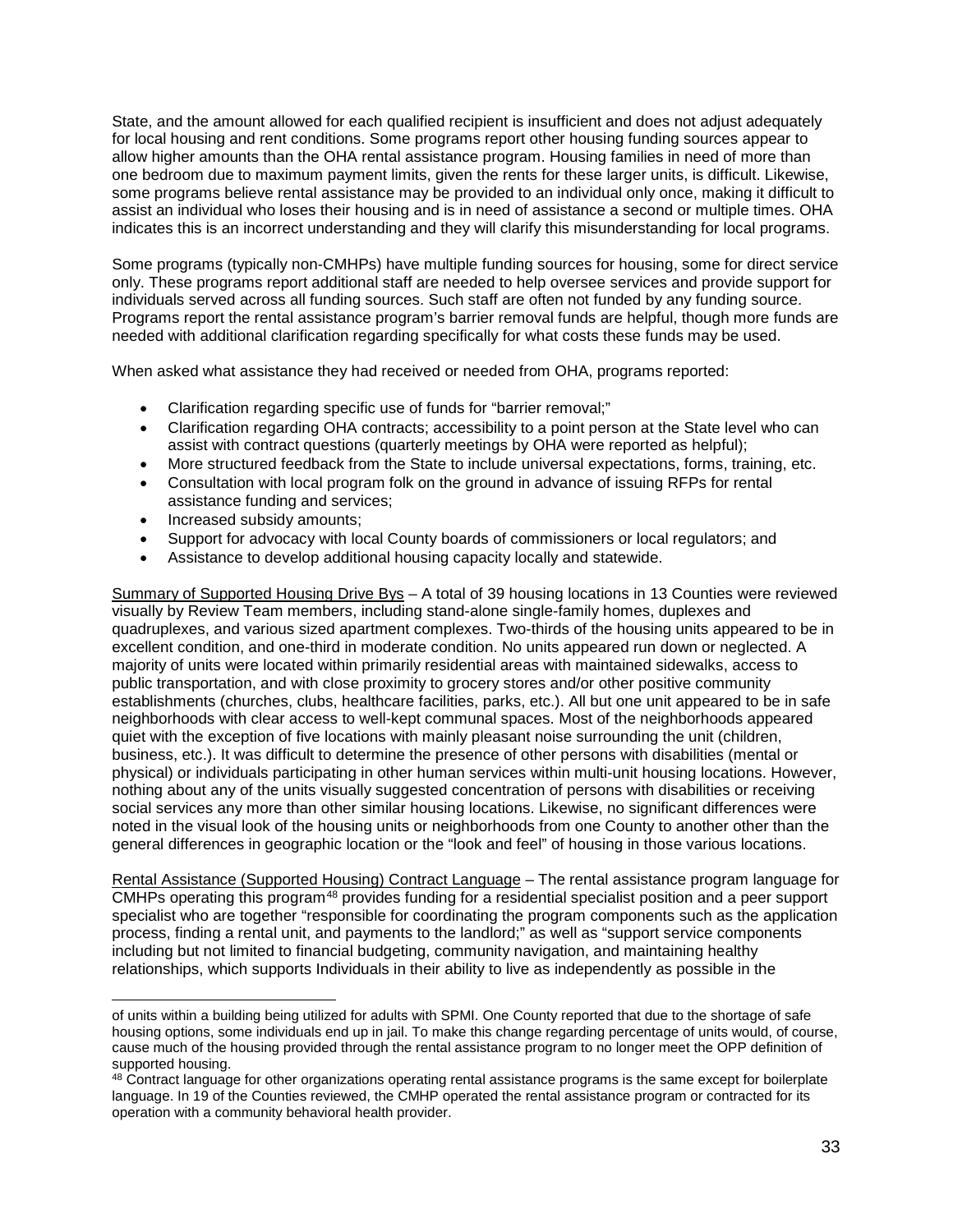community." Move-in expenses, including cleaning and security deposits, pet deposits, and outstanding utility bills are also allowed. The current language does not specifically include requirements about services offered, but rather what the funds may be used to provide.

This language is being revised<sup>[49](#page-33-0)</sup> to define SPMI consistently with other uses of this term for OPP reporting and regulations in revision. Priority individuals to be served include a requirement that the SPMI individual must meet at least one of the following conditions: "transitioning from OSH; transitioning from a licensed residential setting; without supported housing, are at risk of reentering a licensed residential or hospital setting  $\dots$ ; homeless  $\dots$ ; or at risk of being homeless."

"[S]upported housing" is currently described in the rental assistance contract as "a combination of financial assistance and supportive services that allows an individual to live as independently as possible in their own home." The language further indicates that "no more than 25% of units in a building or complex of buildings may be reserved for individuals with SPMI referred by the state, its contractors or its subcontractors." While this is a good description, it is not the specific or complete definition of supported housing in the OPP. The OPP definition includes specific requirement about service flexibility and availability, about services not being mandated as a condition of tenancy, about tenants having a private and secure place to make their home, just like other members of the community, with the same rights and responsibilities, about no more than two people being in a given apartment or house and about individuals being able to selection their own roommates. Specifically, the definition excludes housing where providers can reject individuals due to medical needs or substance abuse history. In addition, the language in the contract indicates the "County or subcontractor shall *make good faith, reasonable best efforts to facilitate the use of those units by persons with SPMI. The remaining housing is available to all tenants in conformance with Fair Housing and other related laws." [emphasis added]* Clearly, if the rental assistance program is to be the vehicle for the State's compliance with the OPP, the language in this Exhibit needs to be revised to be more specifically in line with OPP definitions and obligations, and the reporting about who is being served needs to be clarified to assure that only SPMI individuals living in housing meeting the OPP definition are counted for OPP reporting.<sup>[50](#page-33-1)</sup> I will continue to work with OHA to determine whether this language and the reporting requirements are consistent with OPP commitments.

While this contract language and the reporting requirements need some attention, it appears from this program review OHA is currently *in compliance* with the supported housing performance outcomes in OPP Subsections D.14 – 15. Whether numeric goals will be met in the future remains to be seen.

# STATUS OF OHA DATA AND NARRATIVE REPORTS

The most recently available narrative report from OHA at the time this Report was drafted was released in August 2018 and covered the time period ending December 31, 2017 or half way through year two and the overall OPP timeline. It is also the end of the 2017 quarter for which OSH discharges were reviewed. This Report utilizes only the data provided for the four performance outcomes described in this report.

Using the August 2018 report, OHA's performance on the OPP quantitative measures is mixed during this period. The data show continuing concerns regarding OSH discharge timelines from Ready to Transition. While the increased goals for year two impact these rates, the second quarter of year two (Q4 of CY) 2017) showed a decline from the first quarter of that year. On the other hand, the rate of those discharged within 90 days of admission increased slightly. Likewise, the number of individuals in supported housing and the number of individuals served by ACT declined slightly from the first quarter of year two after increasing steadily in previous quarters. The number of individuals served in supportive housing has

<span id="page-33-0"></span><sup>49</sup> OHA's current and tentative timeline for revisions to the CMHP (or CFAA) agreements with local mental health authorities who operated CMHPs for FYs 2020 and 2021 (beginning July 1, 2019 and ending June 30, 2021) is to have most language revisions completed by October of 2018.

<span id="page-33-1"></span><sup>&</sup>lt;sup>50</sup> All programs reviewed reported that primarily or exclusively adults with SPMI are served by the rental assistance program, although they noted that others served by CMHPs also need these services and assistance with housing.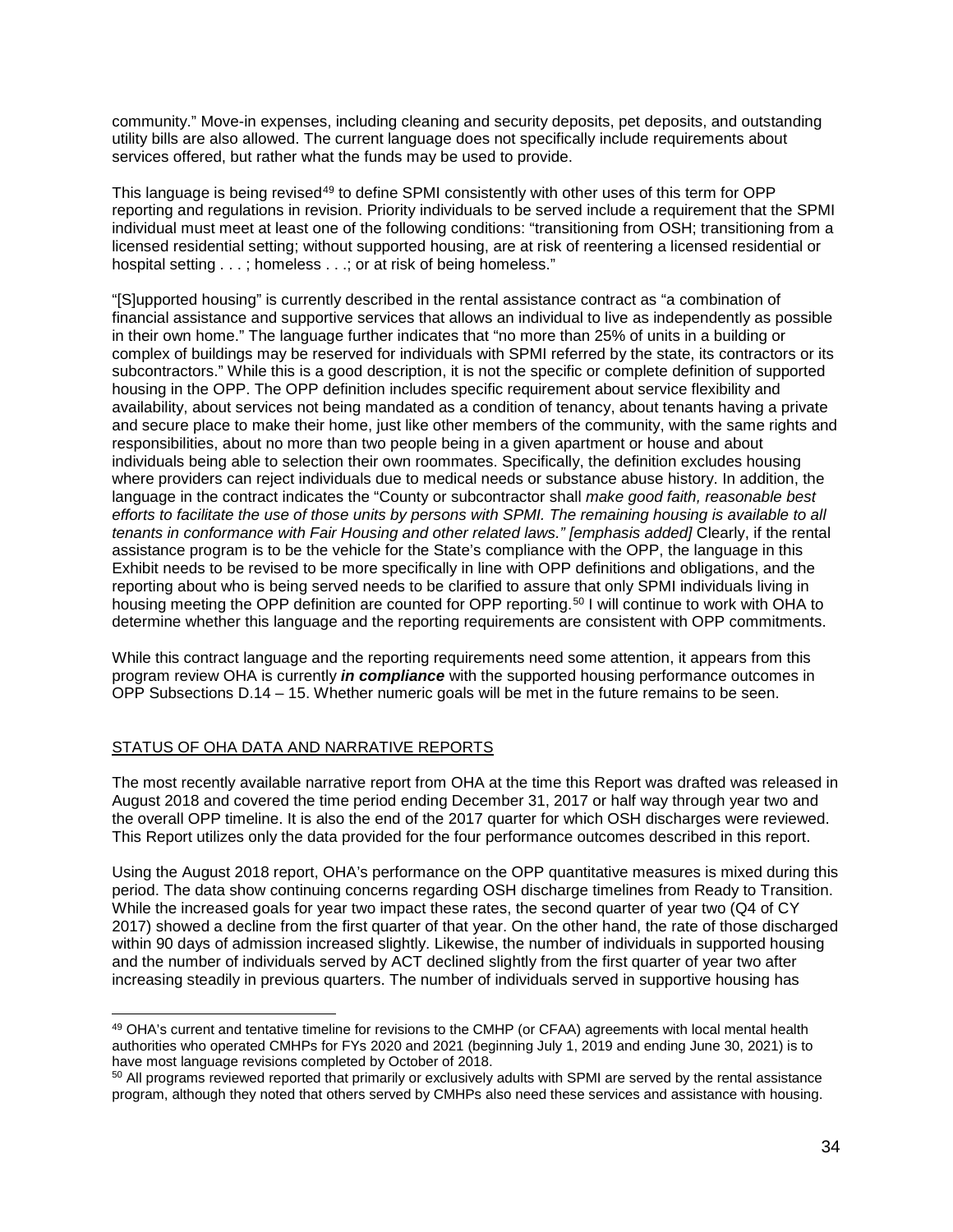remained the same over the six-month period from June 30 to December 31, 2017. New supported housing funds and a new ACT team in Clackamas County along with increased emphasis on ACT in CY 2019 extension of the CCO contracts may help increase these numbers in future reports.

The numbers of individuals receiving peer-delivered and supported employment (SE) services continue to increase, as did the number of individuals employed in competitive integrated employment without continuing to receive SE. The length of stay in SRTFs increased from the first quarter of year two after a significant drop at the end of year one. This may have to do with the alignment of the KEPRO utilization review function with the increasingly high level of service needs of those in SRTFs.

Rates of 30-day and 180-day readmissions after stays in acute care psychiatric facilities (ACPFs) have remained fairly steady, while the number of individuals with SPMI with two or more readmissions to emergency departments (EDs) in a six-month period has grown slightly. The percentage of individuals receiving a follow-up visit with a community behavioral health provider after an ACPF stay continues to rise slowly but remains below CY 2015 baseline. The lengths of stay in ACPFs has remained the same for three quarters and is significantly higher than baseline (CY 2015). The number of individuals with SPMI staying longer than 20 days in acute care psychiatric facilities continues to rise. OHA is exploring factors that may be impacting these data.

The rate of visits to EDs by persons with SPMI for mental health reasons has continued to decline, but not at the rates that are the goals in the OPP, and the rate has grown significantly from CY 2015 baseline. In 2019, IC Report #5 will explore these and other OPP commitments about ACPFs, EDs, and SRTFs.

In some areas OHA is tracking data but does not have a specific goal to meet, and in some cases these data show concerns about the direction or trend. For example, the rate of those receiving warm handoffs from ACPFs is quite low in the first report of these data. OHA and its contractor for these reports (Health Insights) is working with ACPFs to understand and address documentation issues. In other areas (e.g., dispositions after a mobile crisis event), OHA has not yet reported although analysis of provider-reported data has begun and reports will be available soon. OHA is cognizant of these data trends and problems and is considering how to impact the areas of concern while working to sustain areas of improvement.

Similarly, OHA has committed to provide data about individuals receiving ACT services (Subsection D.4) and has chosen to do so separately from its quarterly data and Narrative Reports since these data points "are to be collected internally as a part of the quality improvement monitoring of ACT programs to determine the effectiveness of individual programs and the statewide effectiveness of ACT." These data about individuals receiving ACT services have been provided by OHA for the period ending December 31,2017, and just recently for the quarter ending March 31, 2018. How these data are being utilized to determine the effectiveness of individuals programs and statewide will be explored further in later reports.

# **CONCLUSION**

OHA's efforts to date continue to show its commitment to addressing the OPP provisions and indicate a willingness to tackle big issues in consultation with stakeholders and with USDOJ's and the IC's input. Significantly, Oregon is meeting its OPP commitments in supported housing at this point, but it is unclear whether it will be able to meet its numeric goals in this area by the end of the OPP timeline. Significant efforts are being made to improve discharge processes to assure appropriate, integrated community services and settings for those leaving OSH. Further review of this area will be needed in the future to determine whether these efforts are successful. Efforts and challenges in the mobile crisis and criminal justice diversion areas show substantial effort along with significant constraints and challenges. Additional work will be needed over time, including beyond the timeframe of the OPP, to meet the overall intent in these areas.

Appendix C summarizes the status of activity in the four performance outcomes covered by this IC Report #4. Future IC reports will assess whether the State's efforts have succeeded in other performance outcome areas and in the quality performance and improvement section of the OPP.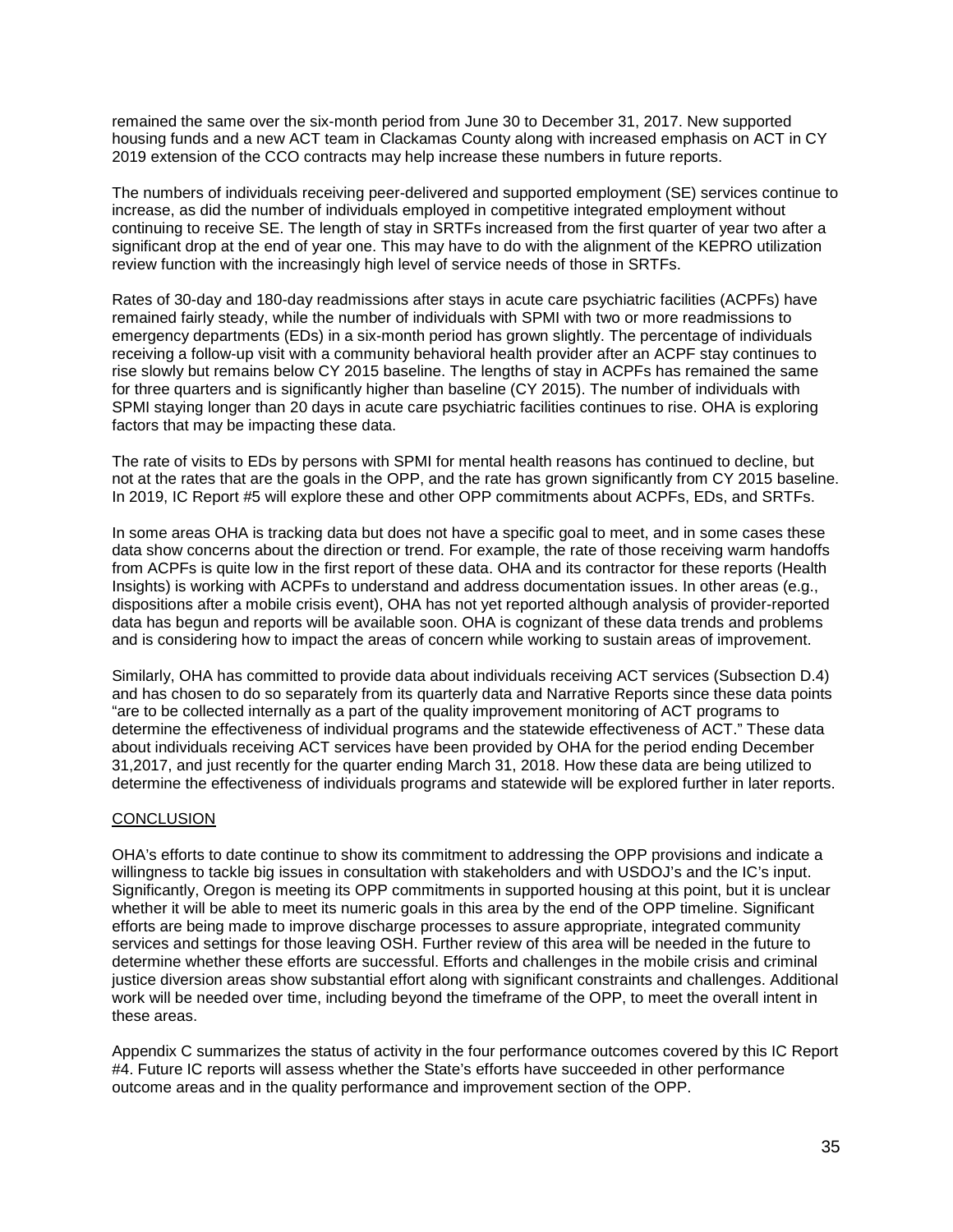# **APPENDIX A**

# **ACRONYMS USED IN OREGON INDEPENDENT CONSULTANT REPORTS**

- ACPF Acute Care Psychiatric Facilities
- ACT Assertive Community Treatment
- ADA Americans with Disabilities Act
- ADP Average Daily Population
- AFH Adult Foster Home
- A&IPS Acute and Intermediate Psychiatric Services
- ALOS Average Length of Stay (or mean)
- AMHI Adult Mental Health Initiative
- APAC All Payer All Claims
- AOCMHP Association or Oregon Community Mental Health Programs
- BH Behavioral Health
- CCO Coordinated Care Organizations
- CFAA County Financial Assistance Award
- CFR Code of Federal Regulations
- CIE Competitive Integrated Employment
- CIT Crisis Intervention Team (or Training)
- CITCOE Crisis Intervention Team Center of Excellence
- CMHP Community Mental Health Program
- CMI Chronic Mental Illness
- CMS Centers for Medicare and Medicaid Services
- CSG Council of State Govrnments
- CY Calendar Year (from January 1 through December 31)
- DACTS Dartmouth Assertive Community Treatment Scale
- DPSST Department of Public Safety Standards and **Training**
- DSM Diagnostic and Statistical Manual
- ECIT Enhanced Crisis Intervention Training
- ED Emergency Department
- EDIE Emergency Department Information Exchange
- EHR Electronic Health Record
- e.g. For Example
- ENCC Exceptional Needs Care Coordinator
- EOHSC Eastern Oregon Human Services Consortium
- FEP First Episode Psychosis
- FFP Federal Financial Participation
- FFS Fee for Service
- FMR Fair Market Rent
- FPL Federal Poverty Level
- FY Fiscal Year (July 1 through June 30)
- GAF Global Assessment of Functioning
- GOBHI Greater Oregon Behavioral Health, Inc.
- HIPAA Health Insurance Portability and Accountability Act
- HPB Health Policy Board
- HUD Housing and Urban Development
- IC Independent Consultant
- ICD International Classification of Diseases
- ICM Intensive Case Management
- $i.e.$  that is
- IMD Institution for Mental Diseases
- IPS Individual Placement and Support
- JC Junction City
- LEDS Law Enforcement Data System
- LMHA Local Mental Health Authority
- LPSCC Local Public Safety Coordinating Council
- LTPC Long Term Psychiatric Care
- LOS Length of Stay
- $M -$  Million
- MHAO Mental Health Association of Oregon MHBG Mental Health Block Grant
- MHHF Mental Health Housing Fund (OHCS)
- MHS Mental Health Services
- MOTS Measures and Outcomes Tracking System
- MOU Memorandum of Understanding
- NCQA National Committee for Quality Assurance
- NOFA Notice of Funds Availability
- OACP Oregon Association of Chiefs of Police
- OAHHS Oregon Association of Hospital and Health Systems
- OAR Oregon Administrative Rule
- OCA Office of Consumer Activities
- OCAC Oregon Consumer Advisory Council
- OCBHJI Oregon Center on Behavioral Health and Justice Integration
- OCEACT Oregon Center of Excellence for Assertive Community **Treatment**
- OCJC Oregon Criminal Justice Commission
- OEI Office of Equity and Inclusion
- OHA Oregon Health Authority
- OHCS Oregon Human and Community Services
- OHP Oregon Health Plan
- OPP Oregon Performance Plan for Adults with Serious and Persistent Mental Illness
- OPRCS Oregon Patient/Resident Care System
- ORS Oregon Revised Statutes
- OSECE Oregon Supported Employment Center for Excellence
- OSH Oregon State Hospital
- OSJCC Oregon Sheriff's Jail Command Council
- OSSA Oregon State Sheriffs Association
- OSU Oregon State University
- PATH Projects for Assistance in Transition from Homelessness
- PDS Peer Delivered Services
- QHOC Quality Health Outcomes Committee
- QMHA Qualified Mental Health Associate
- QMHP Qualified Mental Health Professional
- QPI Quality and Performance Improvement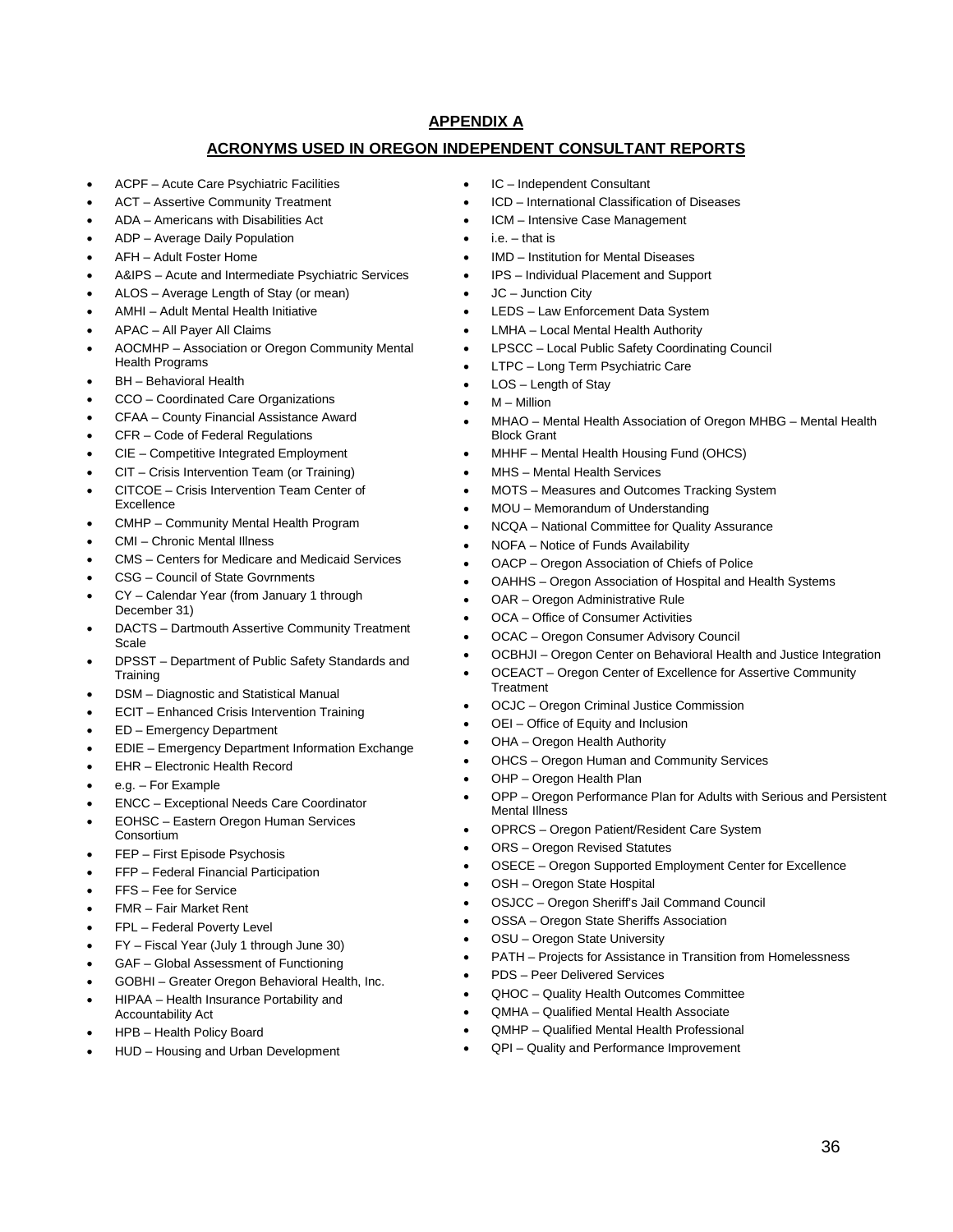- RAC Rules Advisory Committee
- RCF Residential Care Facility
- RFA Request for Applications
- RFP Request for Proposals
- ROI Release of Information
- RTF Residential Treatment Facility
- RTH Residential Treatment Home
- RTT Ready to Transition (also Ready to Place)
- SAMHSA Substance Abuse and Mental Health Services Administration
- SE Supported Employment
- $§ Section$
- SH Supported Housing
- SIM Sequential Intercept Model
- SMI Serious Mental Illness
- SOS Secretary of State
- SPOC Single Point of Contact
- SPMI Serious and Persistent Mental Illness
- SRTF Secure Residential Treatment Facility
- SSI Supplemental Security Income
- TA Technical Assistance
- TAC Technical Assistance Collaborative, Inc.
- TMACT Tool for Measurement of Assertive Community Treatment
- USC United States Code
- USDOJ United States Department of Justice
- $w'$  with
- $w/in within$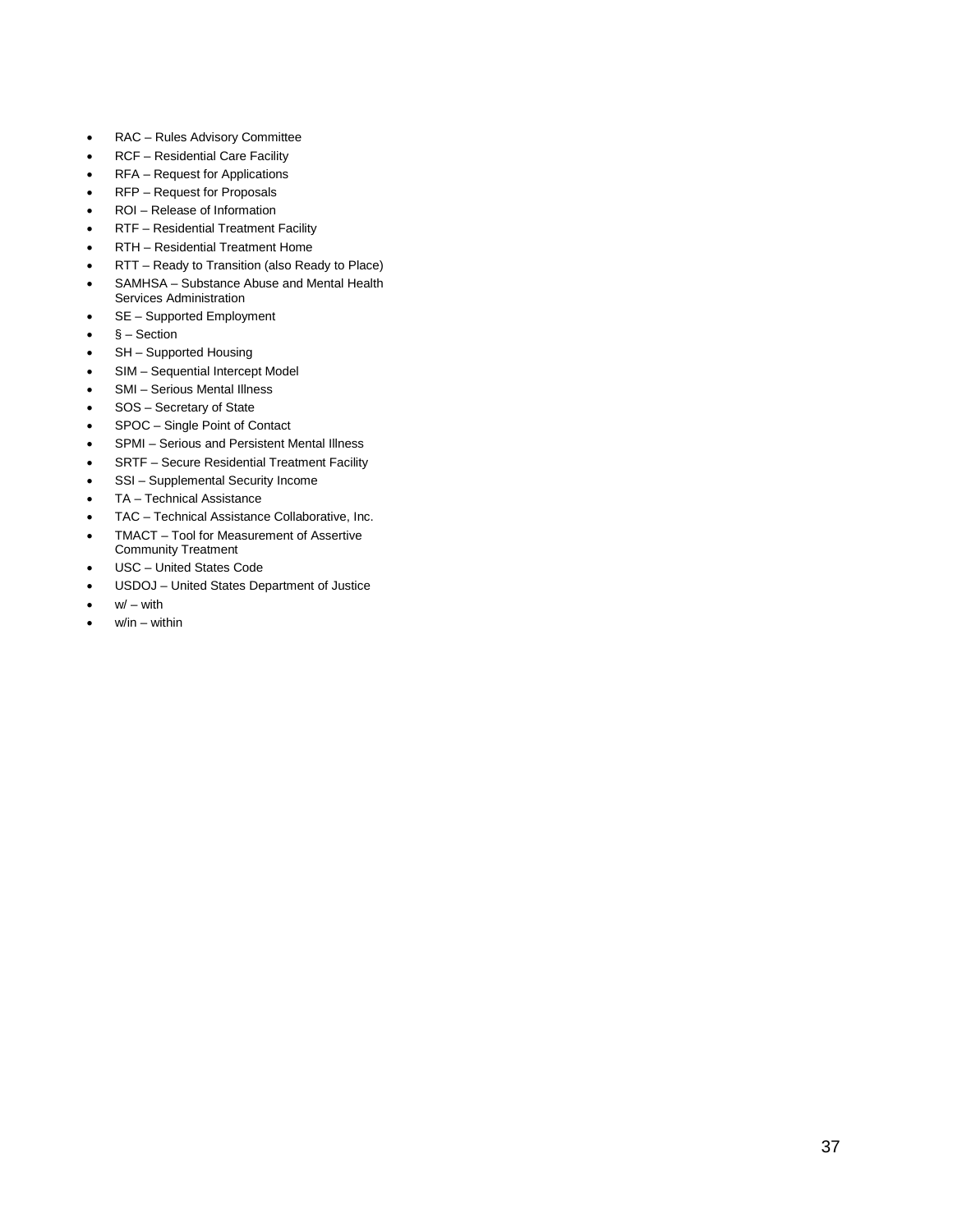#### <span id="page-37-0"></span>**APPENDIX B**

#### **LIST OF COUNTIES REVIEWED**

MC = Mobile Crisis CJD = Criminal Justice Diversion SH = Supported Housing

<span id="page-37-1"></span>

| <b>County</b>              | <b>CJD</b>               | 2016            | 2017                    | <b>MC</b>                | 2016 MC        | <b>2017 MC</b>      | <b>SH</b>      | <b>SH</b>      | 2016 OSH                | <b>2017 OSH</b>  | <b>CHOICE</b>  |
|----------------------------|--------------------------|-----------------|-------------------------|--------------------------|----------------|---------------------|----------------|----------------|-------------------------|------------------|----------------|
|                            | Program                  | <b>CJD</b>      | <b>CJD</b>              | Program                  | <b>Chart</b>   | <b>Chart</b>        | Program        | Drive-         | <b>Discharge</b>        | <b>Discharge</b> | Provider       |
|                            | <b>Review</b>            | <b>Chart</b>    | <b>Chart</b>            | <b>Review</b>            | <b>Reviews</b> | <b>Reviews</b>      | <b>Review</b>  | <b>Bys</b>     | <b>Chart</b>            | <b>Chart</b>     | <b>Chart</b>   |
|                            |                          | <b>Reviews</b>  | <b>Reviews</b>          |                          |                |                     |                |                | <b>Reviews</b>          | <b>Reviews</b>   | <b>Reviews</b> |
| <b>ON-SITE (In Person)</b> |                          |                 |                         |                          |                |                     |                |                |                         |                  |                |
| Baker (frontier)           | $\sqrt{}$                | 3               | 3                       | $\sqrt{ }$               | $0^{51}$       | $\mathbf 0$         | $\sqrt{ }$     |                |                         |                  |                |
| Benton (urban)             | $\sqrt{}$                | 5               | $\overline{\mathbf{4}}$ | $\sqrt{ }$               | 0              | $\boldsymbol{0}$    | $\sqrt{ }$     |                |                         |                  |                |
| Clackamas (urban)          | V                        | 6               | $\overline{5}$          | $\sqrt{}$                | 0              | 8                   | $\sqrt{ }$     | 3              |                         |                  | 1              |
| Columbia (urban)           | $\sqrt{ }$               | 6               | 4                       |                          | 0              | 0                   | $\sqrt{ }$     |                |                         |                  |                |
| Coos (rural)               | $\sqrt{}$                | 5               | 4                       | $\sqrt{2}$               | 5              | 5                   |                |                | $\overline{\mathbf{A}}$ | $\mathbf{1}$     |                |
| Curry (rural)              | $\sqrt{}$                | 6               | $\overline{5}$          | $\sqrt{ }$               | 4              | 4                   | $\sqrt{ }$     |                |                         |                  |                |
| Deschutes (urban)          | V                        | 6               | $\overline{8}$          | $\mathcal{L}$            | 0              | $\mathbf 0$         | $\sqrt{ }$     | $\overline{3}$ | $\mathbf 1$             |                  |                |
| Douglas (rural)            | $\sqrt{ }$               | 5               | 3                       | $\sqrt{ }$               | 0              | $\mathbf 0$         | $\sqrt{ }$     |                |                         | $\mathbf{1}$     |                |
| Jackson (urban)            | $\sqrt{}$                | $\overline{7}$  | 5                       | $\sqrt{ }$               | 10             | 10                  | $\sqrt{ }$     | 3              | $\overline{2}$          | $\mathbf{1}$     |                |
| Jefferson (rural)          | $\sqrt{}$                | $\overline{6}$  | $\overline{8}$          | $\sqrt{ }$               | 0              | $\pmb{0}$           | $\sqrt{ }$     | $\overline{2}$ |                         |                  |                |
| Josephine (rural)          | V                        | 8               | $\overline{14}$         | $\sqrt{}$                | $\overline{2}$ | $\overline{1}$      | V              |                |                         |                  |                |
| Klamath (rural)            | $\sqrt{ }$               | 6               | 5                       | $\sqrt{ }$               | 5              | $\overline{2}$      | $\sqrt{ }$     | $\mathbf{3}$   | 1                       |                  |                |
| Lane (urban)               | $\sqrt{}$                | 6               | 6                       | $\sqrt{2}$               | 12             | $\mathbf 0$         | $\sqrt{ }$     | $\overline{2}$ | 4                       | $\overline{2}$   | 3              |
| Linn (rural)               | $\sqrt{}$                | $\overline{13}$ | $\overline{10}$         | $\sqrt{ }$               | 0              | $\mathbf 0$         | $\sqrt{ }$     | $\overline{2}$ | 4                       | $\mathbf{1}$     | $\overline{2}$ |
| Malheur (frontier)         | $\sqrt{ }$               | 10              | 6                       | $\sqrt{ }$               | $\overline{2}$ | $\overline{3}$      | $\sqrt{ }$     | $\overline{3}$ | 1                       |                  |                |
| Marion (urban)             | $\sqrt{}$                | 6               | 9                       | $\sqrt{ }$               | 4              | 3                   | $\sqrt{ }$     | 6              | $\overline{ }$          | $\overline{2}$   | $\overline{2}$ |
| Multnomah (urban)          | $\sqrt{}$                | 10              | 10                      | $\sqrt{ }$               | 20             | 24                  | V              | $\overline{7}$ | 4                       | $\overline{7}$   | 8              |
| Polk (urban)               | $\sqrt{}$                | 10              | $\overline{10}$         | $\sqrt{}$                | $\mathbf{1}$   | $\overline{\omega}$ | V              | $\overline{1}$ |                         |                  |                |
| Umatilla (rural)           | √                        | 5               | 6                       | $\mathcal{L}$            | $\overline{5}$ | $\overline{5}$      | N              |                |                         |                  |                |
| Washington (urban)         | $\sqrt{}$                | 3               | 5                       | $\sqrt{ }$               | 10             | 14                  | $\sqrt{ }$     | $\sqrt{3}$     | $\overline{2}$          | $\mathbf{1}$     | 3              |
| Yamhill (urban)            | $\sqrt{ }$               | $\overline{2}$  | $\overline{1}$          | $\sqrt{}$                | 5              | 6                   | $\sqrt{}$      | $\mathbf{1}$   |                         | 1                |                |
| Clatsop (not visited)      | $\overline{\phantom{a}}$ | $\sim$          | $\blacksquare$          | $\overline{\phantom{a}}$ | $\blacksquare$ | $\sim$              | $\blacksquare$ |                |                         | $\overline{ }$   |                |
| Morrow (not visited)       | $\blacksquare$           |                 | $\overline{a}$          | $\blacksquare$           | $\overline{a}$ | ٠                   | $\blacksquare$ |                |                         |                  |                |
| <b>TOTALS</b>              |                          | 134             | 131                     |                          | 85             | 88                  |                | 39             | 21                      | 18               | $19^{52}$      |

<sup>&</sup>lt;sup>51</sup> To the extent no charts were reviewed for a particular kind of service in a particular County or a particular year, the reason was because not enough of this kind of charts were available to make a review worthwhile or because the confusion about individuals served in a particular community made it impossible to identify quickly charts to review. In some cases, the program was just beginning or had just recently begun in that community so charts were unavailable for prior years.

<sup>52</sup> This number represents 20 hospitalization incidents as one individual was discharged in 2016 and again in 2017.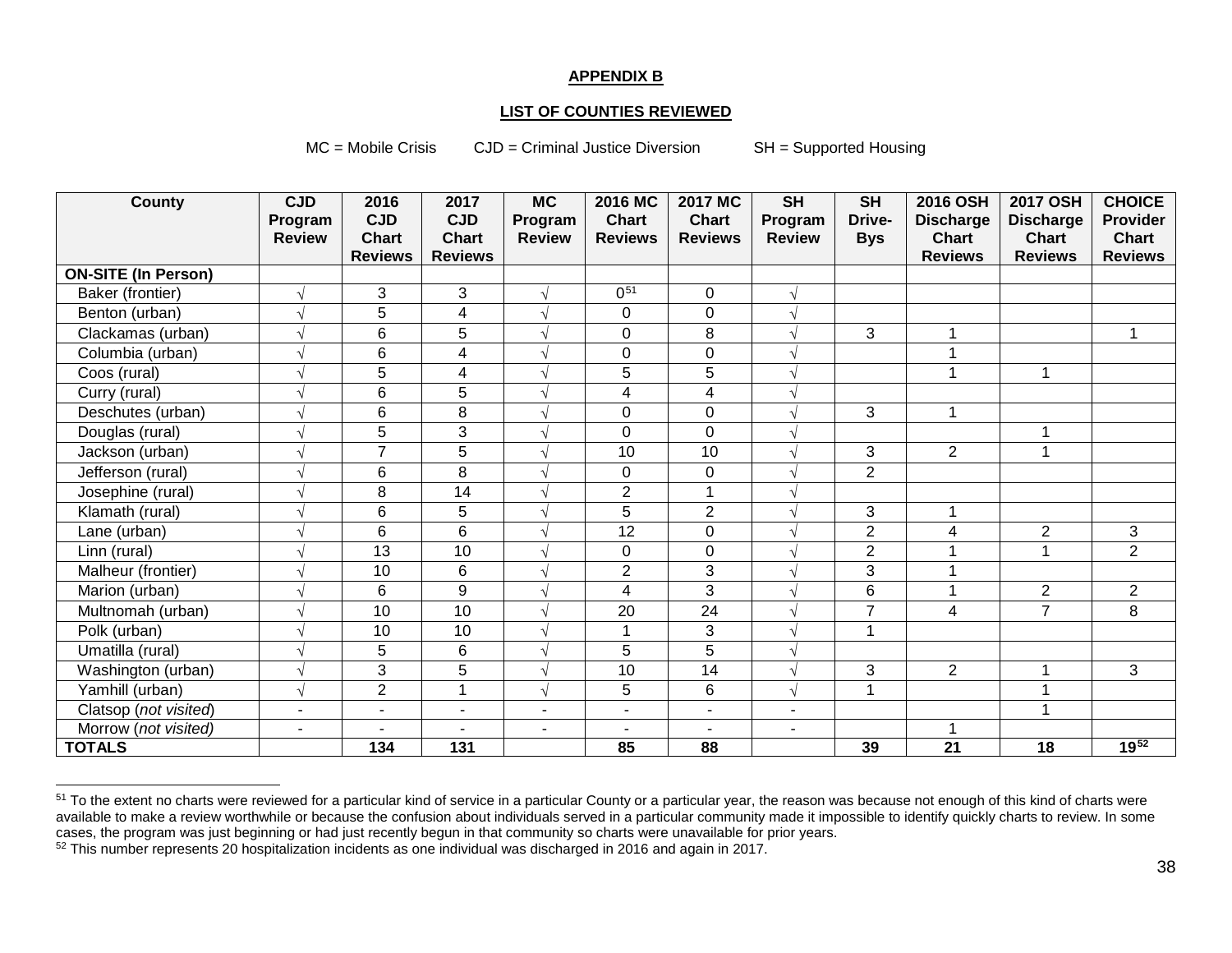<span id="page-38-0"></span>

| <b>County</b>                                                | <b>CJD</b><br>Program<br><b>Review</b> | 2016<br><b>CJD</b><br><b>Chart</b><br><b>Reviews</b> | 2017<br><b>CJD</b><br><b>Chart</b><br><b>Reviews</b> | <b>MC</b><br>Program<br><b>Review</b> | 2016 MC<br><b>Chart</b><br><b>Reviews</b> | <b>2017 MC</b><br><b>Chart</b><br><b>Reviews</b> | <b>SH</b><br>Program<br><b>Review</b> | <b>SH</b><br>Drive-<br><b>Bys</b> | 2016 OSH<br><b>Discharge</b><br><b>Chart</b><br><b>Reviews</b> | <b>2017 OSH</b><br><b>Discharge</b><br><b>Chart</b><br><b>Reviews</b> | <b>CHOICE</b><br><b>Provider</b><br><b>Chart</b><br><b>Reviews</b> |
|--------------------------------------------------------------|----------------------------------------|------------------------------------------------------|------------------------------------------------------|---------------------------------------|-------------------------------------------|--------------------------------------------------|---------------------------------------|-----------------------------------|----------------------------------------------------------------|-----------------------------------------------------------------------|--------------------------------------------------------------------|
| <b>BY PHONE</b>                                              |                                        |                                                      |                                                      |                                       |                                           |                                                  |                                       |                                   |                                                                |                                                                       |                                                                    |
| Morrow/Gilliam/<br>Wheeler/Grant <sup>53</sup><br>(frontier) | -                                      |                                                      |                                                      | $\mathcal{N}$                         |                                           |                                                  |                                       |                                   |                                                                |                                                                       |                                                                    |
| Tillamook (rural)                                            |                                        |                                                      |                                                      |                                       | $\overline{\phantom{a}}$                  |                                                  | $\triangleleft$                       |                                   |                                                                |                                                                       |                                                                    |
| Wasco/Sherman/Hood<br>River (rural/ frontier)                |                                        |                                                      |                                                      |                                       |                                           |                                                  |                                       |                                   |                                                                |                                                                       |                                                                    |
|                                                              |                                        |                                                      |                                                      |                                       |                                           |                                                  |                                       |                                   |                                                                |                                                                       |                                                                    |
| <b>OSH FACILITIES</b><br>(In Person)                         |                                        |                                                      |                                                      |                                       |                                           |                                                  |                                       |                                   |                                                                |                                                                       |                                                                    |
| Junction City                                                | N/A                                    | N/A                                                  | N/A                                                  | N/A                                   | N/A                                       | N/A                                              | N/A                                   | N/A                               | 8                                                              | 6                                                                     | 8                                                                  |
| Salem                                                        | N/A                                    | N/A                                                  | N/A                                                  | N/A                                   | N/A                                       | N/A                                              | N/A                                   | N/A                               | 13                                                             | 12                                                                    | 18                                                                 |
| <b>TOTALS</b>                                                |                                        |                                                      |                                                      |                                       |                                           |                                                  |                                       |                                   | 21                                                             | 18                                                                    | 26                                                                 |

 <sup>53</sup> As preliminary input on program review tools.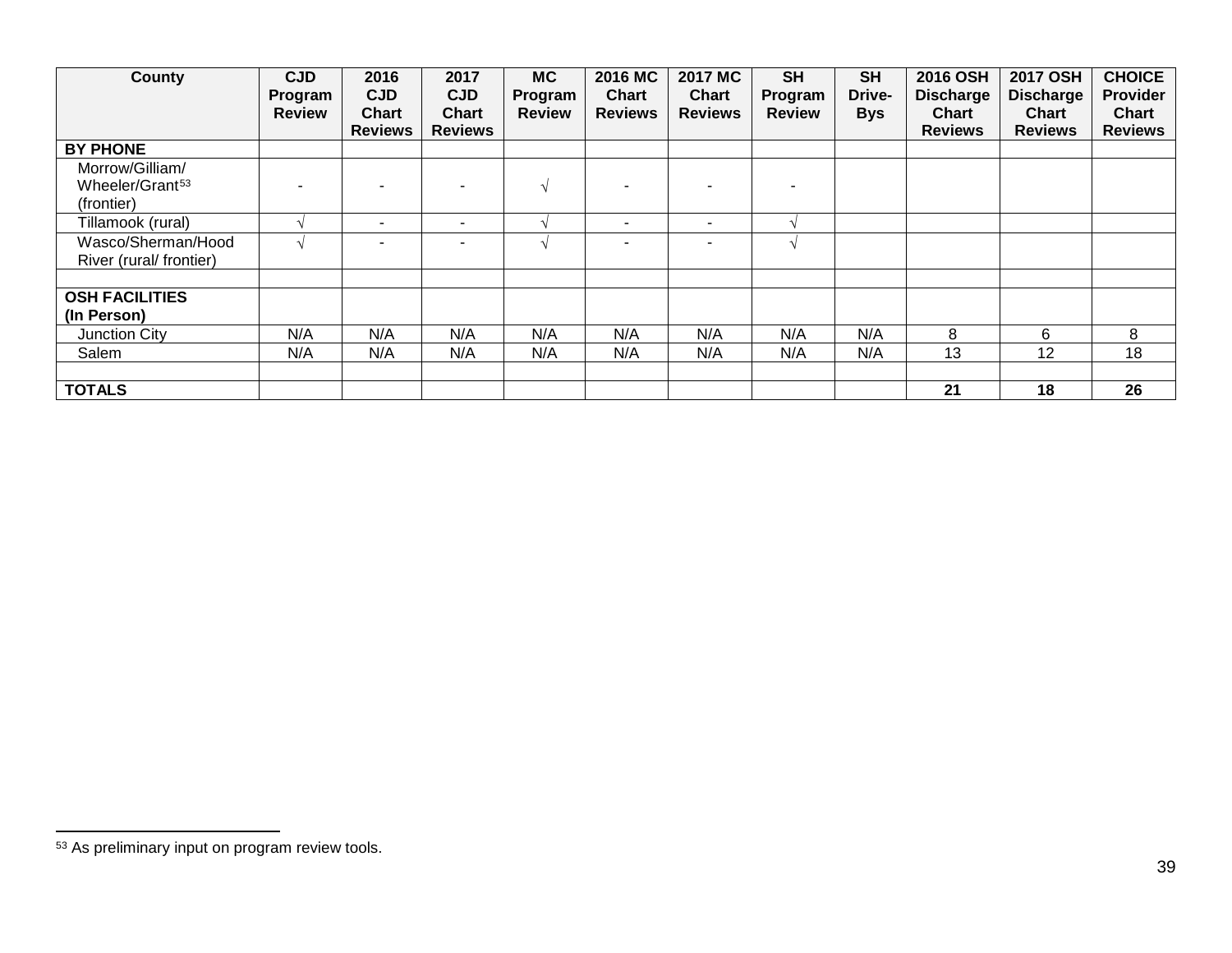#### <span id="page-39-0"></span>**APPENDIX C**

# **SUMMARY OF OHA COMPLIANCE WITH OPP PROVISIONS ADDRESSED IN IC REPORT #4**

**Blue** Shading Indicates Compliance as of Report Date

**Yellow** Shading Indicates Efforts at Compliance Underway But Not Yet Fully Completed, Timeline Not Yet Reached, or Unknown **Pink** Shading Indicates Non-Compliance as of Report Date

| <b>OPP PROVISION</b>                          | <b>NUMERIC GOALS &amp;</b>                           | <b>BASELINE</b> | <b>COMPLIANCE STATUS</b>                                     |  |  |  |  |  |  |
|-----------------------------------------------|------------------------------------------------------|-----------------|--------------------------------------------------------------|--|--|--|--|--|--|
| <b>NUMBER &amp; TOPIC</b>                     | <b>ACTIONS IN OPP</b>                                | CY 2015         | (OHA Data through 12/31/17;                                  |  |  |  |  |  |  |
|                                               |                                                      |                 | IC Report Sept 2018)                                         |  |  |  |  |  |  |
| (MOBILE) CRISIS SERVICES                      |                                                      |                 |                                                              |  |  |  |  |  |  |
| 6. Expand mobile crisis services statewide    | By $6/30/18 -$ statewide                             | N/A             | <b>IN COMPLIANCE</b>                                         |  |  |  |  |  |  |
| $7a - b$ & 8. # served/contacts by mobile     | $FY2017 - 3,500$                                     | 3,732           | <b>IN COMPLIANCE</b>                                         |  |  |  |  |  |  |
| crisis                                        | FY 2018 - 3,700                                      |                 | 5,027                                                        |  |  |  |  |  |  |
| 8. Track & report dispositions                | By $6/30/17$ - Methodology                           |                 | <b>WORKING TOWARD COMPLIANCE</b>                             |  |  |  |  |  |  |
|                                               | No later than $1/1/18 - #$ admitted to acute care    |                 | Dispositions being reported by programs on quarterly         |  |  |  |  |  |  |
|                                               | By $6/30/18 - #$ stabilized in community setting     | N/A             | template; OHA expects to report this information in its next |  |  |  |  |  |  |
|                                               | rather than arrest, ED, or ACPF admission            |                 | Narrative Report in January 2019                             |  |  |  |  |  |  |
| 9, 10a - b, 11, & 12a. Mobile crisis response | By $6/30/17$ : Other than Rural/Frontier – w/in 1 hr |                 | <b>WORKING TOWARD COMPLIANCE</b>                             |  |  |  |  |  |  |
| times                                         | Rural – w/in 2 hrs; Frontier – w/in 3 hrs            |                 | Per regulation & Team Review, State appears to be in         |  |  |  |  |  |  |
|                                               | Rural/Frontier - person trained in crisis            | N/A             | substantial compliance, but analysis of actual performance   |  |  |  |  |  |  |
|                                               | management calls w/in 1 hour                         |                 | statewide has not yet been provided & clarification about    |  |  |  |  |  |  |
|                                               | FY2018 review progress & adjust if needed            |                 | reporting is needed                                          |  |  |  |  |  |  |
| 13. Uniform standards for hotline services    | Develop standards and enforce                        | N/A             | <b>IN COMPLIANCE</b>                                         |  |  |  |  |  |  |
| and County crisis lines                       |                                                      |                 |                                                              |  |  |  |  |  |  |
|                                               | <b>SUPPORTED HOUSING</b>                             |                 |                                                              |  |  |  |  |  |  |
| $14a - c.$ # in supported housing             | $FY2017 - 835$                                       |                 | <b>IN COMPLIANCE</b>                                         |  |  |  |  |  |  |
|                                               | $FY2018 - 1,355$                                     | 442             | 1,002                                                        |  |  |  |  |  |  |
|                                               | $FY2019 - 2,000$                                     |                 |                                                              |  |  |  |  |  |  |
| 14. Best efforts to match individual w/       | <b>Best Efforts</b>                                  | N/A             | <b>IN COMPLIANCE</b>                                         |  |  |  |  |  |  |
| housing needs and choice                      |                                                      |                 |                                                              |  |  |  |  |  |  |
| 15. Data re housing stock or inventory        | Make inventory available w/o numeric goals;          | 53,323 (as of   | <b>IN COMPLIANCE</b>                                         |  |  |  |  |  |  |
| available for individuals w/ SPMI; track #    | track & report # in supported housing (see 14.       | Jan 2017);      | 54,615; 1002                                                 |  |  |  |  |  |  |
| in supported housing; use info for budget     | above); advocate for budget increases for            |                 | Funding from Legislature secured                             |  |  |  |  |  |  |
| requests in 2017-2019 budget                  | housing <sup>54</sup>                                | 442             |                                                              |  |  |  |  |  |  |
| 26a - e. Interim, short-term, community-      | $\leq$ 20 interim housing slots; # placed in interim |                 |                                                              |  |  |  |  |  |  |
| based housing for individuals discharged      | housing for no more than 2 mo & no more than         | N/A             | <b>NOT APPLICABLE</b>                                        |  |  |  |  |  |  |
| from OSH or SRTF no longer than 2 mo          | $5/$ unit:                                           |                 |                                                              |  |  |  |  |  |  |
| & no more than 5/unit                         | By 7/1/19 - Slots converted to long-term             |                 | No plans to discharge from OSH or SRTFs to interim housing   |  |  |  |  |  |  |
|                                               | integrated housing                                   |                 |                                                              |  |  |  |  |  |  |
| <b>OSH DISCHARGES</b>                         |                                                      |                 |                                                              |  |  |  |  |  |  |

<sup>54</sup> While the OPP does not specifically reference the 2019-2021 Legislative session (beginning in January 2019), additional OHA advocacy efforts will be needed to continue to increase or even maintain supported housing numbers into the future after the OPP timeline has ended.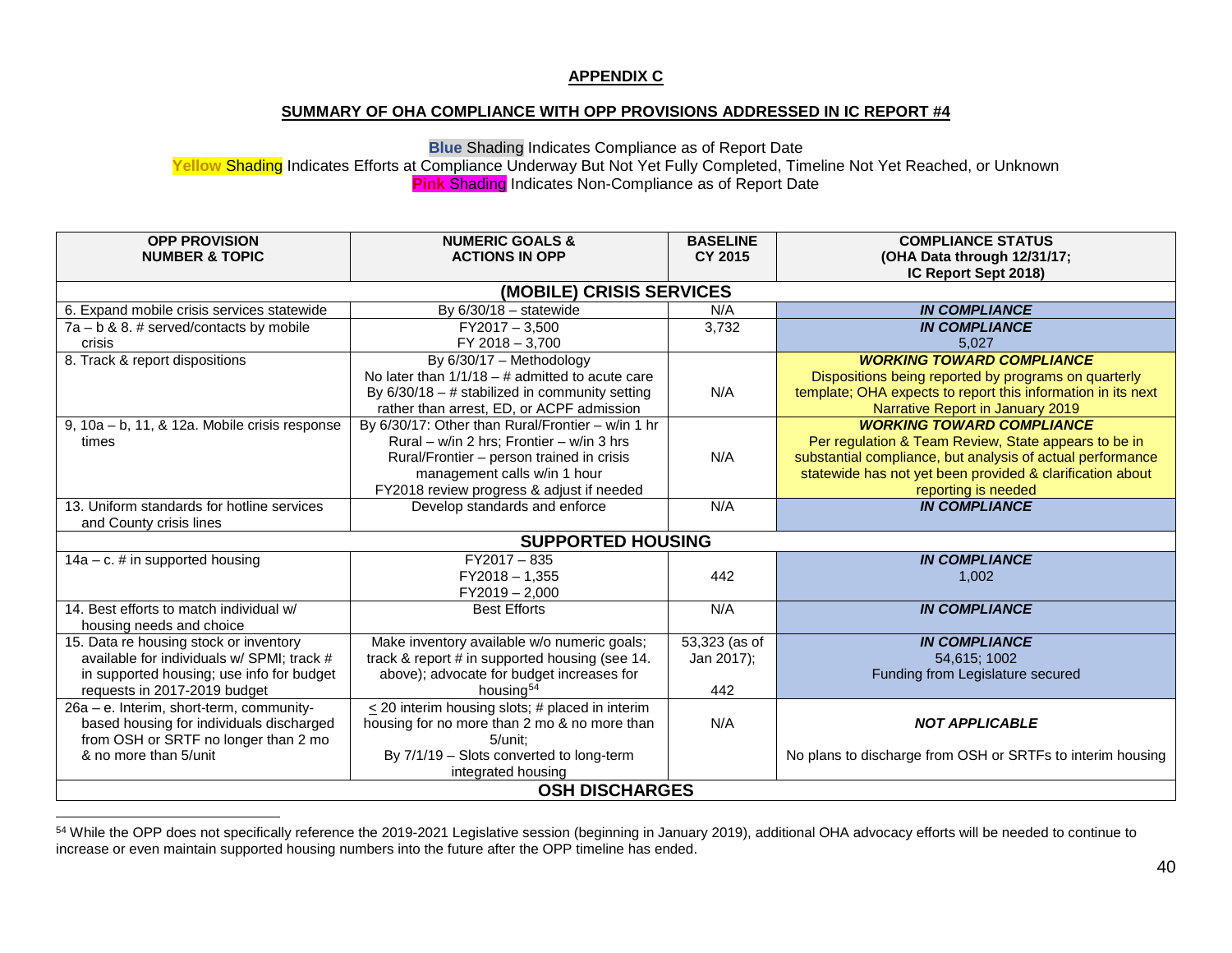| <b>OPP PROVISION</b><br><b>NUMBER &amp; TOPIC</b>                                                                                                                                                                 | <b>NUMERIC GOALS &amp;</b><br><b>ACTIONS IN OPP</b>                                                                                                                                 | <b>BASELINE</b><br><b>CY 2015</b> | <b>COMPLIANCE STATUS</b><br>(OHA Data through 12/31/17;<br>IC Report Sept 2018)                                                                                                                                                                                                                |
|-------------------------------------------------------------------------------------------------------------------------------------------------------------------------------------------------------------------|-------------------------------------------------------------------------------------------------------------------------------------------------------------------------------------|-----------------------------------|------------------------------------------------------------------------------------------------------------------------------------------------------------------------------------------------------------------------------------------------------------------------------------------------|
| 23b. OSH individuals who meet ACT LOC<br>discharged w/ services appropriate to<br>needs                                                                                                                           | Services post discharge for individuals with ACT<br><b>LOC</b>                                                                                                                      | N/A                               | <b>NOT IN COMPLIANCE</b><br>QPI process for post-discharge services tracking for ACT<br>LOC individuals in development                                                                                                                                                                         |
| 25. Discharges to most integrated setting<br>appropriate, consistent with goals, needs,<br>and informed choice; not to SRTF unless<br>clinically necessary and not w/o express<br>approval of Dir of OHA/designee | Appropriateness of discharges documented<br>Discharges to SRTF only w/ Dir or designee<br>approval                                                                                  | N/A                               | <b>WORKING TOWARD COMPLIANCE</b><br>Efforts underway to comply; Choice provider contract under<br>revision and additional direction being provided; KEPRO<br>contract in place; forms and processes being revised                                                                              |
|                                                                                                                                                                                                                   | <b>CRIMINAL JUSTICE DIVERSION</b>                                                                                                                                                   |                                   |                                                                                                                                                                                                                                                                                                |
| 51 - 52. Intent to reduce arrests, jail<br>admissions, LOS in jail, & recidivism of<br>SPMI individuals involved w/ law<br>enforcement due to MH                                                                  | Strategies                                                                                                                                                                          |                                   | <b>IN COMPLIANCE</b><br>(WITH INTENT)                                                                                                                                                                                                                                                          |
| 52a. # Individuals receiving jail diversion<br>services                                                                                                                                                           | Report w/o goals                                                                                                                                                                    | 1,409                             | <b>IN COMPLIANCE</b><br>1,766 (less than previous quarter)                                                                                                                                                                                                                                     |
| 52a. # of diversions (pre- and post-arrest)                                                                                                                                                                       | Include in RFP & contracts requirement to track<br>pre- and post-arrest diversions                                                                                                  |                                   | <b>NOT IN COMPLIANCE</b><br>OHA requires reporting of pre- and post-arrest/booking<br>services, but w/o clear guidance re the distinction; diversions<br>(as opposed to services) not specifically defined or reported                                                                         |
| 52b. Work w/ OR Sheriffs Association &<br>Association of CMHPs to determine data<br>collection strategies for individuals w/<br>SPMI entering jails                                                               | By July 2016 - Begin work on data collection<br>strategies                                                                                                                          | N/A                               | <b>IN COMPLIANCE</b><br>Discussions & attempts are underway, but strategies for data<br>collection are not yet in place                                                                                                                                                                        |
| 52c. Expand use of sequential intercept<br>model (SIM)                                                                                                                                                            | By July 2016 - Contract with GAINS Center;<br>New funding for jail diversion services will<br>require adoption of SIM                                                               | N/A                               | <b>IN COMPLIANCE</b>                                                                                                                                                                                                                                                                           |
| 52c. Encourage local jurisdictions to adopt<br>interventions in accordance w/ SIM                                                                                                                                 | Encouragement of interventions in accordance<br>w/SIM                                                                                                                               | N/A                               | <b>IN COMPLIANCE</b><br>Many Counties using; some mapping & more underway                                                                                                                                                                                                                      |
| 52d. # Arrests of individuals w/ SPMI<br>enrolled in services                                                                                                                                                     | As of July 2016 - track arrests;<br>Report w/o numeric goals                                                                                                                        | N/A                               | <b>NOT IN COMPLIANCE</b><br>Data is being requested of programs but data analysis not yet<br>provided; State data sharing not yet in place                                                                                                                                                     |
| 52e Jail diversion program data provided<br>quarterly                                                                                                                                                             | Report quarterly on jail diversion programs<br>funded w/o numeric goals                                                                                                             | N/A                               | <b>PARTIALLY IN COMPLIANCE</b><br>OHA reports services but does not distinguish diversions                                                                                                                                                                                                     |
| 52f. Collect data re arrests, impacts of and<br>obstacles to success of CJD services;<br>provide results re mapping and allocate<br>funding accordingly; prioritize pre-charge<br>diversion activities            | Report specified data and allocate funding to<br>support addition or enhanced jail diversion<br>programs based on results of mapping; prioritize<br>pre-charge diversion activities | N/A                               | <b>PARTIALLY IN COMPLIANCE</b><br>OHA does collect/report data on CJD services & through<br>OCBHJI on results of mapping, but does not report arrests or<br>obstacles to success, does not allocate funding based on<br>mapping, & encourages but does not prioritize pre-charge<br>activities |
| 53. Strategies for sharing information w/ jails<br>re MH diagnosis, status, medication<br>regime, & services of incarcerated<br>individuals w/ SPMI                                                               | Work with local jurisdictions to develop<br>strategies                                                                                                                              | N/A                               | <b>WORKING TOWARD COMPLIANCE</b><br>Information and training being developed for programs<br>regarding how to share information consistent with state and<br>federal laws and regulations                                                                                                      |